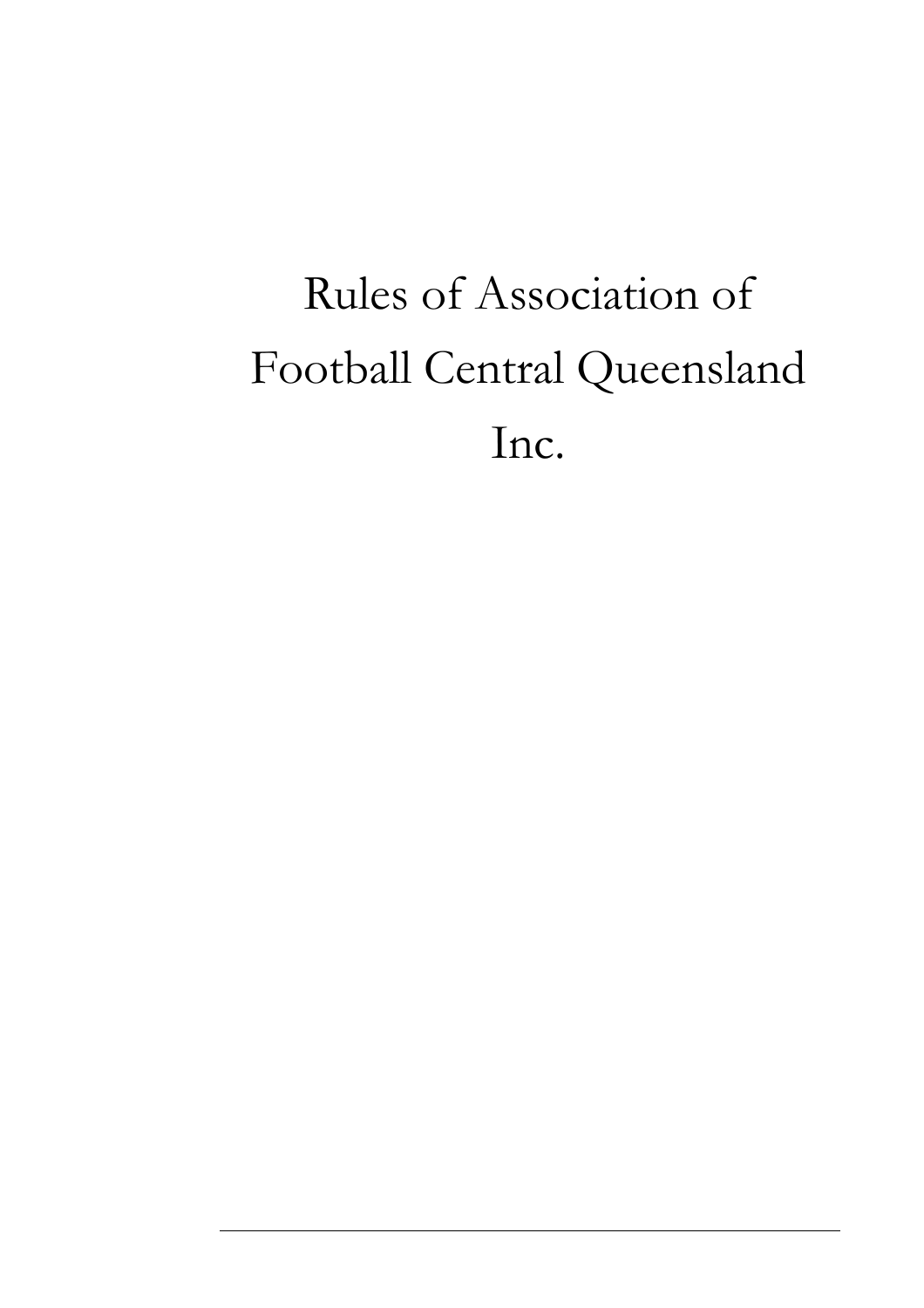| 1                                                                                                                           | <b>Name</b>                                                                                                                                                                                                                                                                                                                                                                                                                                                                                                                                                                                                                                           | 7                                                                                                |
|-----------------------------------------------------------------------------------------------------------------------------|-------------------------------------------------------------------------------------------------------------------------------------------------------------------------------------------------------------------------------------------------------------------------------------------------------------------------------------------------------------------------------------------------------------------------------------------------------------------------------------------------------------------------------------------------------------------------------------------------------------------------------------------------------|--------------------------------------------------------------------------------------------------|
| $\mathbf{2}$                                                                                                                | <b>Colours and Emblem</b>                                                                                                                                                                                                                                                                                                                                                                                                                                                                                                                                                                                                                             | 7                                                                                                |
| 2.1<br>2.2                                                                                                                  | Colours<br>Emblem                                                                                                                                                                                                                                                                                                                                                                                                                                                                                                                                                                                                                                     | 7<br>7                                                                                           |
| 3                                                                                                                           | <b>Objects and Operation</b>                                                                                                                                                                                                                                                                                                                                                                                                                                                                                                                                                                                                                          | 7                                                                                                |
| 3.1<br>3.2                                                                                                                  | Football Central Queensland Inc Council Objects<br>Operation                                                                                                                                                                                                                                                                                                                                                                                                                                                                                                                                                                                          | 7<br>8                                                                                           |
| 4                                                                                                                           | <b>Zone Boundaries</b>                                                                                                                                                                                                                                                                                                                                                                                                                                                                                                                                                                                                                                | 8                                                                                                |
| 5                                                                                                                           | <b>Affiliation</b>                                                                                                                                                                                                                                                                                                                                                                                                                                                                                                                                                                                                                                    | 8                                                                                                |
| 6                                                                                                                           | <b>Obligations to Soccer Queensland Limited</b>                                                                                                                                                                                                                                                                                                                                                                                                                                                                                                                                                                                                       | 8                                                                                                |
| 7                                                                                                                           | Soccer Queensland Limited and the Zone                                                                                                                                                                                                                                                                                                                                                                                                                                                                                                                                                                                                                | 8                                                                                                |
| 7.1<br>7.2                                                                                                                  | Compliance and Co-operation<br><b>Referral of Disputes</b>                                                                                                                                                                                                                                                                                                                                                                                                                                                                                                                                                                                            | 8<br>9                                                                                           |
| 8                                                                                                                           | <b>Membership</b>                                                                                                                                                                                                                                                                                                                                                                                                                                                                                                                                                                                                                                     | 9                                                                                                |
| 8.1<br>8.2<br>8.3<br>8.4<br>8.5<br>8.6<br>8.7<br>8.8<br>8.9<br>8.10<br>8.11<br>8.12<br>8.13<br>8.14<br>8.15<br>8.16<br>8.17 | <b>Classes of Members</b><br>Conditions<br>Membership Subscription Fee<br><b>Admission of Members</b><br>Ceasing to be a Member<br><b>Resignation of Members</b><br>Appeal against rejection or termination of membership<br>Register of members<br><b>Rights of Ordinary Members</b><br><b>Rights of Life Members</b><br><b>Rights of Referee Representative Members</b><br>Rights of Coaches' Representative Members<br>Rights of Women's Representative Members<br><b>Rights of Fustal Representative Members</b><br>Rights of a Juniors' Representative Member<br>Rights of Men's Representative Members<br><b>Rights of Zone Council Members</b> | 9<br>9<br>10<br>10<br>10<br>11<br>11<br>12<br>12<br>12<br>13<br>13<br>14<br>14<br>14<br>15<br>15 |
| 9                                                                                                                           | <b>Patrons</b>                                                                                                                                                                                                                                                                                                                                                                                                                                                                                                                                                                                                                                        | 15                                                                                               |
| 9.1<br>9.2                                                                                                                  | Appointment and Removal of Patrons<br><b>Rights of Patrons</b>                                                                                                                                                                                                                                                                                                                                                                                                                                                                                                                                                                                        | 15<br>15                                                                                         |
| 10                                                                                                                          | <b>Composition of Zone Council</b>                                                                                                                                                                                                                                                                                                                                                                                                                                                                                                                                                                                                                    | 16                                                                                               |
| 11                                                                                                                          | <b>Powers and Duties of the Zone Council</b>                                                                                                                                                                                                                                                                                                                                                                                                                                                                                                                                                                                                          | 16                                                                                               |
| 11.1                                                                                                                        | <b>Control and Management</b>                                                                                                                                                                                                                                                                                                                                                                                                                                                                                                                                                                                                                         | 16                                                                                               |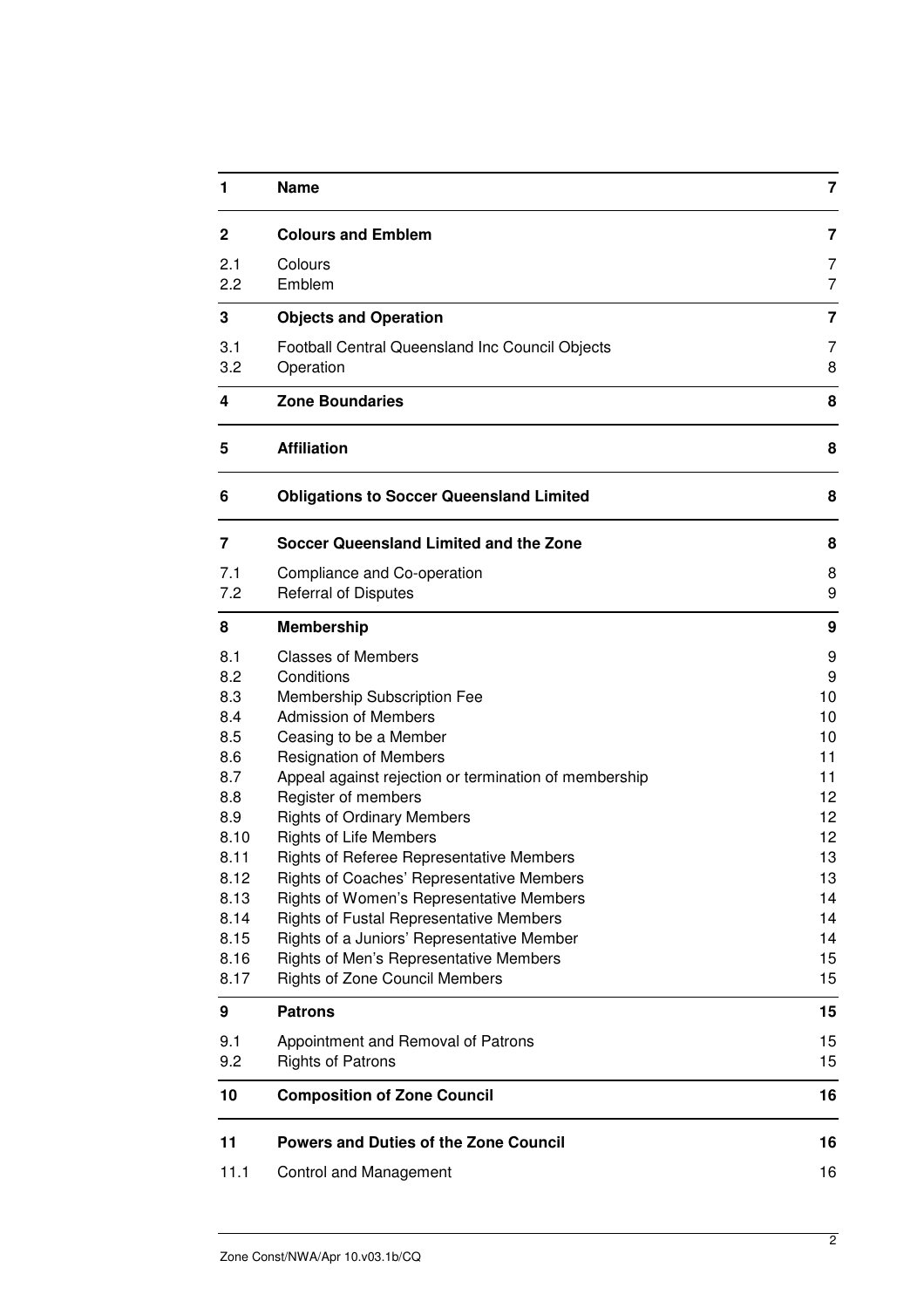| 11.2           | <b>General Powers</b>                                                                                    | 17       |
|----------------|----------------------------------------------------------------------------------------------------------|----------|
| 12             | <b>By-Laws</b>                                                                                           | 17       |
| 12.1           | Making and Amending By-Laws                                                                              | 17       |
| 12.2           | Effect of By-Law                                                                                         | 18       |
| 13             | <b>Proceedings of Zone Council</b>                                                                       | 18       |
| 13.1           | <b>Zone Council Meetings</b>                                                                             | 18       |
| 13.2           | When meetings called                                                                                     | 18       |
| 13.3           | Notice for Zone Council Meetings                                                                         | 18       |
| 13.4           | Questions Decided by Majority                                                                            | 19       |
| 13.5           | Proxy and Voting                                                                                         | 19       |
| 13.6<br>13.7   | Quorum                                                                                                   | 19<br>19 |
| 13.8           | Chair to Preside at Zone Council Meeting<br><b>Circulating Resolutions</b>                               | 20       |
| 13.9           | Disclosure of Interest                                                                                   | 20       |
| 13.10          | Improper Advantage                                                                                       | 20       |
| 13.11          | Zone Council Meeting Minutes                                                                             | 20       |
| 13.12          | Validity of Acts of Zone Councillors                                                                     | 21       |
| 14             | <b>General Meetings</b>                                                                                  | 21       |
| 14.1           | Annual General meeting                                                                                   | 21       |
| 14.2           | Power to Convene General Meeting                                                                         | 21       |
| 14.3           | Notice of General Meeting                                                                                | 21       |
| 14.4           | Zone Councillors Entitled to Attend General Meetings                                                     | 21       |
| 14.5<br>14.6   | Verification of Member Club Representatives                                                              | 21<br>21 |
| 14.7           | Business of Annual General Meeting of Members<br><b>Extraordinary General Meetings of Members</b>        | 22       |
| 14.8           | Business of Extraordinary General Meetings of Members                                                    | 22       |
| 14.9           | <b>Ordinary Business</b>                                                                                 | 22       |
| 14.10          | <b>General Election Meetings</b>                                                                         | 22       |
| 14.11          | <b>Business of General Election Meetings</b>                                                             | 23       |
| 14.12          | Resolutions                                                                                              | 23       |
| 14.13          | <b>Changes to Constitution</b>                                                                           | 23       |
| 14.14          | <b>Records of Meetings</b>                                                                               | 23       |
| 14.15          | Cancellation or Postponement of General Meeting                                                          | 24       |
| 14.16          | Written Notice of Cancellation or Postponement of General                                                |          |
|                | Meeting                                                                                                  | 24       |
| 14.17          | <b>Contents of Notice Postponing General Meeting</b>                                                     | 24       |
| 14.18<br>14.19 | Number of Clear Days for Postponement of General Meeting<br><b>Business at Postponed General Meeting</b> | 24<br>25 |
| 14.20          | Proxy, Attorney or Representative at Postponed General                                                   |          |
|                | Meeting                                                                                                  | 25       |
| 14.21          | Non-receipt of Notice                                                                                    | 25       |
| 15             | Proceedings at general meetings                                                                          | 25       |
| 15.1           | Number for a Quorum                                                                                      | 25       |
| 15.2           | Requirement for a Quorum                                                                                 | 25       |
| 15.3           | Quorum and Time                                                                                          | 25       |
| 15.4           | Resumed Meeting - Number of a Quorum                                                                     | 26       |
| 15.5           | Chair of Zone Council to Preside over General Meetings                                                   | 26       |
| 15.6           | <b>Conduct of General Meetings</b>                                                                       | 26       |
| 15.7           | Adjournment of General Meeting                                                                           | 26       |
| 15.8           | Notice of Adjourned Meeting                                                                              | 27       |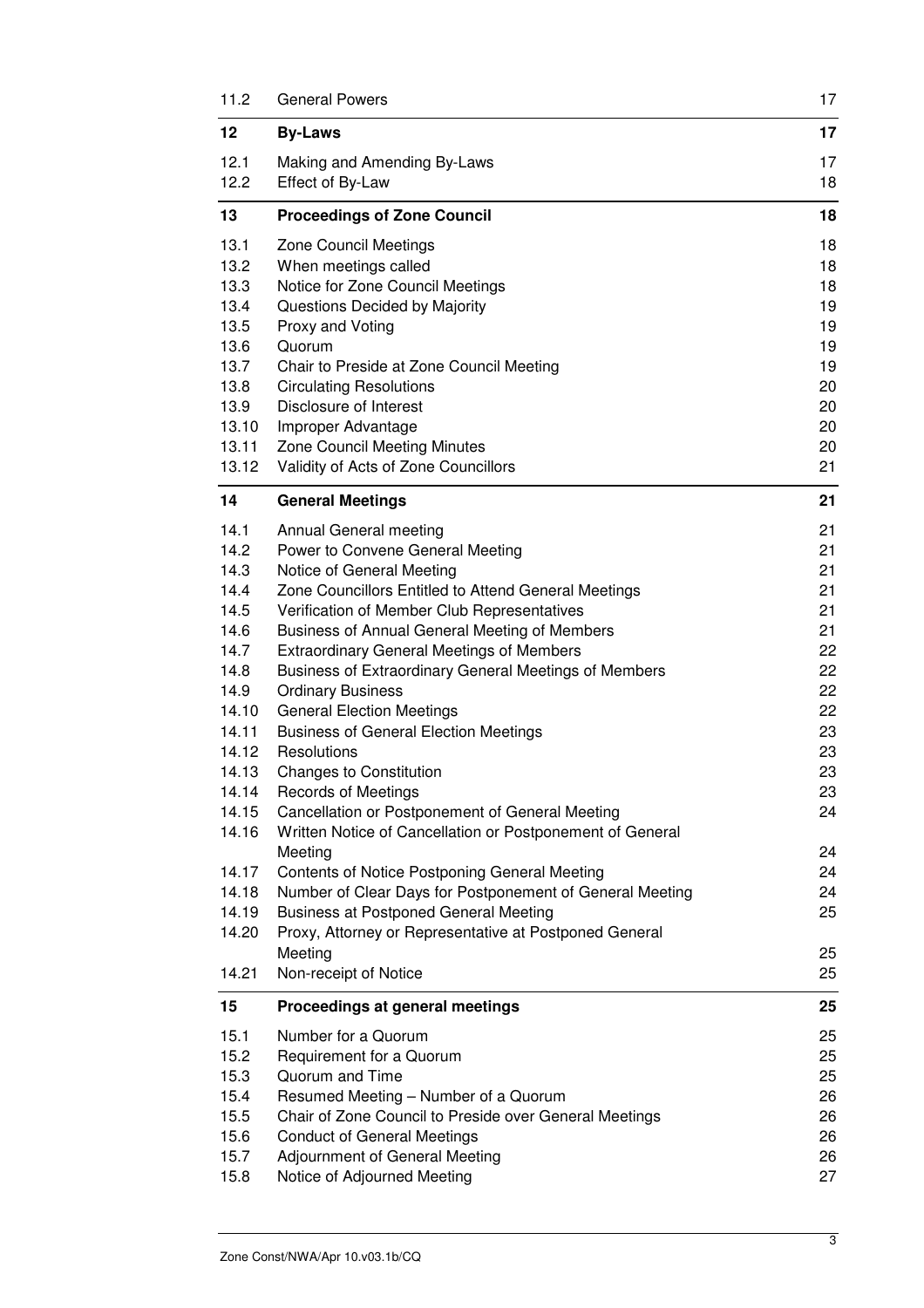| 15.9  | Questions Decided by Majority                                | 27 |
|-------|--------------------------------------------------------------|----|
| 15.10 | Equality of Votes Casting Vote for Chairperson               | 27 |
| 15.11 | <b>Declaration of Results</b>                                | 27 |
| 15.12 | Poll                                                         | 28 |
| 15.13 | <b>Objection to Voting Qualification</b>                     | 28 |
| 15.14 | Chairperson to Determine any Poll Dispute                    | 28 |
| 16    | <b>Votes of Members</b>                                      | 28 |
| 16.1  | Votes on Show of Hands                                       | 28 |
| 16.2  | Votes on a Poll                                              | 28 |
| 16.3  | <b>Suspension of Voting Rights</b>                           | 30 |
| 16.4  | <b>Right to Appoint Proxy</b>                                | 30 |
| 17    | <b>Zone Council Elections</b>                                | 30 |
| 17.1  | No Right to Multiple Votes                                   | 30 |
| 17.2  | Nominations                                                  | 30 |
| 17.3  | <b>Statements by Candidates</b>                              | 31 |
| 17.4  | Need for a Poll                                              | 31 |
| 17.5  | <b>Ballot Papers</b>                                         | 32 |
| 17.6  | Distribution of Ballot Papers                                | 32 |
| 17.7  | Voting                                                       | 32 |
| 17.8  | <b>Voting Process</b>                                        | 33 |
| 17.9  | Receipt of Ballot Papers and Proxy Documents by Mail         | 33 |
| 17.10 | Election procedure at the General Election Meeting           | 34 |
| 17.11 | <b>Scrutiny of Ballot Papers</b>                             | 34 |
| 17.12 | <b>Counting Votes</b>                                        | 35 |
| 17.13 | <b>Declaration of Results</b>                                | 36 |
| 18    | <b>Eligibility for Election as Zone Executive Councillor</b> | 36 |
| 18.1  | Zone Executive Councillor                                    | 36 |
| 18.2  | <b>Eligibility to Vote</b>                                   | 36 |
| 19    | <b>Eligibility - Referees' Zone Standing Committees</b>      | 36 |
| 19.1  | <b>Eligibility for Election</b>                              | 36 |
| 19.2  | <b>Eligibility to Vote</b>                                   | 37 |
| 20    | <b>Eligibility - Coaches' Zone Standing Committees</b>       | 37 |
| 20.1  | <b>Eligibility for Election</b>                              | 37 |
| 20.2  | Eligibility to Vote                                          | 37 |
| 21    | <b>Eligibility - Women's Zone Standing Committees</b>        | 38 |
| 21.1  | <b>Eligibility for Election</b>                              | 38 |
| 21.2  | <b>Eligibility to Vote</b>                                   | 38 |
| 22    | <b>Eligibility - Zone Futsal Standing Committees</b>         | 38 |
| 22.1  | <b>Eligibility for Election</b>                              | 38 |
| 22.2  | <b>Eligibility to Vote</b>                                   | 38 |
| 23    | <b>Eligibility - Juniors' Zone Standing Committees</b>       | 39 |
| 23.1  | <b>Eligibility for Election</b>                              | 39 |
| 23.2  | Eligibility to Vote                                          | 39 |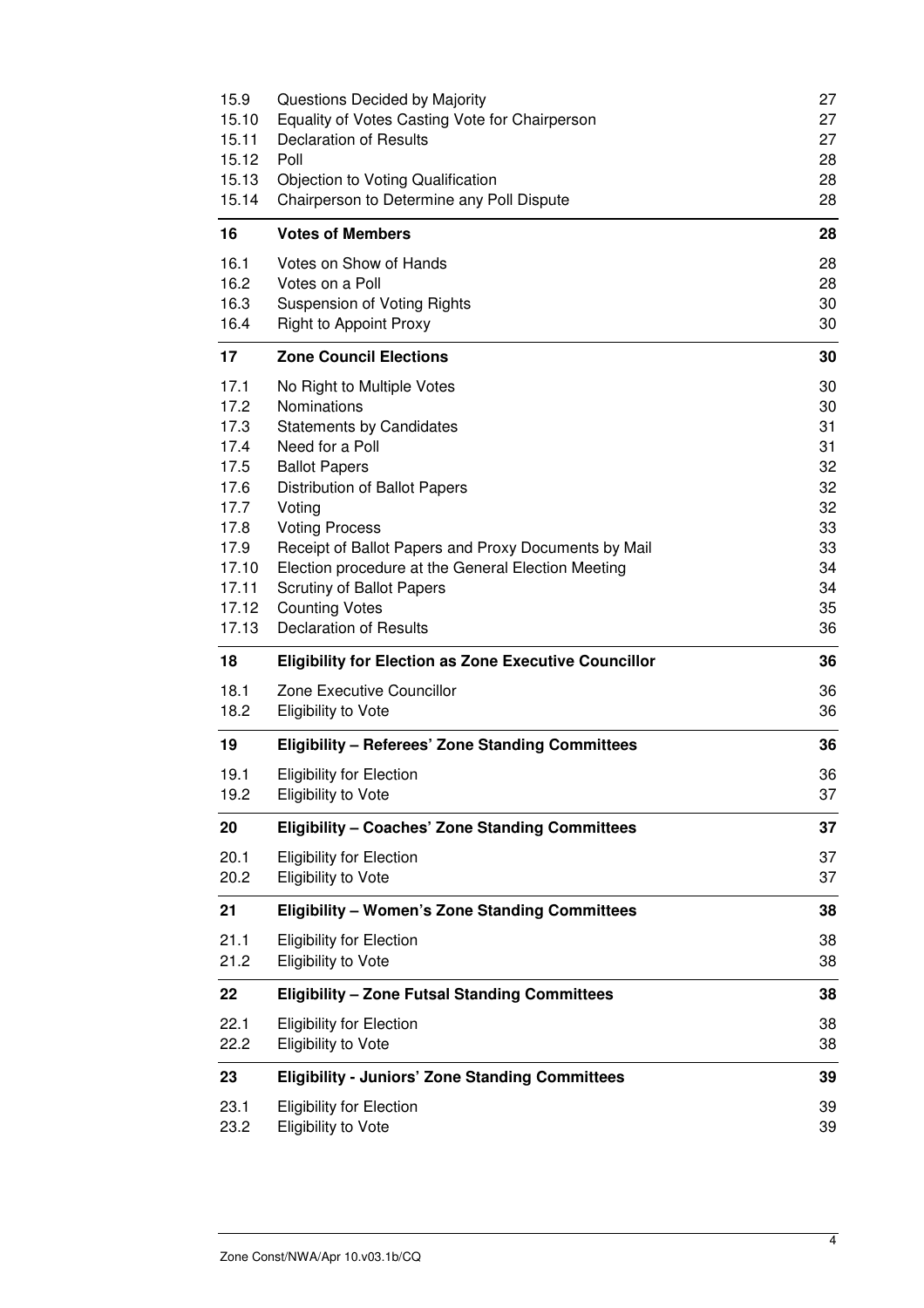| 24           | <b>Eligibility - Men's Zone Standing Committees</b>                        | 39       |
|--------------|----------------------------------------------------------------------------|----------|
| 24.1<br>24.2 | <b>Eligibility for Election</b><br><b>Eligibility to Vote</b>              | 39<br>39 |
| 25           | <b>Term of Office and Casual Vacancies</b>                                 | 40       |
| 25.1         | Term of Office                                                             | 40       |
| 25.2         | Resignation and Termination of Zone Council Members                        | 40       |
| 25.3         | Casual Vacancy or Other Shortfall in Members                               | 40       |
| 26           | <b>Zone Standing Committees</b>                                            | 41       |
| 27           | <b>Referees' Zone Standing Committee</b>                                   | 41       |
| 27.1         | <b>Functions</b>                                                           | 41       |
| 27.2         | Membership - Referees' Zone Standing Committee                             | 42       |
| 27.3         | Proceedings - Referees' Zone Standing Committee                            | 42       |
| 27.4         | <b>Election to Zone Council</b>                                            | 42       |
| 27.5         | Use of Technology                                                          | 42       |
| 27.6         | Membership of the Zone Council and State Standing<br>Committees            | 43       |
|              |                                                                            |          |
| 28           | <b>Coaches' Zone Standing Committee</b>                                    | 43       |
| 28.1         | Functions                                                                  | 43       |
| 28.2         | Membership - Coaches' Zone Standing Committee                              | 44       |
| 28.3         | Proceedings - Coaches' Zone Standing Committee                             | 44       |
| 28.4         | <b>Election to Zone Council</b>                                            | 44<br>44 |
| 28.5<br>28.6 | Use of Technology<br>Membership of the Zone Council and the State Standing |          |
|              | Committee                                                                  | 45       |
| 29           | <b>Women's Zone Standing Committee</b>                                     | 45       |
| 29.1         | Functions                                                                  | 45       |
| 29.2         | Membership - Women's Zone Standing Committee                               | 46       |
| 29.3         | Proceedings - Women's Zone Standing Committee                              | 46       |
| 29.4         | <b>Election to Zone Council</b>                                            | 46       |
| 29.5         | Use of Technology                                                          | 46       |
| 29.6         | Membership of the Zone Council and State Standing Committee                | 47       |
| 30           | <b>Futsal Zone Standing Committee</b>                                      | 47       |
| 30.1         | Functions                                                                  | 47       |
| 30.2         | Membership - Futsal Zone Standing Committee                                | 48       |
| 30.3         | Proceedings - Futsal Zone Standing Committee                               | 48       |
| 30.4         | <b>Election to Zone Council</b>                                            | 48       |
| 30.5<br>30.6 | Use of Technology<br>Membership of the Zone Council and the State Standing | 49       |
|              | Committee                                                                  | 49       |
| 31           | <b>Juniors' Zone Standing Committee</b>                                    | 49       |
| 31.1         | Functions                                                                  | 49       |
| 31.2         | Membership - Juniors' Zone Standing Committee                              | 50       |
| 31.3         | Proceedings - Juniors' Zone Standing Committee                             | 50       |
| 31.4         | Election to Zone Council                                                   | 50       |
| 31.5         | Use of Technology                                                          | 51       |
| 31.6         | Membership of the Zone Council and the State Standing Committee            | 51       |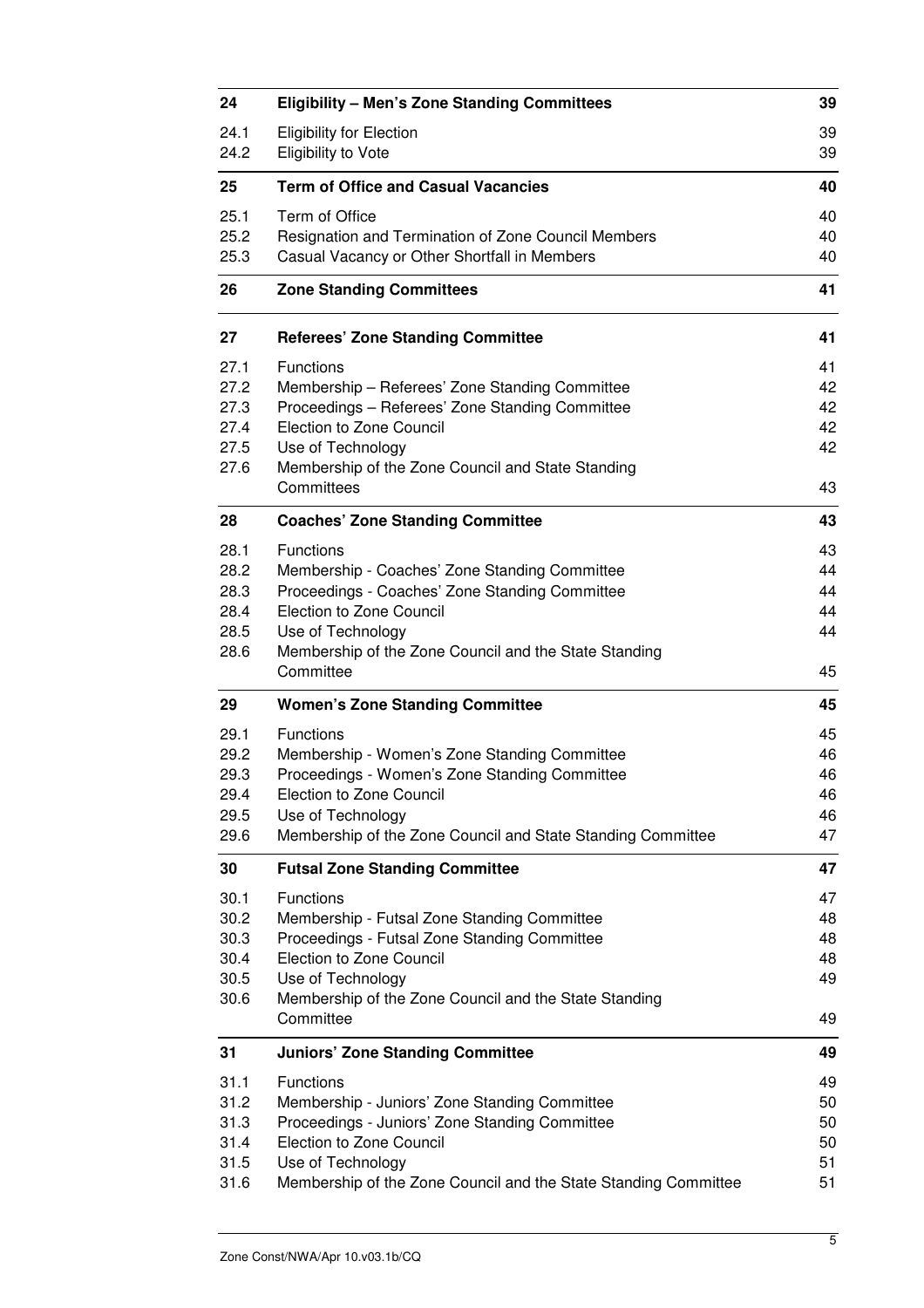| <b>Men's Zone Standing Committee</b>                                                                                                      | 51                               |
|-------------------------------------------------------------------------------------------------------------------------------------------|----------------------------------|
| <b>Functions</b><br>Membership - Men's Zone Standing Committee<br>Proceedings - Men's Zone Standing Committee<br>Election to Zone Council | 51<br>52<br>52<br>52<br>53       |
| Membership of the Zone and the State Standing Committee                                                                                   | 53                               |
| <b>State Representation</b>                                                                                                               | 53                               |
| Membership of State Standing Committees<br>Zone Executive Councillors - Zone Council Soccer<br><b>Queensland Limited Members</b>          | 53<br>54                         |
| <b>Discipline of Members and Registered Participants</b>                                                                                  | 54                               |
| <b>Breaches</b><br>Appeals                                                                                                                | 54<br>54                         |
| <b>Documents</b>                                                                                                                          | 55                               |
| <b>Common Seal</b>                                                                                                                        | 55                               |
| Acquisition<br>Safe Keeping and Use<br>Instruments                                                                                        | 55<br>55<br>55                   |
| <b>Service of documents</b>                                                                                                               | 55                               |
| Document includes notice<br><b>Methods of Service</b><br>Methods of Service on the Association<br>Post<br>Fax or Electronic Transmission  | 55<br>55<br>55<br>56<br>56       |
| Indemnity                                                                                                                                 | 56                               |
| Indemnity of Officers<br>Insurance                                                                                                        | 56<br>56                         |
| Amalgamation                                                                                                                              | 57                               |
| <b>Excess Property on Winding Up</b>                                                                                                      | 57                               |
| <b>Funds and Accounts</b>                                                                                                                 | 57                               |
| <b>Financial Year</b>                                                                                                                     | 59                               |
| <b>Definitions and Interpretation</b>                                                                                                     | 59                               |
| Definitions<br>Interpretation<br><b>Corporations Act</b><br>Headings<br>"Include" etc                                                     | 59<br>61<br>62<br>62<br>62<br>62 |
|                                                                                                                                           | Use of Technology<br>Powers      |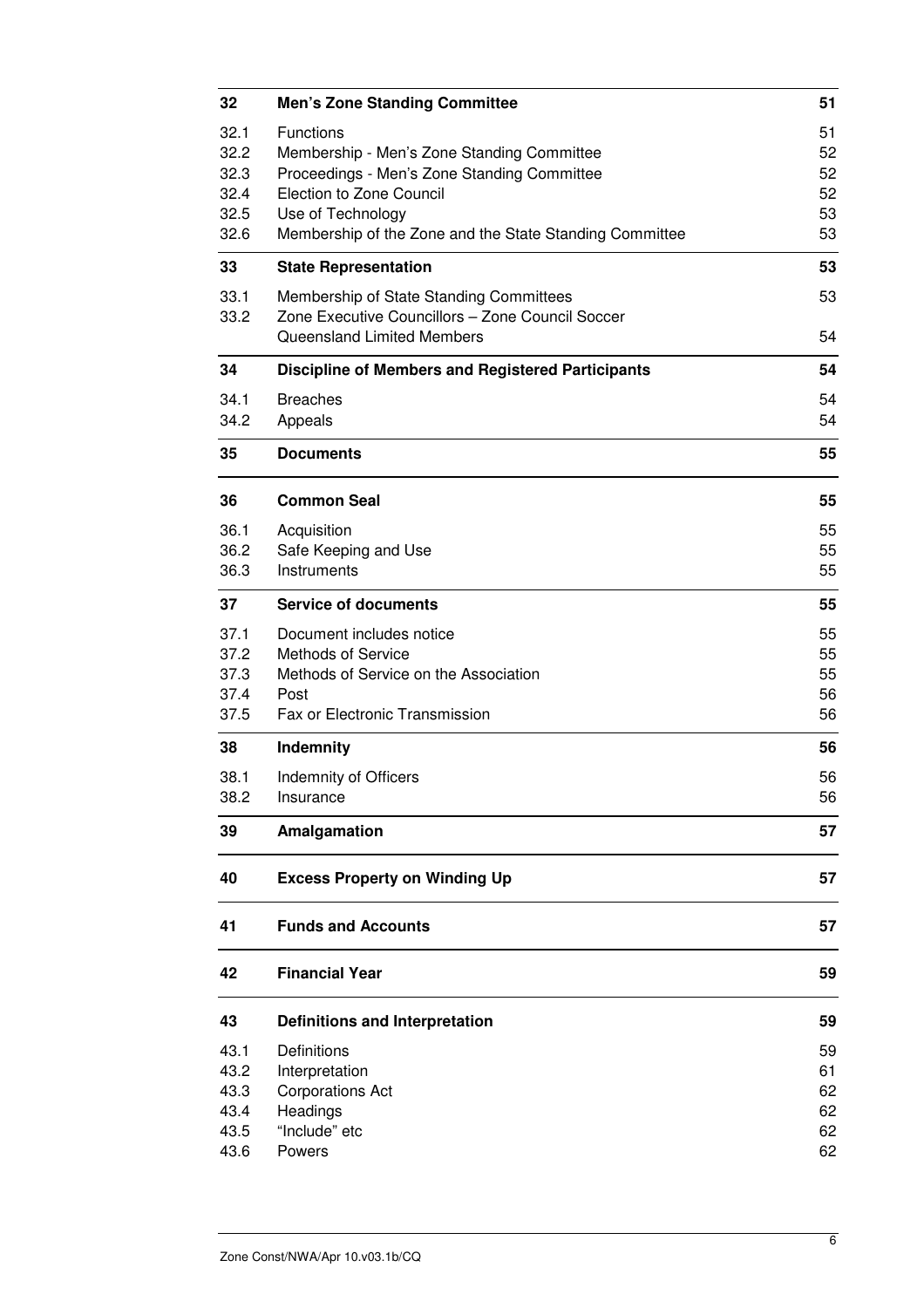# **Football Central Queensland Inc. Constitution**

# **1 Name**

The name of the Incorporated Association is Football Central Queensland Inc. Colours and Emblem

#### **1.1 Colours**

The colours of the Zone shall be **Royal Blue and White** in such configuration as determined by the Zone Council and approved by Soccer Queensland Limited.

#### **1.2 Emblem**

The Zone Emblem shall be:



FOOTBALL CENTRAL QUEENSLAND INC.

This emblem shall be utilised as the official emblem of the Zone.

# **2 Objects and Operation**

#### **2.1 Football Central Queensland Inc Council Objects**

- (a) The objects of the Football Central Queensland Inc Council are to: deliver national, State and Zone development programs as directed by Soccer Queensland Limited;
- (b) foster development of Soccer within its Zone;
- (c) within its Zone, conduct competitions approved by Soccer Queensland Limited;
- (d) identify, select and appoint teams representing its Zone;
- (e) administer Soccer within its Zone;
- (f) identify and secure safe facilities for the conduct of Soccer competitions within its Zone;
- (g) develop budgets for approval by Soccer Queensland Limited;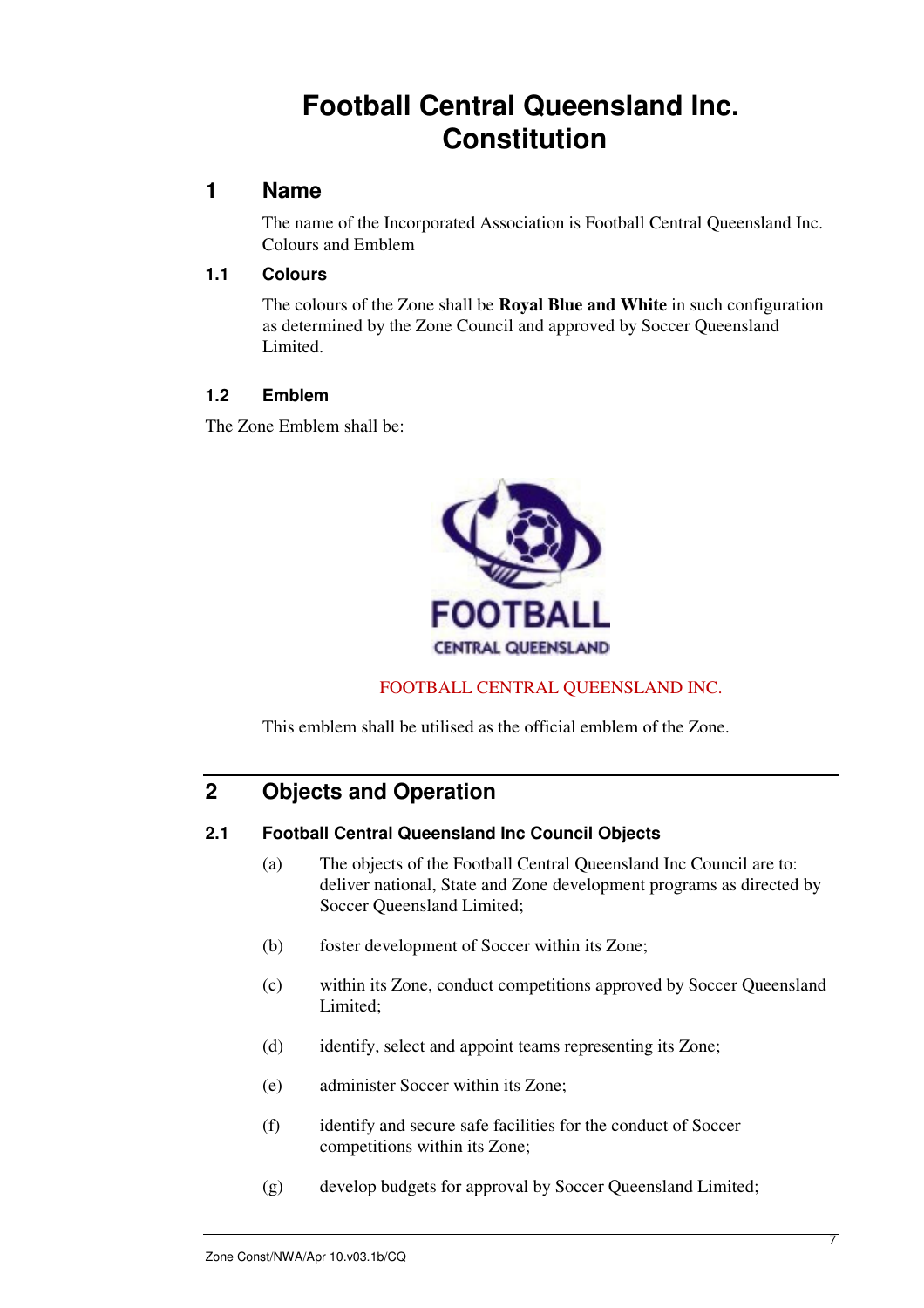- (h) manage expenditures in line with the Zone budget approved by Soccer Queensland Limited;
- (i) charge and collect fees and levies approved by Soccer Queensland Limited and ASA from Registered Participants and others involved in Soccer; and
- (j) enforce rules, regulations and by-laws set by Australian Soccer Association Limited and Soccer Queensland Limited.

#### **2.2 Operation**

Zone Councillors may manage the Zone in the manner they consider will best enable them to perform the functions specified in paragraph 2.1.

# **3 Zone Boundaries**

 The Boundaries of the Zone shall be the area defined in the By-Laws of Soccer Queensland Limited from time to time.

# **4 Affiliation**

The Zone shall be affiliated with Soccer Queensland Limited.

# **5 Obligations to Soccer Queensland Limited**

The Zone must:

- (a) amend this Constitution; or
- (b) amend the By-Laws to
	- (i) promptly adopt changes in the model constitution and by-laws of Soccer Queensland Limited from time to time to the extent that they are applicable to Soccer Queensland Limited. In this clause the reference to changes to by-laws includes additional or replacement by-laws; and
	- (ii) not otherwise amend or vary this Constitution or any of its By-Laws without the prior consent of Soccer Queensland Limited.

# **6 Soccer Queensland Limited and the Zone**

#### **6.1 Compliance and Co-operation**

Subject to applicable law, the Zone must:

(a) Comply with and do everything within its power to enforce compliance with Soccer Queensland Limited Constitution and By-Laws and the applicable Statutes and Regulations and the Laws of the Game; and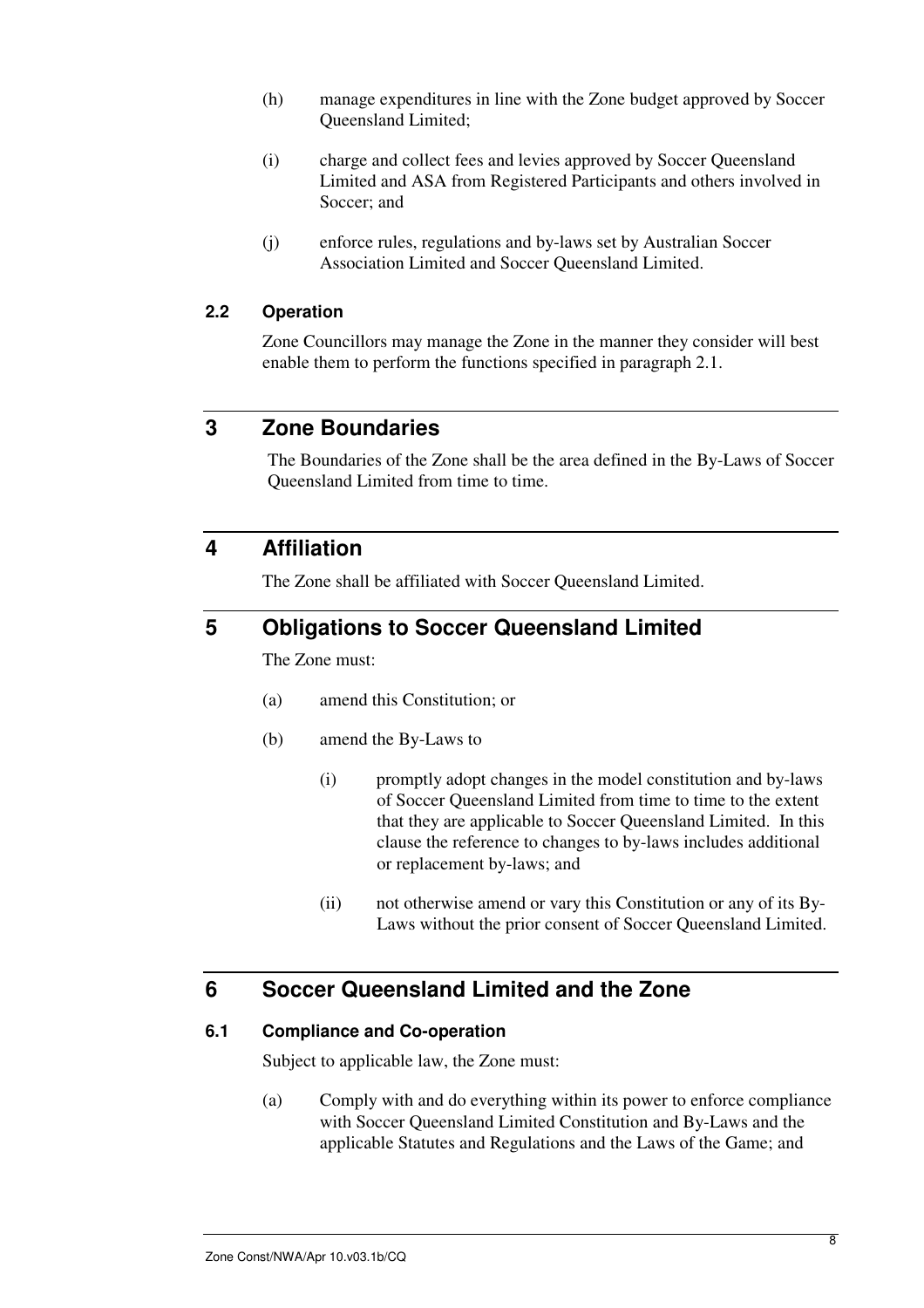(b) Co-operate with Soccer Queensland Limited in all matters relating to the organisation of competitions and soccer in general.

#### **6.2 Referral of Disputes**

The Zone must not, subject to its obligations at law, refer disputes relating to soccer to a Court of law. The Zone must use its best endeavours to ensure that all persons and organisations affiliated with it do not refer disputes relating to Soccer to a Court of law.

# **7 Membership**

#### **7.1 Classes of Members**

The membership of the Association (Zone) is limited to the following classes of members but not limited by numbers within these classes:

- (a) Ordinary Members; and
- (b) Life Members.
- (c) Referees' Representative Members;
- (d) Coaches' Representative Members;
- (e) Women's Representative Members;
- (f) Futsal Representative Members;
- (g) Juniors' Representative Members;
- (h) Men's Representative Members;
- (i) Zone Council Members.

#### **7.2 Conditions**

The conditions of membership of the different classes of membership are:

- (a) Ordinary Members any Soccer club which is registered with Soccer Queensland Limited and which is located within the boundaries of the Zone; and
- (b) Life members a life member is a person admitted to life membership by the Zone Council in recognition of services provided:
	- (i) The admission of life members shall be at the absolute discretion of the Zone Council;
	- (ii) Any member or Zone Councillor may nominate a person as a life member; and
	- (iii) The Zone Council is not required to give reasons as to why or why not a nomination is accepted.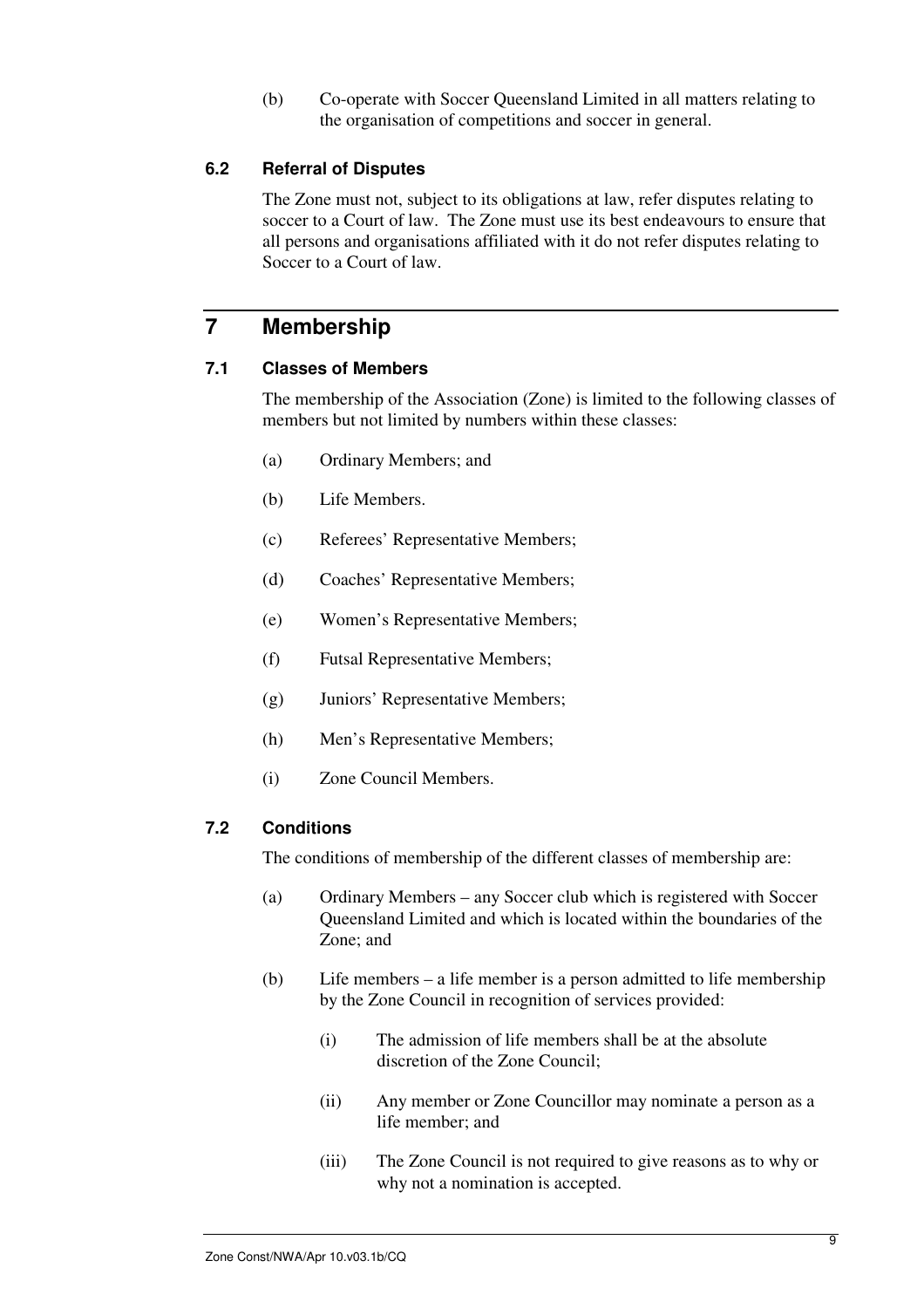- (c) Referees' Representative Members a referees' representative member is a person elected under this constitution to membership of the Referees' Zone Standing Committee, and
- (d) Coaches' Representative Members a coaches' representative member is a person elected under this constitution to membership of the Coaches' Zone Standing Committee.
- (e) Women's Representative Members a women's representative member is a person elected under this constitution to membership of the Women's Zone Standing Committee.
- (f) Futsal Representative Members a Futsal representative member is a person elected under this constitution to membership of the Futsal Zone Standing Committee.
- (g) Juniors' Representative Members a juniors' representative member is a person elected under this constitution to membership of the Junior's Zone Standing Committee.
- (h) Men's Representative Members a men's representative member is a person elected under this constitution to membership of the Men's Zone Standing Committee.
- (i) Zone Council Members a zone council member is a person elected under this constitution to membership of the Zone Council.

#### **7.3 Membership Subscription Fee**

The Zone Council may impose such membership fees as it may determine from time to time subject to the prior approval of Soccer Queensland Limited. The membership fees shall be payable at such time and in such a manner as the Zone Council shall from time to time determine.

#### **7.4 Admission of Members**

- (a) Every applicant for membership shall apply in such form and manner as Soccer Queensland Limited may from time to time prescribe.
- (b) On receipt by the Secretary of the signed application and subscription fees (if imposed), the Zone Council will consider the application and decide if the applicant should be admitted to membership.
- (c) Such persons as may be admitted to membership in accordance with the Rules shall be entered into the Register and shall be Members of the Association unless and until such membership is terminated by virtue of any of the powers contained in these Rules. The Register of Members shall be kept in accordance with the Act.

#### **7.5 Ceasing to be a Member**

Subject to paragraph 8.3, a person ceases to be a Member on:

- (a) resignation;
- (b) death;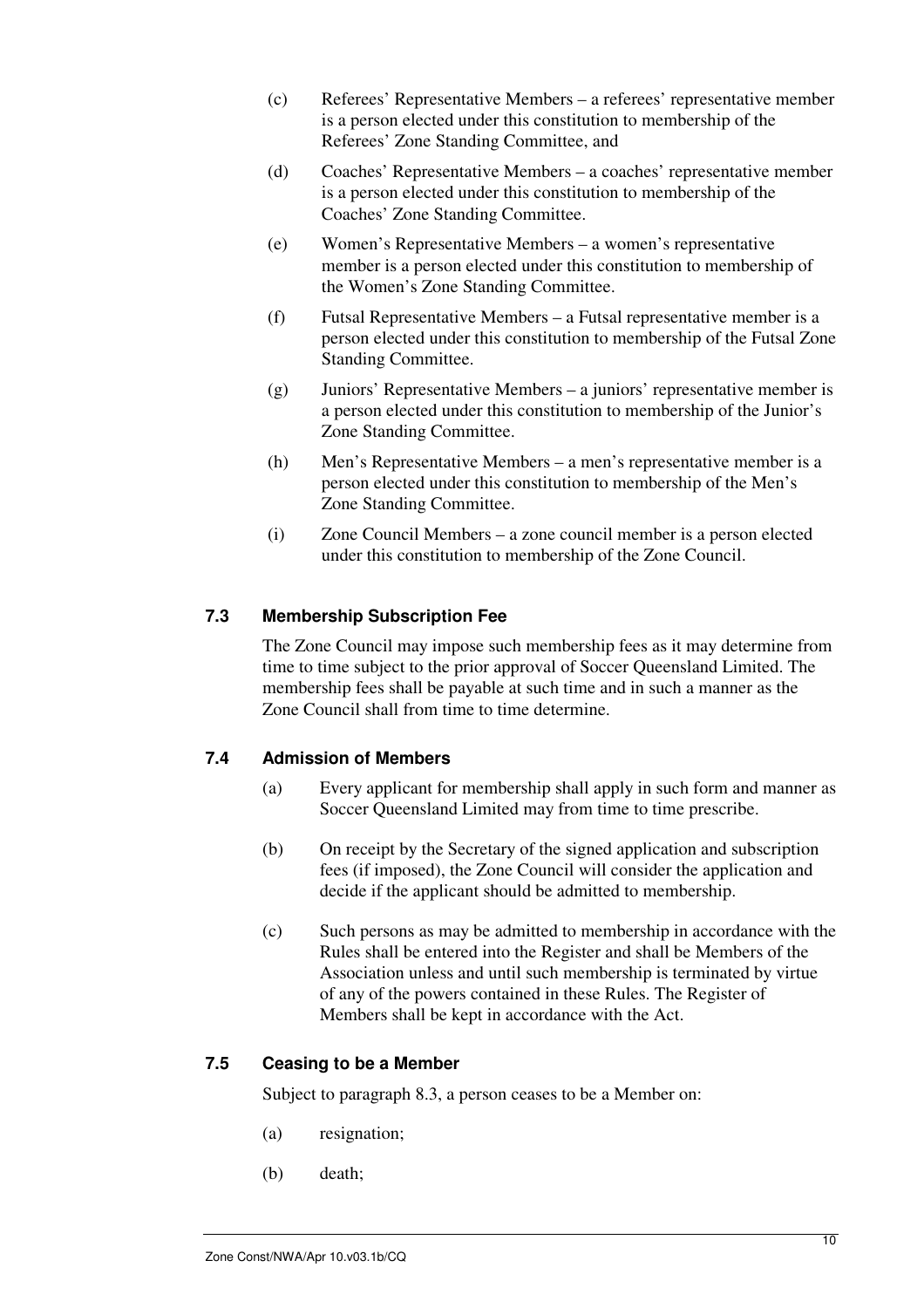- (c) becoming of unsound mind or a person whose person or estate is liable to be dealt with in any way under a law relating to mental health;
- (d) conviction of an indictable offence and the rehabilitation period has not expired;
- (e) being found by the Zone Council to have failed to comply with these Rules and any regulations or by-laws of the Association;
- (f) renouncement as a Member for any reason;
- (g) the termination of their membership according to this Constitution;
- (h) the expiry of the term of their membership according to Rules  $8.3 \&$  $25.1;$
- (i) non payment of any membership fee or other debt payable to the Association by the Member for a period of 30 days after the due date for payment of such fee or debt;
- (j) if the Association, being dissolved or otherwise ceasing to exist, having a liquidator or provisional liquidator appointed to it, or being unable to pay its debts; or
- (k) if eligibility for membership ceases due to operation of law.

#### **7.6 Resignation of Members**

Any Member may resign from the Association at any time by giving his or her written resignation to the Secretary. The resignation shall take effect at the time the written resignation is received unless a later date is specified in the notice when it shall effect on that later date, provided that a Member may not resign their membership while they continue to act as a Member of the Association.

#### **7.7 Appeal against rejection or termination of membership**

Ordinary Members whose application for membership has been rejected, or whose membership has been terminated, may appeal through Soccer Queensland, subject to Soccer Queensland's rules and procedures.

Other Members, except Life Members, whose application for membership has been rejected, or whose membership has been terminated, may give the secretary written notice of the person's intention to appeal against the decision. The procedure is as follows:

- (a) A notice of intention to appeal must be given to the secretary within one (1) month after the person receives written notice of the decision;
- (b) If the secretary receives a notice of intention to appeal, the secretary must, within three (3) months after the day of receipt, call an extraordinary general meeting to decide the appeal;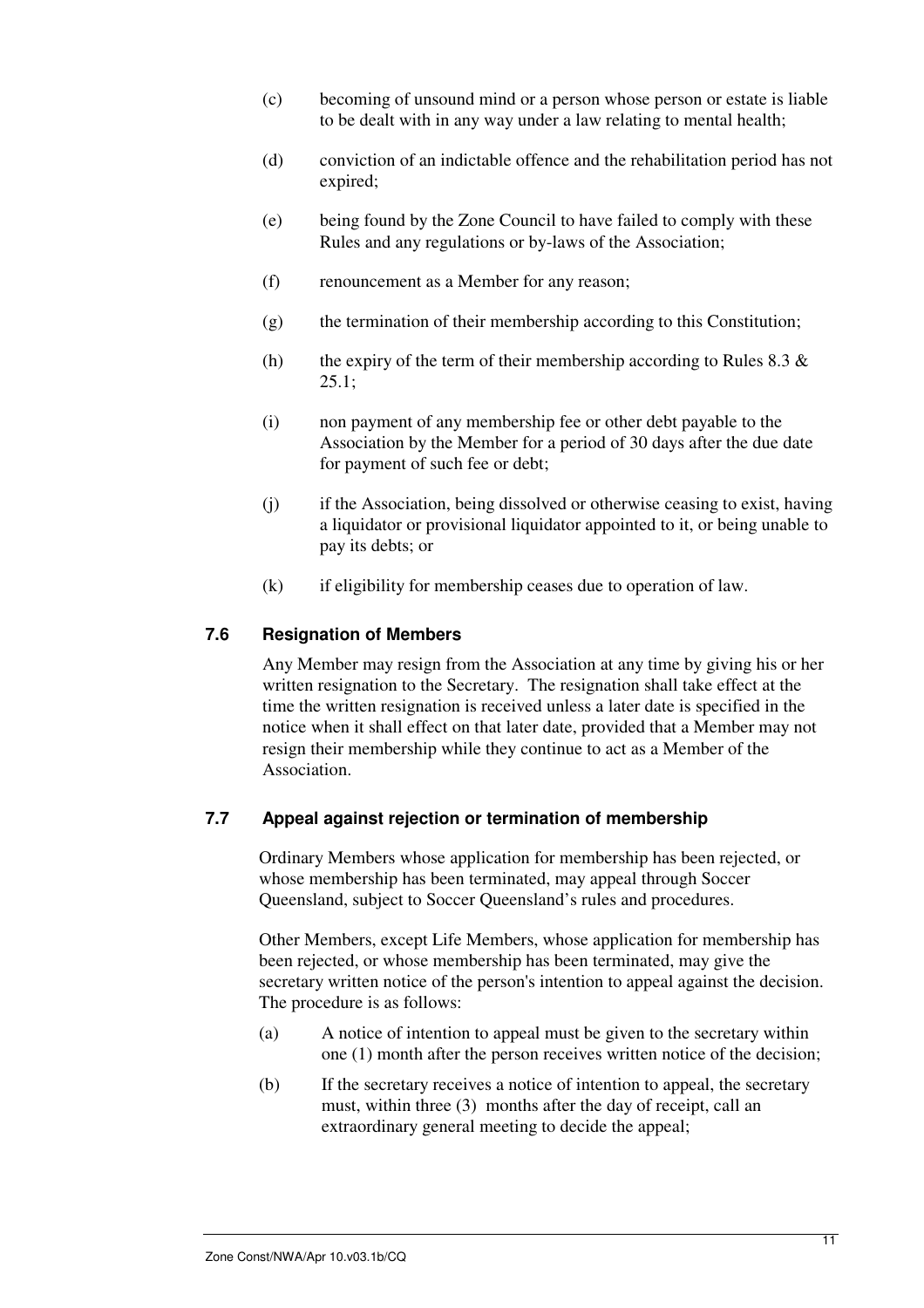- (c) At the meeting, the applicant must be given a full and fair opportunity to show why the application should not be rejected or the membership should not be terminated;
- (d) Also, the Zone Council members who rejected the application or terminated the membership must be given an opportunity to show why the application should be rejected or the membership should be terminated; and
- (e) An appeal must be decided by a vote of the members present at the meeting.

#### **7.8 Register of members**

- (a) The Zone Council must keep a register of members.
- (b) The register of members must include the following particulars for each member--
	- (i) the full name and address of the member;
	- (ii) the date of admission as a member;
	- (iii) the date of death or resignation of the member;
	- (iv) details about the termination or reinstatement of membership; and
	- (v) any other particulars the Zone Council or the members at a general meeting decide.
- (c) The register must be open for inspection at all reasonable times.
- (d) However, before a member may inspect the register, the member must apply to the secretary to inspect it.

#### **7.9 Rights of Ordinary Members**

Ordinary Members of the Association:

- (a) Shall be bound by the rules of the association as by a contract between the members and the incorporated association;
- (b) Have the right to inspect the minutes of each management (Zone Council) or general meeting of the Association upon application to the Council Secretary; and
- (c) Have the right, at a general meeting, to amend, repeal or add to these rules by a special resolution, subject to the Associations Act 1981, Rule 6 of this Constitution, and the requirement to lodge changes with the Chief Executive within three (3) months of the passing of the Special Resolution.

# **7.10 Rights of Life Members**

A Life Member: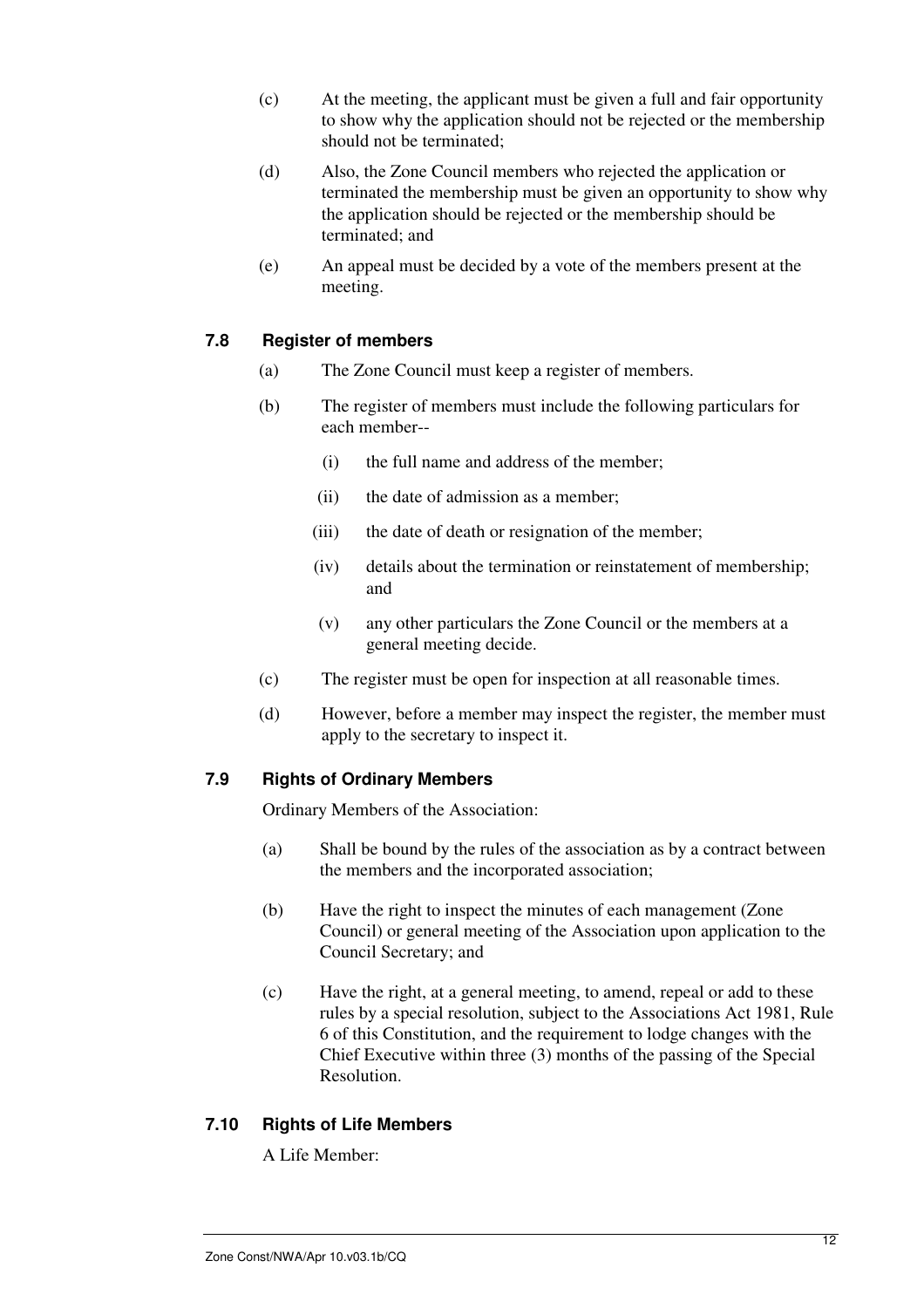- (a) is not, in the capacity of Life Member, to be counted in a quorum;
- (b) has the right to remain a Life Member until they die or resign their Life Membership;
- (c) subject to any separate agreement with the Zone to the contrary, has no obligation, and may not be required, to pay any subscription or other amount;
- (d) is entitled to receive notice of general meetings;
- (e) is entitled to attend and speak at general meetings; and
- (f) is not, in the capacity of Life Member, entitled to vote at any general meeting.

#### **7.11 Rights of Referee Representative Members**

A Referees' Representative Member:

- (a) is entitled to attend the General Meeting called for the purpose of electing Zone Council Members;
- (b) is entitled to speak at the General Meeting called for the purpose of electing Zone Council Members;
- (c) is entitled to vote at the General Meeting subject to Rule 16;
- (d) is entitled to notice of meetings called for the purpose of electing Zone Council Members;
- (e) ceases to be a Member of the Association at such time as their term as member of the Zone Referees' Standing Committee expires and is not renewed.

#### **7.12 Rights of Coaches' Representative Members**

A Coaches' Representative Member:

- (a) is entitled to attend the General Meeting called for the purpose of electing Zone Council Members;
- (b) is entitled to speak at the General Meeting called for the purpose of electing Zone Council Members;
- (c) is entitled to vote at the General Meeting subject to Rule 16;
- (d) is entitled to notice of meetings called for the purpose of electing Zone Council Members;
- (e) ceases to be a Member of the Association at such time as their term as member of the Zone Coaches' Standing Committee expires and is not renewed.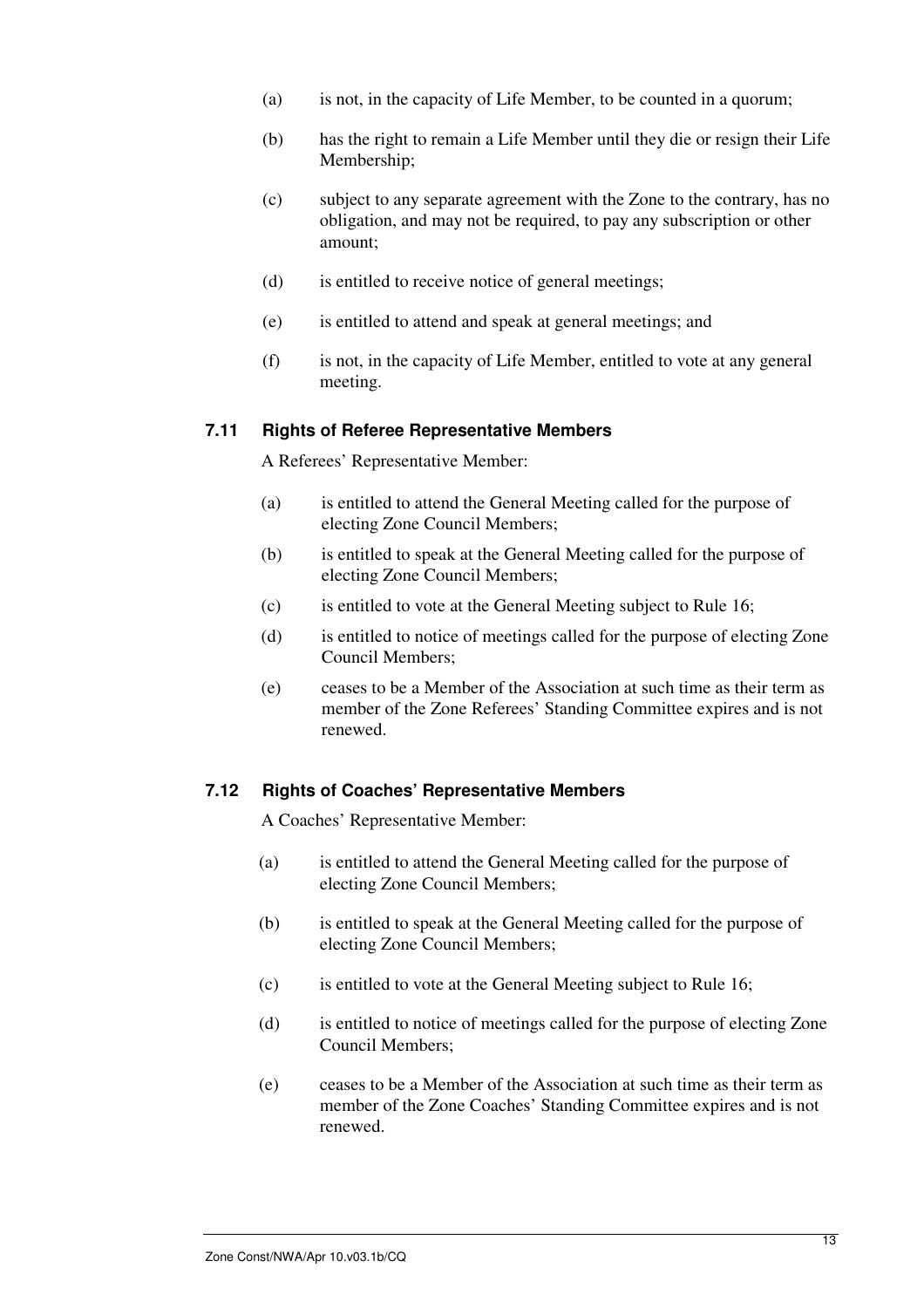#### **7.13 Rights of Women's Representative Members**

A Women's Representative Member:

- (a) is entitled to attend the General Meeting called for the purpose of electing Zone Council Members;
- (b) is entitled to speak at the General Meeting called for the purpose of electing Zone Council Members;
- (c) is entitled to vote at the General Meeting subject to Rule 16;
- (d) is entitled to notice of meetings called for the purpose of electing Zone Council Members;
- (e) ceases to be a Member of the Association at such time as their term as member of the Women's Zone Standing Committee expires and is not renewed.

#### **7.14 Rights of Futsal Representative Members**

A Futsal Representative Member:

- (a) is entitled to attend the General Meeting called for the purpose of electing Zone Council Members;
- (b) is entitled to speak at the General Meeting called for the purpose of electing Zone Council Members;
- (c) is entitled to vote at the General Meeting subject to Rule 16;
- (d) is entitled to notice of meetings called for the purpose of electing Zone Council Members;
- (e) ceases to be a Member of the Association at such time as their term as member of the Futsal Zone Standing Committee expires and is not renewed.

#### **7.15 Rights of a Juniors' Representative Member**

A Junior's Representative Member:

- (a) is entitled to attend the General Meeting called for the purpose of electing Zone Council Members;
- (b) is entitled to speak at the General Meeting called for the purpose of electing Zone Council Members;
- (c) is entitled to vote at the General Meeting subject to Rule 16;
- (d) is entitled to notice of meetings called for the purpose of electing Zone Council Members;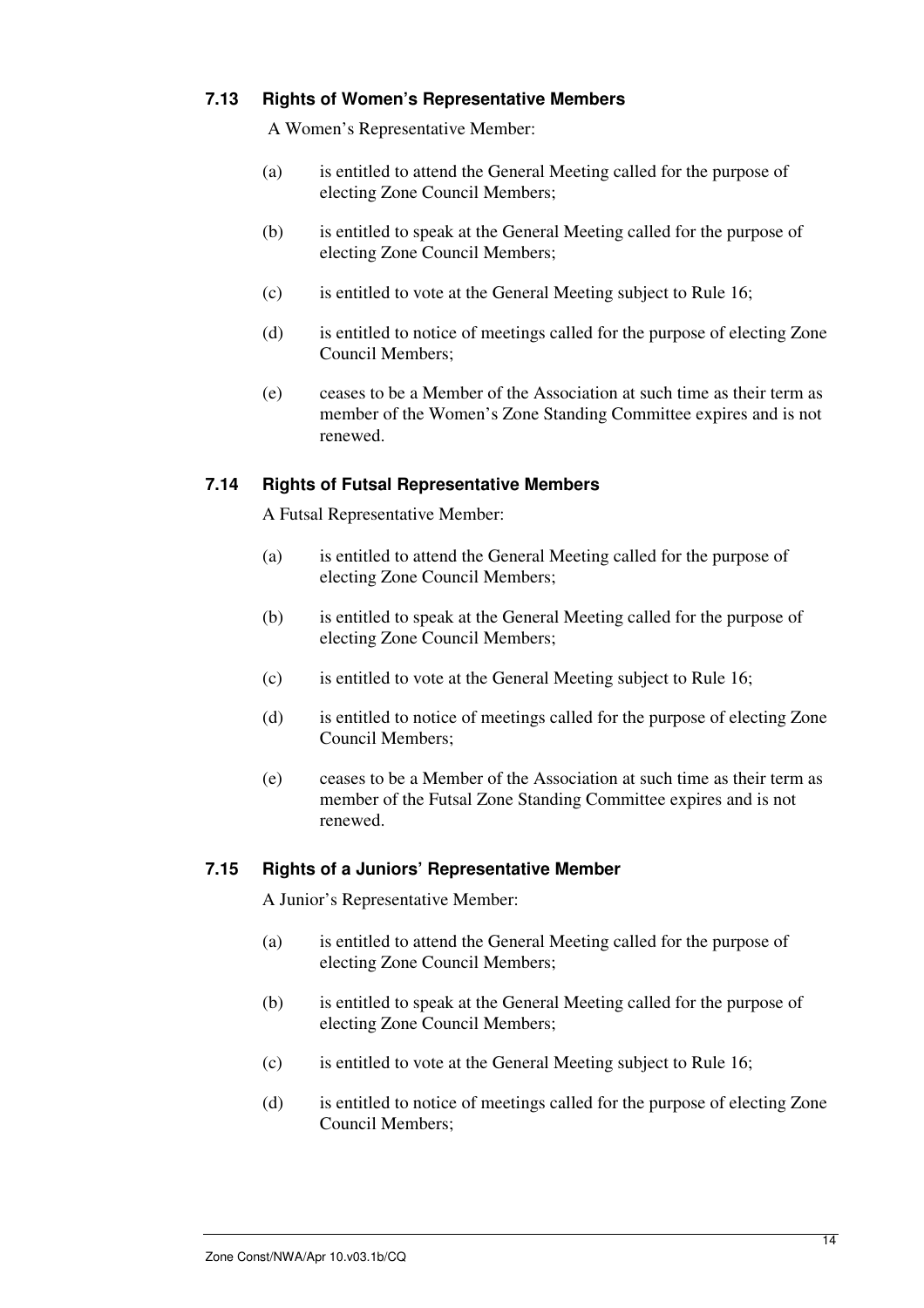(e) ceases to be a Member of the Association at such time as their term as member of the Junior's Zone Standing Committee expires and is not renewed.

#### **7.16 Rights of Men's Representative Members**

A Men's Representative Member:

- (a) is entitled to attend the General Meeting called for the purpose of electing Zone Council Members;
- (b) is entitled to speak at the General Meeting called for the purpose of electing Zone Council Members;
- (c) is entitled to vote at the General Meeting subject to Rule 16;
- (d) is entitled to notice of meetings called for the purpose of electing Zone Council Members;
- (e) ceases to be a Member of the Association at such time as their term as member of the Men's Zone Standing Committee expires and is not renewed.

#### **7.17 Rights of Zone Council Members**

A Zone Council Member:

- (a) is entitled to attend and to speak at the General Meeting called for the purpose of electing Zone Council Members;
- (b) is entitled to vote for the Zone Councillors who sit on the Zone Council;
- (c) is entitled to notice of meetings called for the purpose of electing Zone Council Members;
- (d) is not, in the capacity of Zone Council Member, otherwise entitled to vote in elections for the Zone Council, or in other vote at a General Meeting;
- (e) is not, in the capacity of Zone Council Member, to be counted in a quorum; and
- (f) ceases to be a member of the association at such time as their term as member of the Zone Council expires and is not renewed.

# **8 Patrons**

#### **8.1 Appointment and Removal of Patrons**

The Zone Councillors may appoint and remove Patrons of the Association.

#### **8.2 Rights of Patrons**

Patrons are: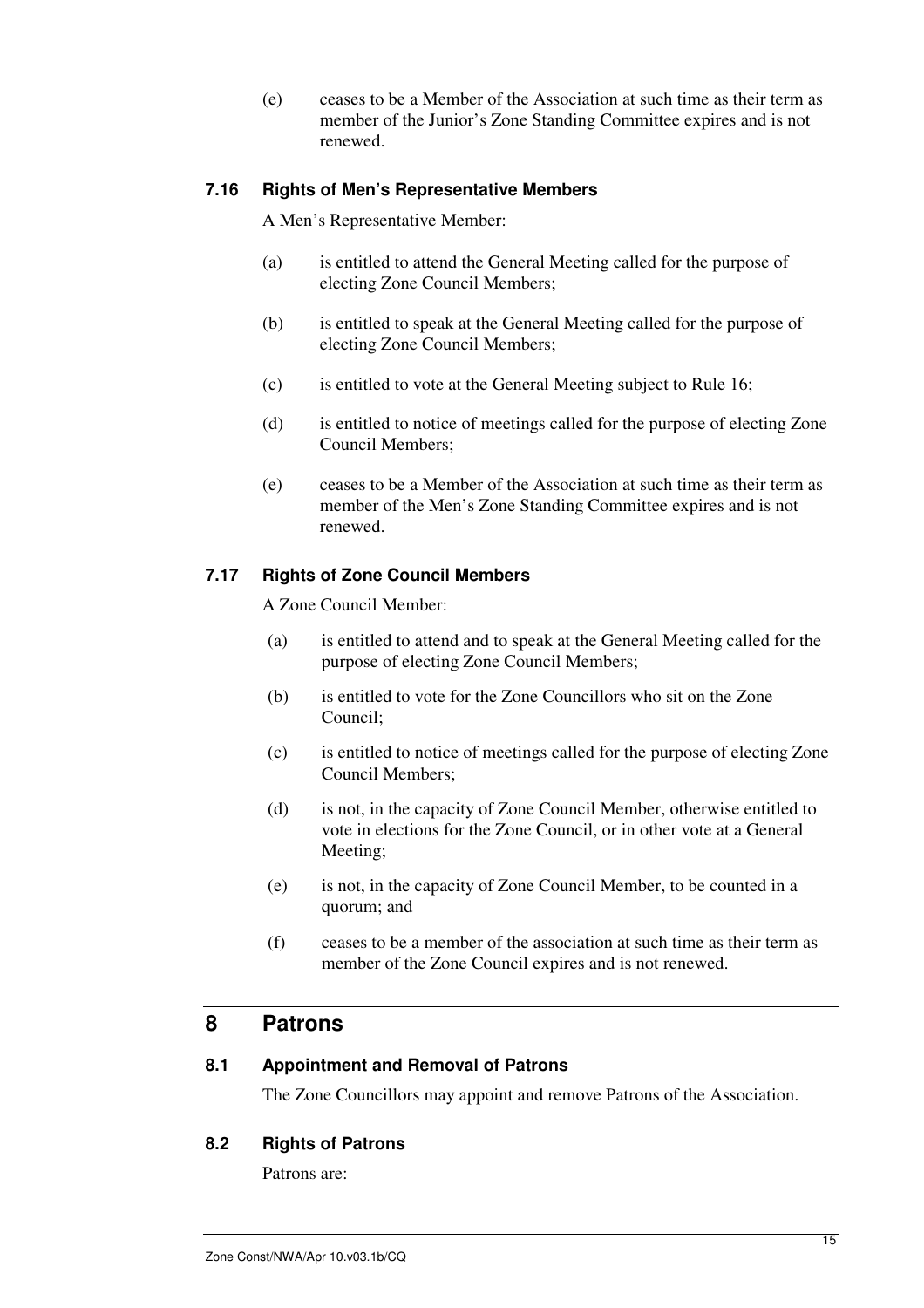- (a) entitled to notice of all general meetings;
- (b) entitled to attend and speak at general meetings; and
- (c) not entitled to vote at any general meeting.

# **9 Composition of Zone Council**

For the purposes of the Associations Incorporation Act 1981, the Management Committee for this Association shall be named the Zone Council. The Zone Council shall comprise:

- (a) Four (4) individuals elected by a vote of Members of the Zone (Members, under Rule 8.1(a)) at a General Election Meeting called for the purpose of elections. Each Member shall be entitled to one vote per position. These elected individuals will be known as the Executive Councillors. The Executive Councillor positions are Chair, Vice Chair, Secretary and Treasurer;
- (b) The person elected by the Members as the Referees' Chair shall also serve as the Chair of the Referees' Zone Standing Committee;
- (c) The person elected by the Members as the Coaches' Chair shall also serve as the Chair of the Coaches' Zone Standing Committee;
- (d) The person elected by the Members as the Women's Chair shall also serve as the Chair of the Women's Zone Standing Committee;
- (e) The person elected by the Members as the Futsal Chair shall also serve as the Chair of the Futsal Zone Standing Committee;
- (f) The person elected by the Members as their Junior's Chair shall also serve as the Chair of the Junior's Zone Standing Committee;
- (g) The person elected by the Members as the Men's Chair shall also serve as the Chair of the Men's Zone Standing Committee.

# **10 Powers and Duties of the Zone Council**

#### **10.1 Control and Management**

Subject to the Incorporated Associations Act and to any other provision of this Constitution, the Zone Council:

- (a) shall have the general control and management of the administration of the affairs, property and funds of the Zone;
- (b) may pay all expenses incurred in forming the Zone; and
- (c) may exercise all such powers of the Zone as are not required by the Act, or by this Constitution, to be exercised by the Zone in general meeting.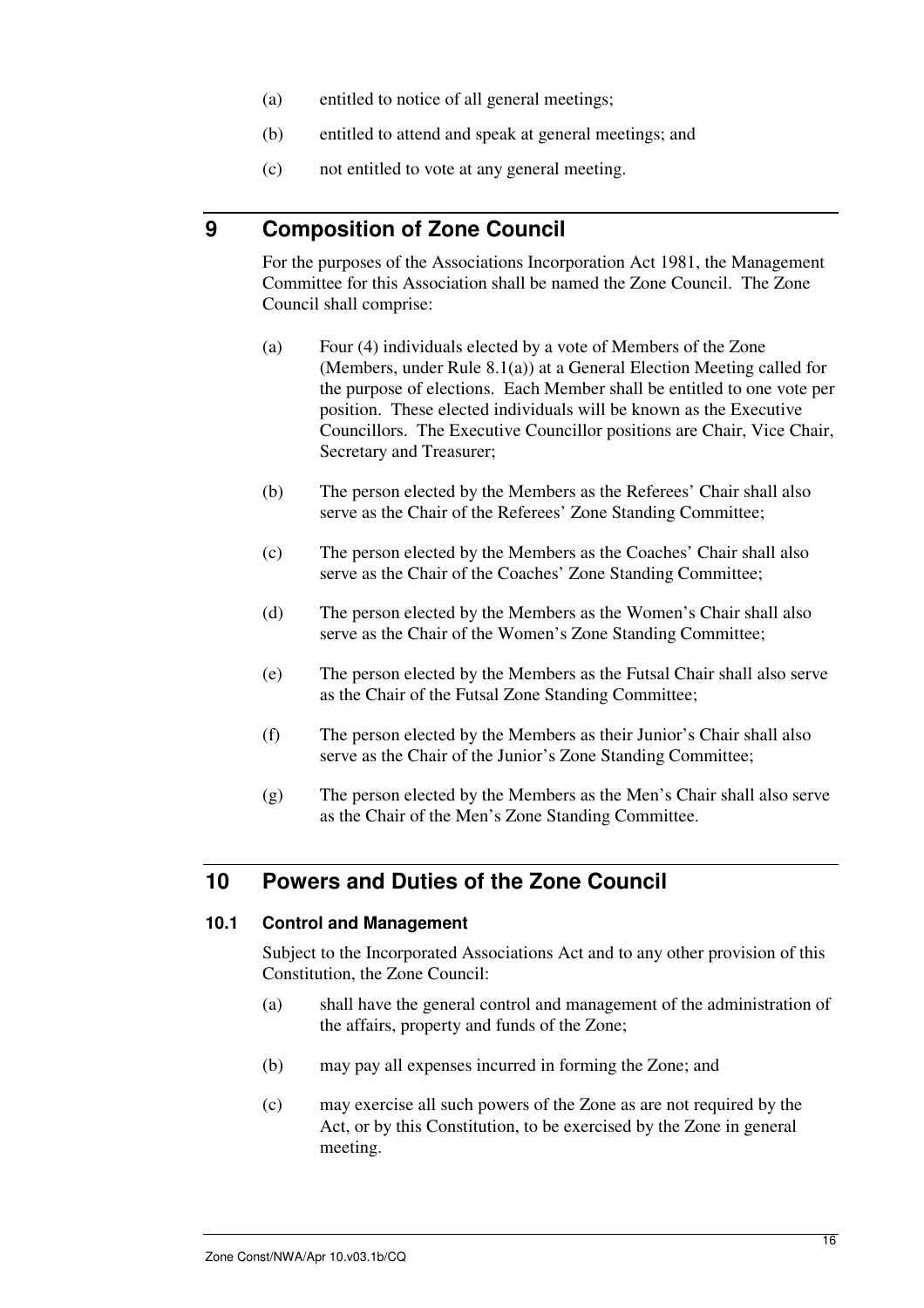#### **10.2 General Powers**

The Zone Council may exercise all the powers of the Zone Association to:

- (a) Borrow, raise or secure the payment of money in such manner as the members of the Zone Council may think fit and secure the same or the payment for performance of any debt, liability, contract, guarantee or other engagement incurred or to be entered into by the Zone Association in any way;
- (b) charge any property or business of the Zone Association;
- (c) issue debentures or give any other security for a debt, liability or obligation of the Zone to any other person or body corporate;
- (d) invest in such manner as the Zone may determine from time to time;
- (e) make, amend or repeal by-laws or regulations for the general conduct and management of the Zone and the business of the Zone Council provided that they are not inconsistent with this Constitution and the prior consent of Soccer Queensland Limited is obtained;
- (f) appoint, employ, remove or suspend such employees, contractors, agents, consultants, patrons, sponsors and other persons as may be necessary or appropriate for the purposes to the Zone Association on such terms and conditions as shall be determined by the Zone Council;
- (g) enter into any trust arrangements with a trustee, corporate or otherwise, for the purpose of creating a trust fund or funds;
- (h) call for and review applications for funding or assistance in furtherance of the objects of the Zone and to provide funding or assistance to those programs that are approved;
- (i) govern and provide leadership to the Zone in accordance with the Zone's objects;
- (j) ensure the general operations of the Zone are fulfilled; and
- (k) to establish the necessary judiciary committee relevant to the competition controlled by the Zone.

# **11 By-Laws**

#### **11.1 Making and Amending By-Laws**

The Zone Council may from time to time make By-Laws which in their opinion are necessary or desirable for the control, administration and management of the Associations affairs and may amend, repeal and replace those By-Laws, but only to the extent the Association can do so under Rule 5(b).

Subject to Rule 5(b), the Association in general meeting, may amend, repeal and replace any By-Law made by the Zone Council, but that does not affect the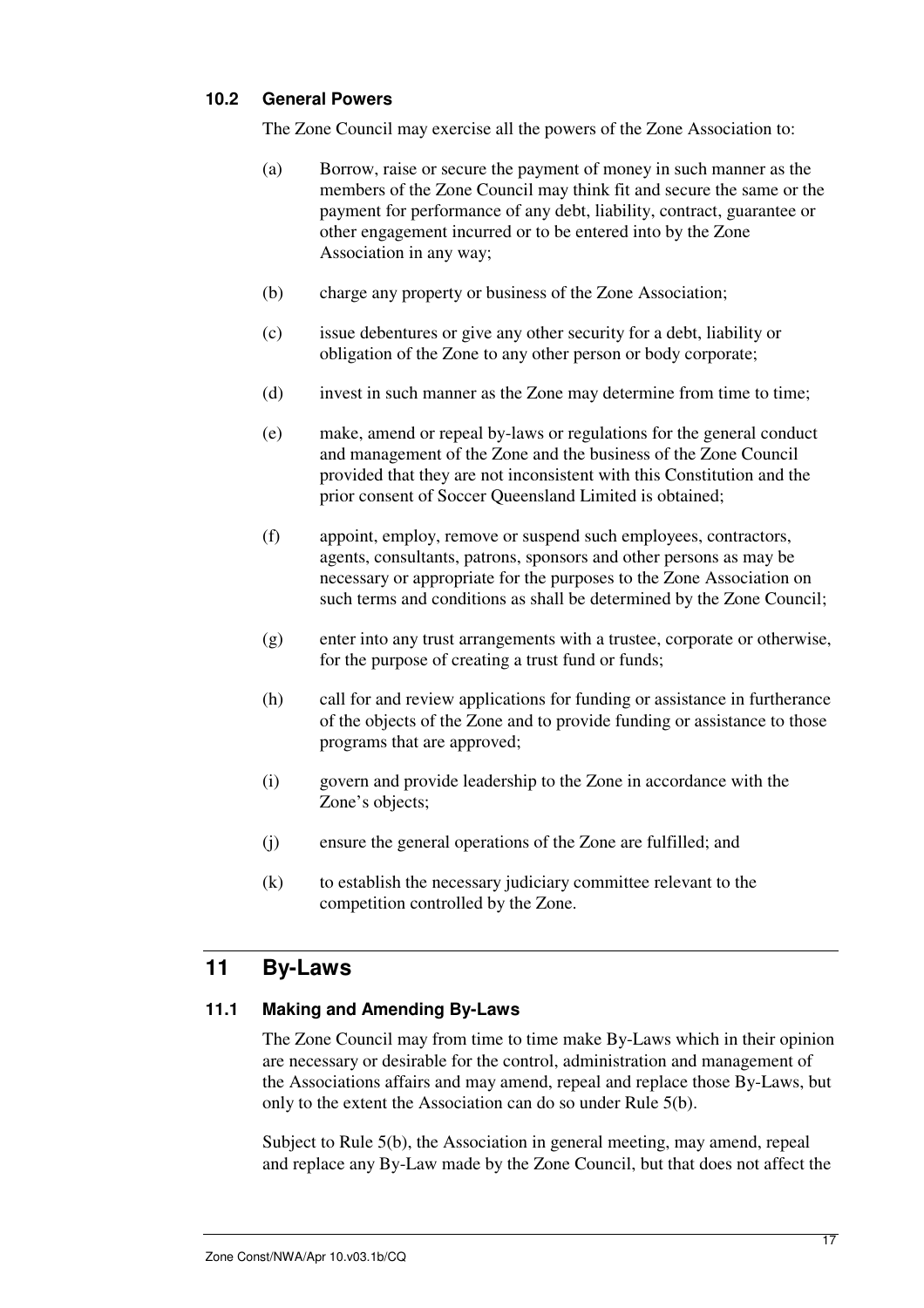validity of anything previously done by the Zone Council or anyone pursuant to that By-Law.

#### **11.2 Effect of By-Law**

A By-Law:

- (a) is subject to this Constitution;
- (b) must be consistent with this Constitution, and if not, the Constitution prevails to the extent of the inconsistency; and
- (c) when in force, is binding on all Members and has the same effect as a provision in this Constitution.

# **12 Proceedings of Zone Council**

#### **12.1 Zone Council Meetings**

The Zone Councillors may meet together for conducting business, adjourn and otherwise regulate their meetings, as they think fit. The Zone Councillors consent, by accepting nomination as a Zone Councillor, to meetings being held using any technology that gives the Zone Councillors, as a whole, a reasonable opportunity to participate. To avoid doubt, this includes meetings held by telephone and/or video conferencing.

#### **12.2 When meetings called**

- (a) Subject to subsection (b) to (d), the Zone Council may meet and conduct its proceedings, as it considers appropriate.
- (b) The Zone Council must meet at least once every 2 months to exercise its functions.
- (c) If the secretary receives a written request signed by at least two of the Zone's Executive Council members, the secretary must call a special meeting of the committee. A request for a special meeting must state—
	- (i) why the special meeting is called; and
	- (ii) the business to be conducted at the meeting.
- (d) The secretary must give each Zone Council member at least 14 days notice of a special meeting of the committee. A notice of a special meeting must state:
	- (i) the day, time and place of the meeting; and
	- (ii) the business to be conducted at the meeting.

#### **12.3 Notice for Zone Council Meetings**

The committee must decide how a meeting is to be called. Notice of a meeting is to be given in the way decided by the committee.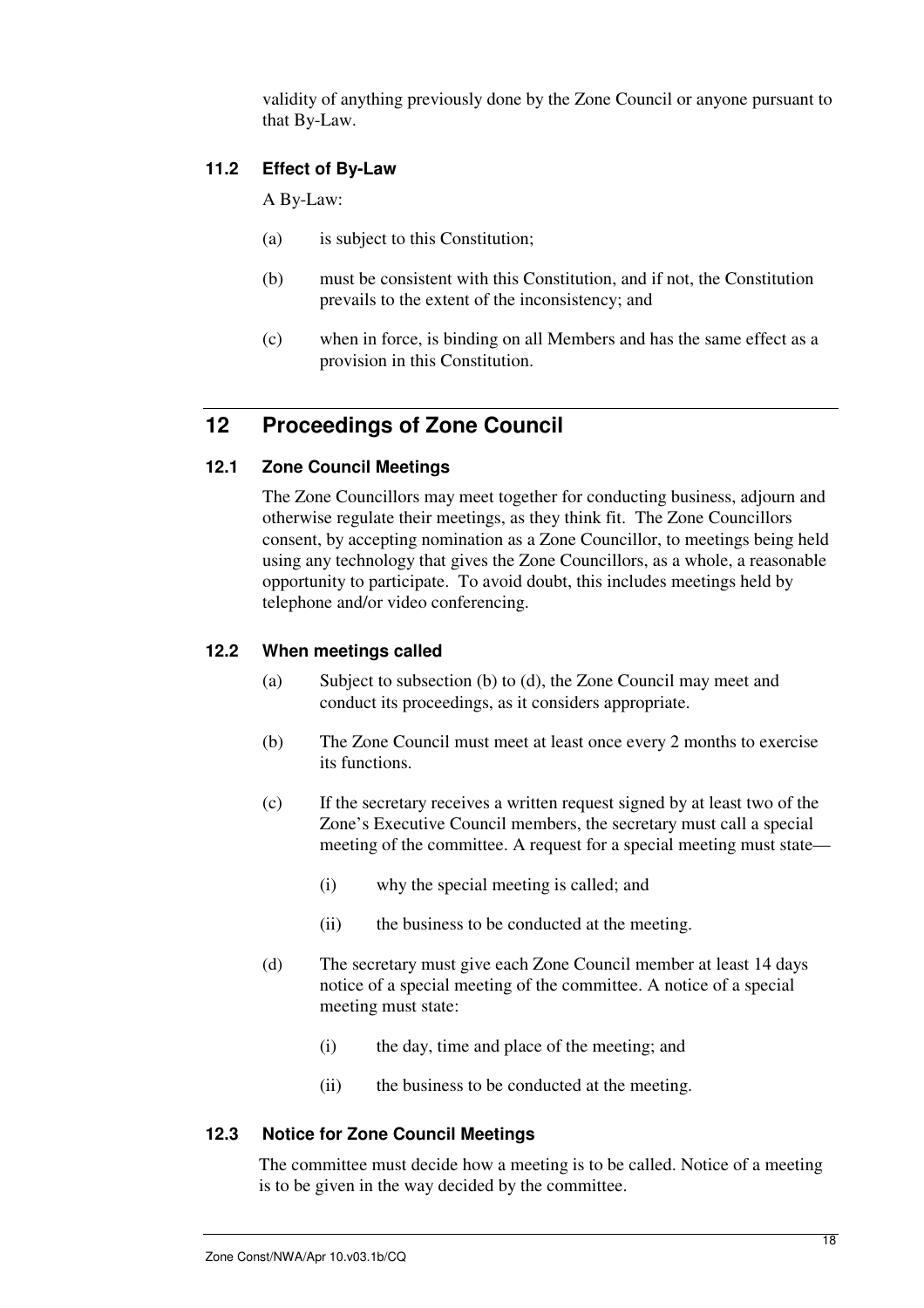#### **12.4 Questions Decided by Majority**

A question arising at a Zone Council Meeting is to be decided by a majority of votes of the Zone Councillors present and entitled to vote.

#### **12.5 Proxy and Voting**

#### *Executive Zone Councillors and Zone Councillors*

Executive Zone Councillors and Zone Councillors may appoint other Zone Council Members as Proxies. The appointment must be for a particular meeting. A Zone Councillor who is present at a Zone Council Meeting as a proxy for another Zone Councillor has, in addition to their own vote, one vote for each absent Zone Councillor who would be entitled to vote if present at the meeting and for whom that person is a proxy.

Instruments appointing proxies must be given to the secretary before the start of the relevant meeting or adjourned meeting at which the person named in the instrument proposes to vote.

#### *Standing Committee Chair Councillors*

At the time of their election, each Referees', Women's, Futsal, Juniors', and Men's Chair shall complete a standing proxy form in favour of their Committee's Deputy Chair, as elected under this Constitution. If neither the Chair nor the Deputy Chair can attend a Council meeting, the Chair may appoint other Zone Council Members as Proxies, under the same conditions as above.

#### *Chairperson's Casting Vote*

The Chairperson of the meeting has a casting vote.

#### **12.6 Quorum**

Fifty percent (50%) of the Zone Councillors (at least two of whom are entitled to vote) present in person or by proxy is a quorum.

Effect of Vacancy

The continuing Zone Councillors may act despite a vacancy in their number.

However, if the number of Zone Councillors is reduced below the number required for a quorum, the remaining Zone Councillors may act only to notify Soccer Queensland Limited to recommend individuals to fill the vacancies to the extent necessary to bring their number up to the number required for a quorum or to convene a general meeting.

#### **12.7 Chair to Preside at Zone Council Meeting**

The Chair is entitled to preside at Zone Council meetings.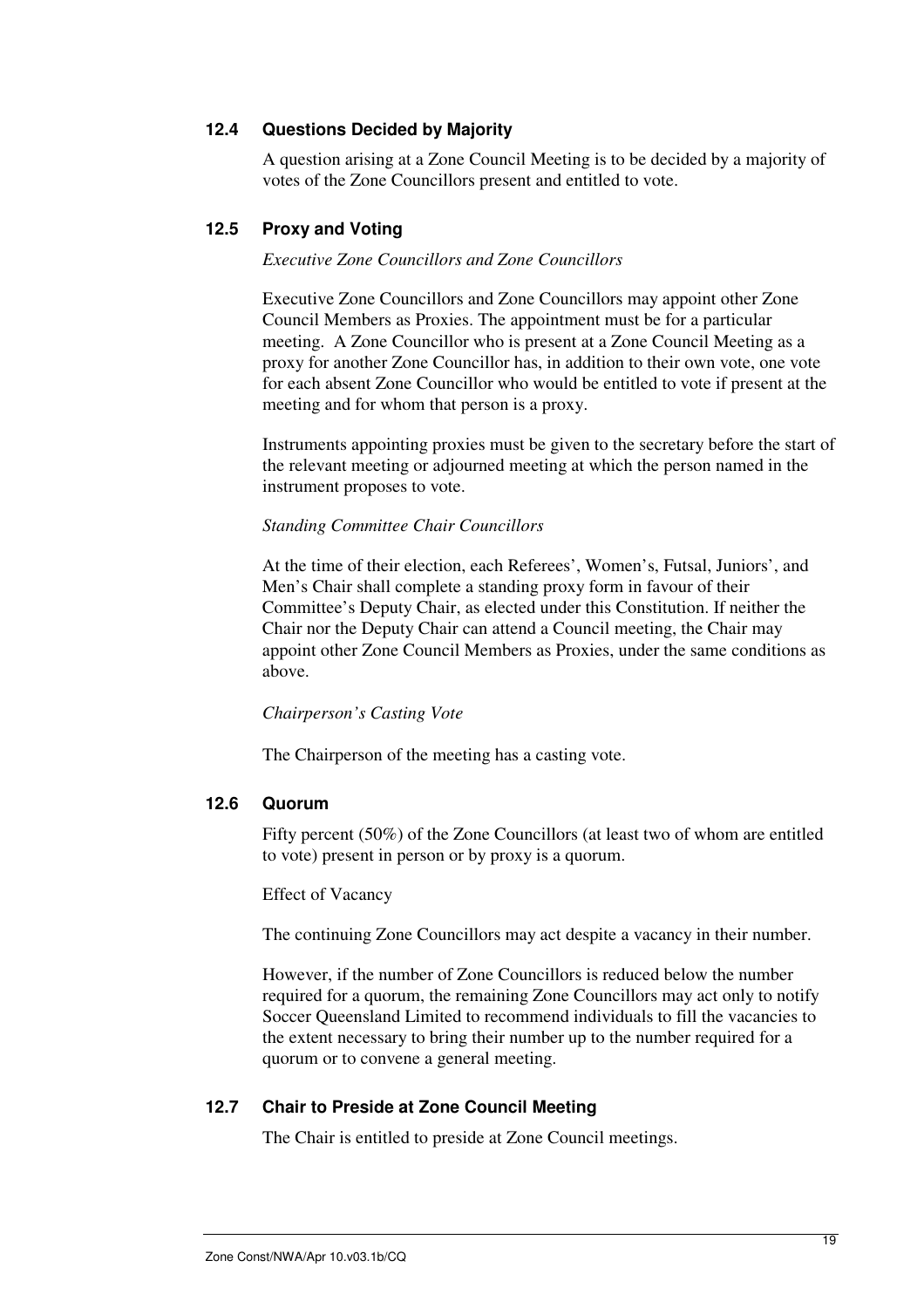If the Chair is not present and able and willing to act within 15 minutes after the time appointed for a meeting or has signified an intention not to be present and able and willing to act, the following may preside (in order of entitlement):

- (a) the Vice-Chair (if any); or
- (b) a Zone Executive Councillor chosen by a majority of the Zone Councillors present; or
- (c) a Zone Councillor chosen by a majority of the Zone Councillors present.

#### **12.8 Circulating Resolutions**

The Zone Councillors may pass a resolution without a Zone Council Meeting being held if the majority of the Zone Councillors who are entitled to vote on the resolution sign a document containing a statement that they are in favour of the resolution set out in the document.

Separate copies of the document may be used for signing by Zone Councillors only if the wording of the resolution and statement is identical in each copy. The resolution must be circulated to all Zone Councillors.

The resolution is passed when the last Zone Councillor making a majority, signs.

#### **12.9 Disclosure of Interest**

A Member of the Zone Council who has a pecuniary interest in a contract or proposed contract with the Association:

- (a) must disclose the nature and extent of that interest as soon as they become aware of it and in the financial statement submitted under the Act at the Association's Annual General Meeting; and
- (b) must not take part in any Zone Council decisions regarding the contract.

#### **12.10 Improper Advantage**

A Member or former Member of the Zone Council or Standing Committee of the Association must not knowingly or recklessly make improper use of information acquired by virtue of their position in the Association so as to gain any pecuniary benefit or material advantage for themselves or other persons or to cause detriment to the Association.

#### **12.11 Zone Council Meeting Minutes**

The Secretary must ensure:

(a) full and accurate minutes of all questions, matters, resolutions and other proceedings of each Zone Council meeting are entered in a minute book; and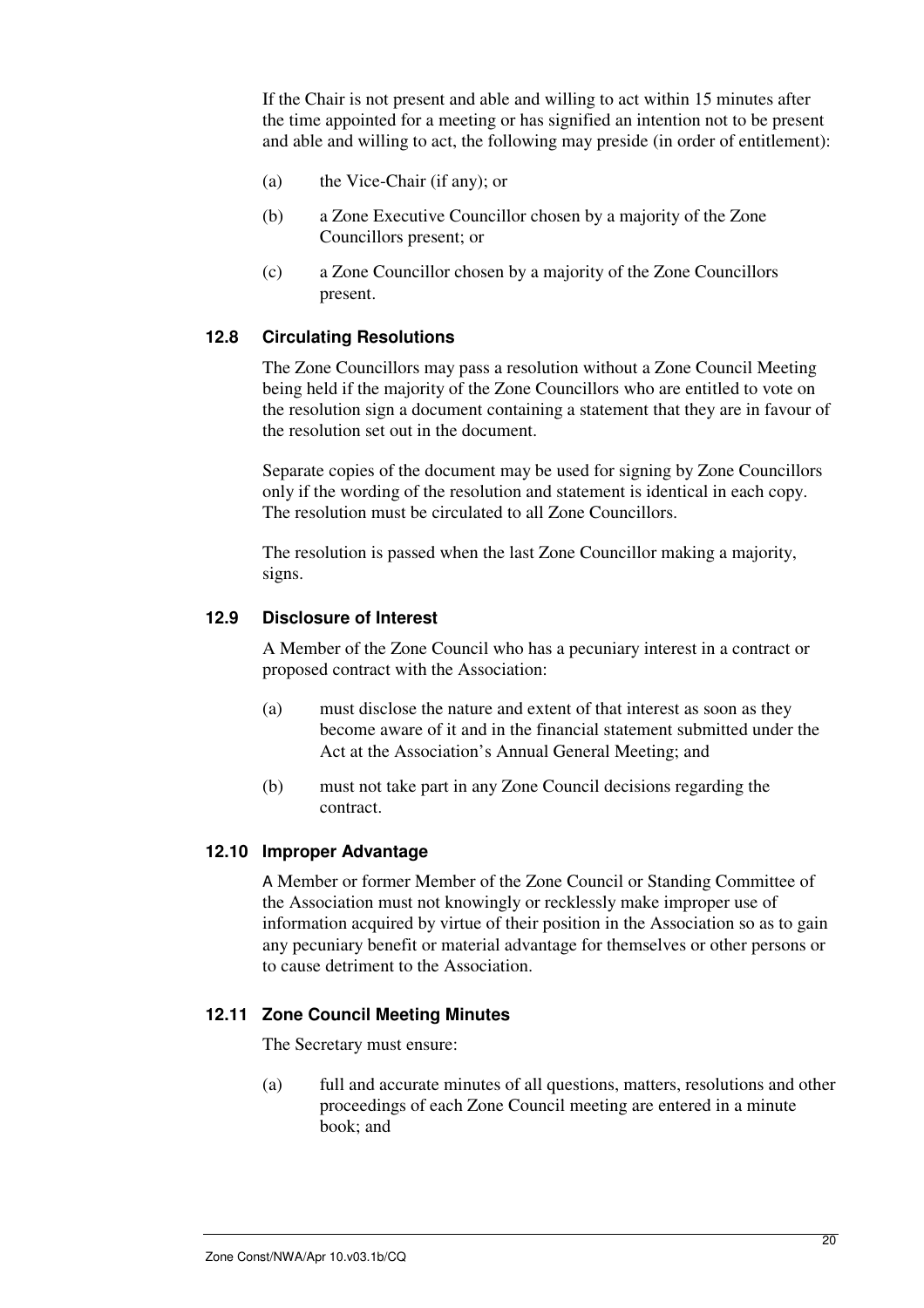(b) that the minutes of each Zone Council meeting are signed by the chairperson of the meeting, or the chairperson of the next Zone Council meeting, verifying their accuracy.

#### **12.12 Validity of Acts of Zone Councillors**

Everything done at a Zone Council Meeting or by a person acting as a Zone Councillor, are valid even if it is discovered later that there was some defect in the appointment, election or qualification of any of them or that any of them was disqualified or had vacated office.

# **13 General Meetings**

#### **13.1 Annual General meeting**

Annual general meetings of the Association are to be held according to the Associations Incorporation Act.

#### **13.2 Power to Convene General Meeting**

The Zone Council may convene a general meeting when they think fit and must do so if required under the Associations Incorporation Act.

#### **13.3 Notice of General Meeting**

Notice of a meeting of Members must be given according to Rule 36 and the Association Act.

#### **13.4 Zone Councillors Entitled to Attend General Meetings**

A Zone Councillor is entitled to receive notice of and attend and speak at all general meetings.

#### **13.5 Verification of Member Club Representatives**

Only those member clubs that have sent properly authorised representatives shall be eligible to attend and participate in General Meetings.

Prior to the commencement of any general meeting, the representatives of member clubs shall present for accreditation. Accreditation shall only be accorded to those who present photo identification, and a duly completed designation form (attached at Annexe 1) which accords with a minuted resolution of the respective club's executive. Two officers of the club, whose signatures shall be retained by Soccer Queensland, shall sign the form.

#### **13.6 Business of Annual General Meeting of Members**

The Business of the annual general meeting shall be:

- (a) to read and confirm minutes of the previous annual general meeting and of any extraordinary general meeting held during the preceding year;
- (b) to receive the annual reports;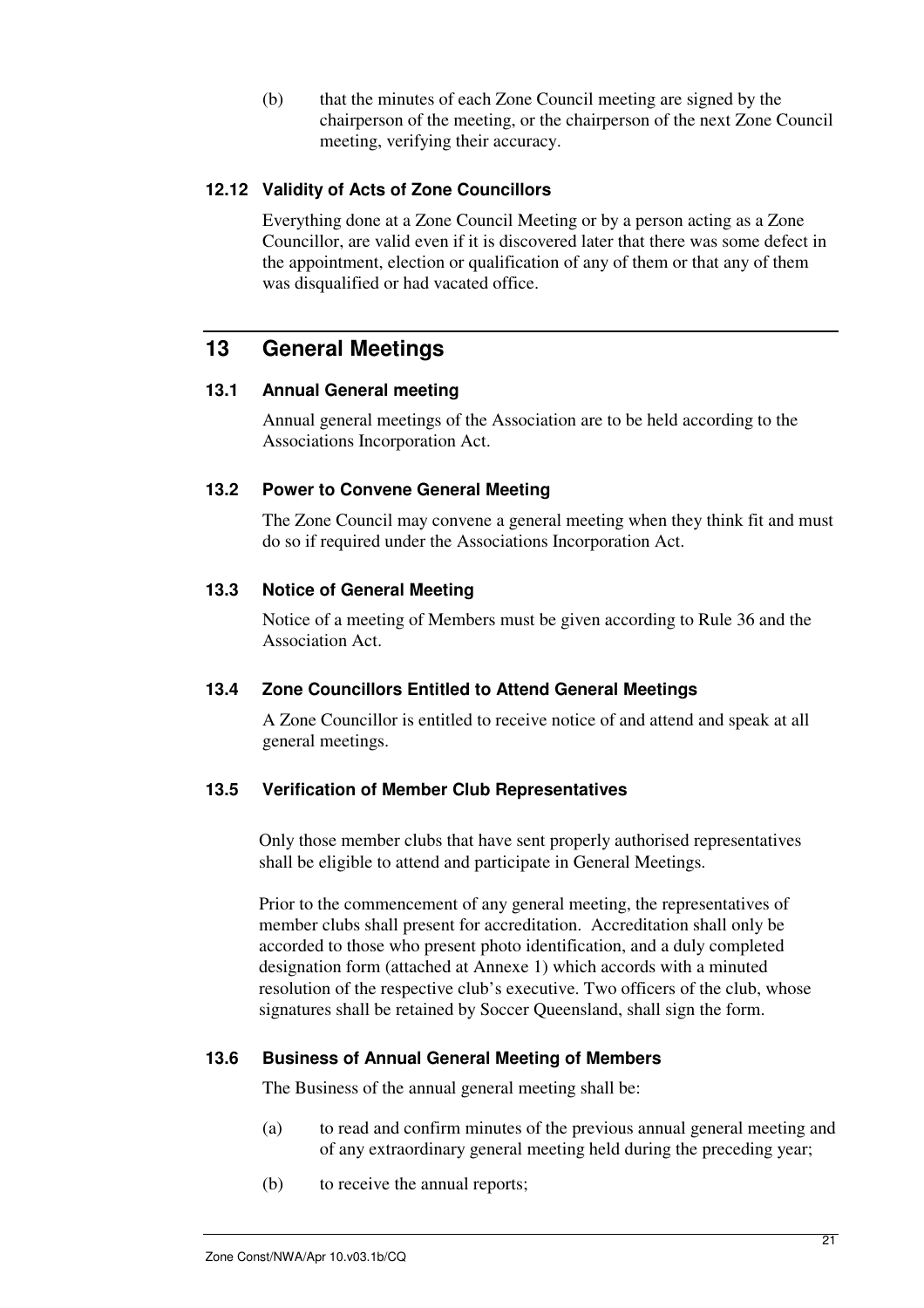- (c) to receive the auditor's reports;
- (d) to receive the accounts;
- (e) to appoint an auditor, except in the case of a continuing auditor and to fix the remuneration of the auditor;
- (f) to consider any other business the general nature of which shall have been specified in the notice convening the meeting or which the Chairperson of the meeting permits to be brought before the meeting; and
- (g) To provide a time for members to question the Zone Council regarding financial matters disclosed during the meeting.

#### **13.7 Extraordinary General Meetings of Members**

- (a) All general meetings, other than the annual general meeting, shall be called either extraordinary general meetings or general election meetings;
- (b) The Zone Council must call an extraordinary general meeting within 21 days of:
	- (i) Being given a requisition to do so in writing signed by the Zone Council Chair or any 4 Zone Councillors; or
	- (ii) Being given requisition in writing from at least fifty percent (50%) of the Association membership clearly stating the reasons why such extraordinary general meeting is being convened and the nature of the business to be transacted at such meeting.

#### **13.8 Business of Extraordinary General Meetings of Members**

The business of an extraordinary general meeting shall be to consider the business, the general nature of which shall have been specified in the notice convening the meeting or which the Chair of the meeting permits to be brought before the meeting.

#### **13.9 Ordinary Business**

All business that is transacted at an extraordinary general meeting or at an annual general meeting, except for those matters specified in paragraphs (a) to (d) (inclusive) of Rule 14.6, shall, subject to the Act, these Rules or a decision of the Zone Council, be deemed ordinary.

#### **13.10 General Election Meetings**

- (a) General Election Meetings are meetings held solely for the purpose of electing Zone Council Members;
- (b) The Zone Council must call a General Election Meeting at least every two years to enable the election of Zone Council Members at the end of their terms;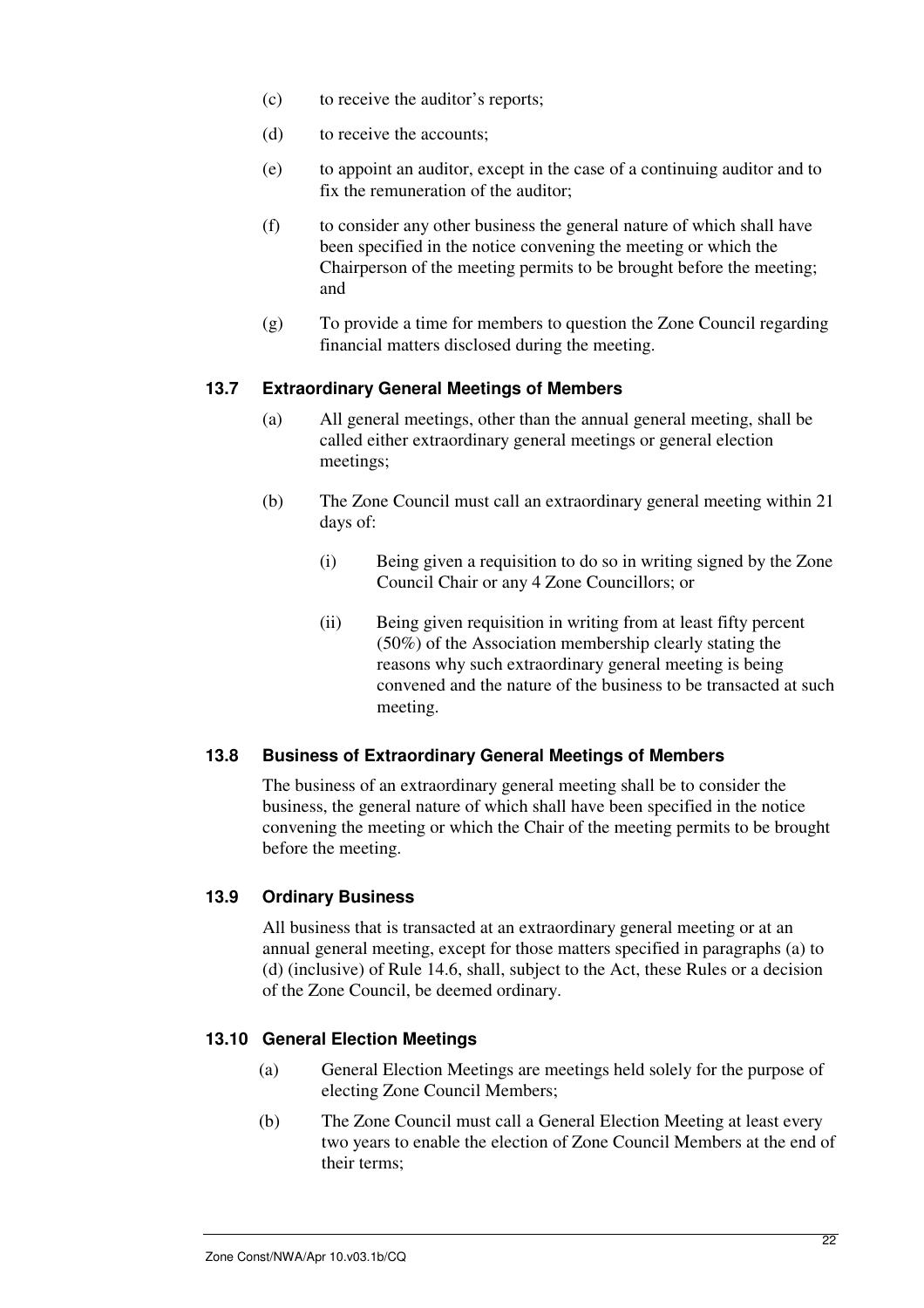- (c) The Zone Council must call a General Election Meeting when the Council has insufficient numbers to make a quorum and is therefore unable to appoint individuals to fill casual vacancies;
- (d) General Election Meetings may be called for the same day as the Annual General Meeting of that year;
- (e) Those notified and eligible to attend General Election Meetings are those eligible to vote at the elections arranged for the meeting that is called; and
- (f) Notification shall include information about the elections to be held and candidate information required by this constitution.

#### **13.11 Business of General Election Meetings**

The business of a General Election Meeting shall be to hold elections for Zone Council positions, in accordance with the Associations Incorporations Act 1981 and with this constitution. The elections to be held and required information about nominated candidates shall have been specified in the notice convening the meeting or given in the notice the Chair of the meeting permits to be brought before the meeting.

No business, other than elections, shall be conducted at General Election Meetings.

#### **13.12 Resolutions**

- (a) A resolution of any business at any general meeting, other than special business, shall be decided by a majority of votes (an "ordinary resolution)".
- (b) A resolution of any special business shall be decided by a majority of three-quarters of votes of those Members present and voting (a "special resolution").

#### **13.13 Changes to Constitution**

- (a) Subject to the Associations Incorporation Act 1981 and Rule 6 of this Constitution, these rules may be amended, repealed or added to by a special resolution carried at a general meeting.
- (b) Once adopted at a general meeting, changes shall have immediate effect upon registration by the Chief Executive administering the Act.
- (c) Resolutions and decisions acting upon amendments, repeals or additions become invalid if the constitutional change is not registered within three months of adoption.

#### **13.14 Records of Meetings**

The Association Secretary must ensure:

(a) full and accurate minutes of all questions, matters, resolutions and other proceedings of each general meeting are entered in a minute book;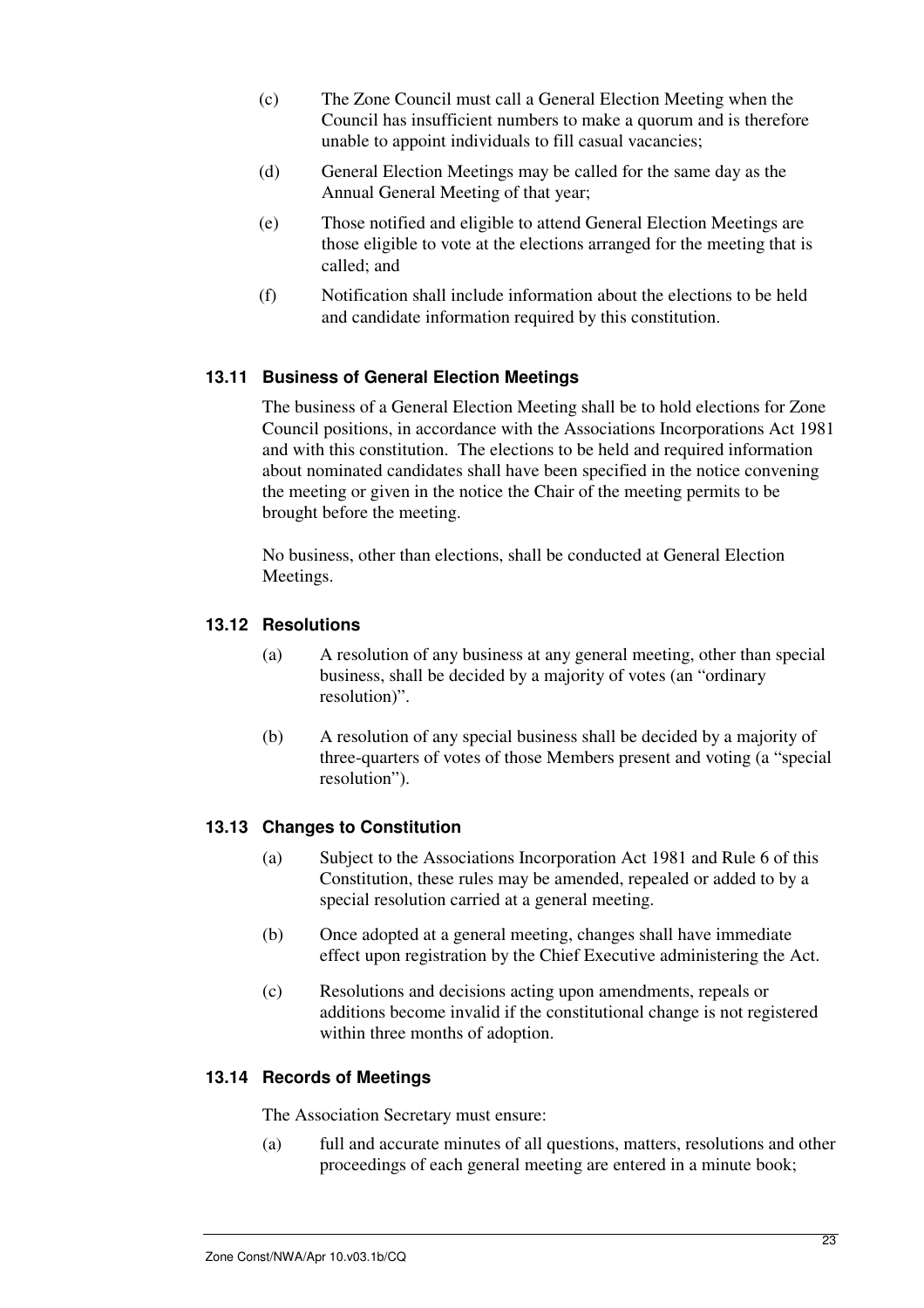- (b) that the minutes of each annual general meeting are signed by the chairperson of the meeting, or the chairperson of the next meeting of the association that is a general meeting or annual general meeting, verifying their accuracy; and
- (c) that the minute book for each general meeting is available for inspection at all reasonable times by any financial member who previously applies to the secretary for the inspection.

#### **13.15 Cancellation or Postponement of General Meeting**

Where a general meeting (including an annual general meeting) is convened by the Zone Councillors they may, if they think fit, cancel the meeting or postpone the meeting to a date and time they determine.

However, this Rule does not apply to a meeting convened:

- (a) by Members according to the Associations Incorporations Act;
- (b) by the Zone Councillors at the request of Members; or
- (c) by a court, or
- (d) as a general election meeting for the purpose of electing Zone Councillors.

#### **13.16 Written Notice of Cancellation or Postponement of General Meeting**

Notice of cancellation or postponement of a general meeting must state the reason for doing so and be given to:

- (a) each Member individually; and
- (b) each other person entitled to notice of a general meeting under the Associations Incorporations Act.

#### **13.17 Contents of Notice Postponing General Meeting**

A notice postponing a general meeting must specify:

- (a) the new date and time for the meeting;
- (b) the place where the meeting is to be held, which may be either the same as or different to the place specified in the notice originally convening the meeting; and
- (c) if the meeting is to be held in two or more places, the technology that will be used to hold the meeting in that manner.

#### **13.18 Number of Clear Days for Postponement of General Meeting**

The number of clear days from the giving of a notice postponing a general meeting to the date specified in that notice for the postponed meeting may not be less than the number of clear days' notice of the general meeting required to be given by this Constitution or the Associations Incorporations Act.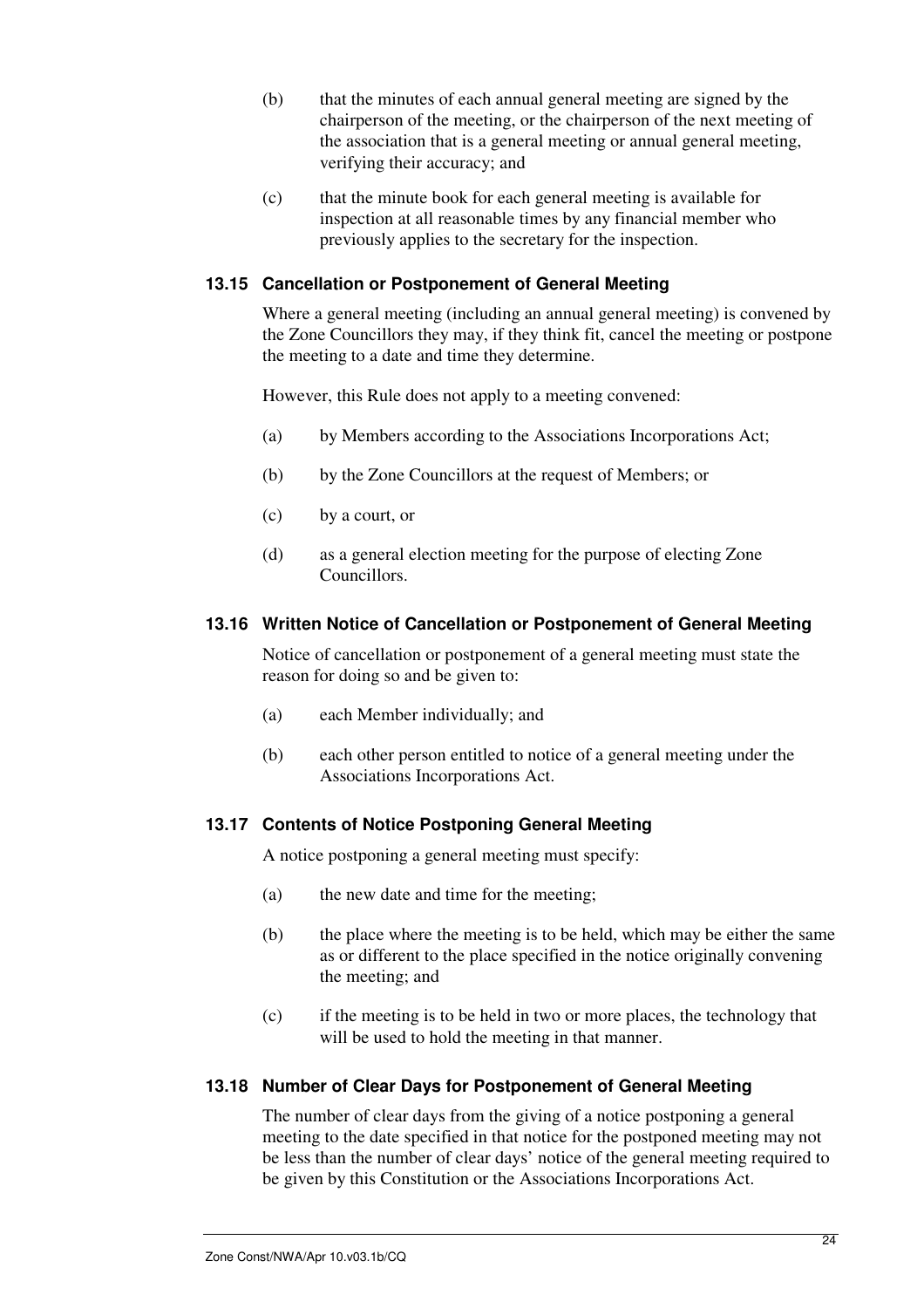#### **13.19 Business at Postponed General Meeting**

The only business that may be transacted at a postponed general meeting is the business specified in the notice originally convening the meeting.

#### **13.20 Proxy, Attorney or Representative at Postponed General Meeting**

Where:

- (a) by the terms of an instrument appointing a proxy, attorney or Representative, they are authorised to attend and vote at a general meeting to be held on a specified date or at a general meeting or general meetings to be held on or before a specified date; and
- (b) the date for the meeting is postponed to a date later than the date specified in the instrument,

then that later date is substituted for the date specified in the instrument, unless the appointing Member notifies the Association in writing to the contrary at least 48 hours before the time at which the postponed meeting is to be held.

#### **13.21 Non-receipt of Notice**

The non-receipt of a notice convening, cancelling or postponing a general meeting by, or the accidental omission to give a notice of that kind to, a person entitled to receive it, does not invalidate any resolution passed at the general meeting or at a postponed meeting or the cancellation or postponement of the meeting.

# **14 Proceedings at general meetings**

#### **14.1 Number for a Quorum**

Subject to Rule 14.4, sixty percent (60%) by number of those persons who are Members and eligible to vote are a quorum at a general meeting.

#### **14.2 Requirement for a Quorum**

An item of business may not be transacted at a general meeting unless a quorum is present when the meeting proceeds to consider it.

If a quorum is present at the beginning of a meeting it is taken to be present throughout the meeting unless the Chairperson of the meeting (on their own motion or at the request of a Member who is present) declares otherwise.

#### **14.3 Quorum and Time**

If within 30 minutes after the time appointed for a general meeting a quorum is not present, the meeting:

- (a) if convened by, or on requisition of, Members is dissolved; and
- (b) in any other case stands adjourned to the same day in the next week and the same time and place, or to such other day, time and place as the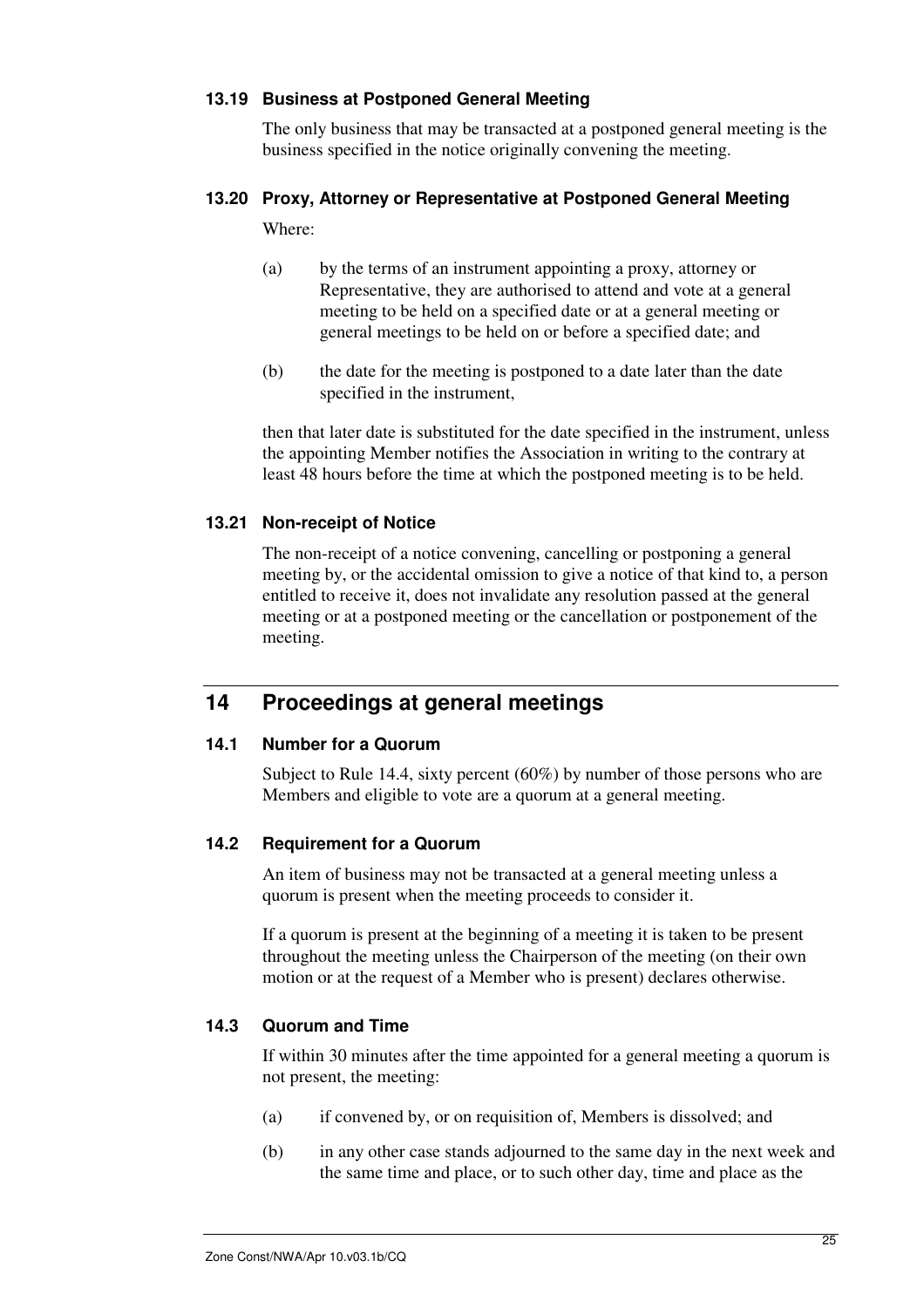Zone Councillors appoint by notice to those entitled to notice of the meeting.

#### **14.4 Resumed Meeting – Number of a Quorum**

At a meeting adjourned under Rule 14.3(b) and resumed, 40% by number of those persons who are Members and who are present are a quorum.

If a quorum is not present within 30 minutes after the time appointed for the resumed meeting, the meeting is dissolved.

#### **14.5 Chair of Zone Council to Preside over General Meetings**

The Chair of the Zone Council is entitled to preside at general meetings.

If a general meeting is convened and there is no Chair, or the Chair is not present within 15 minutes after the time appointed for the holding of the meeting or is unable or unwilling to act, the following may preside (in order of entitlement):

- (a) the Vice-Chair (if any);
- (b) a Zone Executive Councillor chosen by a majority of the Zone Councillors present;
- (c) a Zone Councillor chosen by a majority of the Zone Councillors present;
- (d) the only Zone Councillor present; or
- (e) a Member chosen by a majority of the Members present.

#### **14.6 Conduct of General Meetings**

The Chairperson of a general meeting:

- (a) has charge of the general conduct of the meeting and of the procedures to be adopted;
- (b) may require the adoption of any procedure which is in their opinion necessary or desirable for proper and orderly debate or discussion or the proper and orderly casting or recording of votes; and
- (c) may, having regard where necessary to the Associations Incorporations Act, terminate discussion or debate on any matter whenever they consider it necessary or desirable for the proper conduct of the meeting.

A decision by the Chairperson under this Rule is final.

#### **14.7 Adjournment of General Meeting**

The Chairperson of a general meeting may at any time during the meeting adjourn the meeting or any business, motion, question, resolution, debate or discussion being considered or remaining to be considered by the meeting.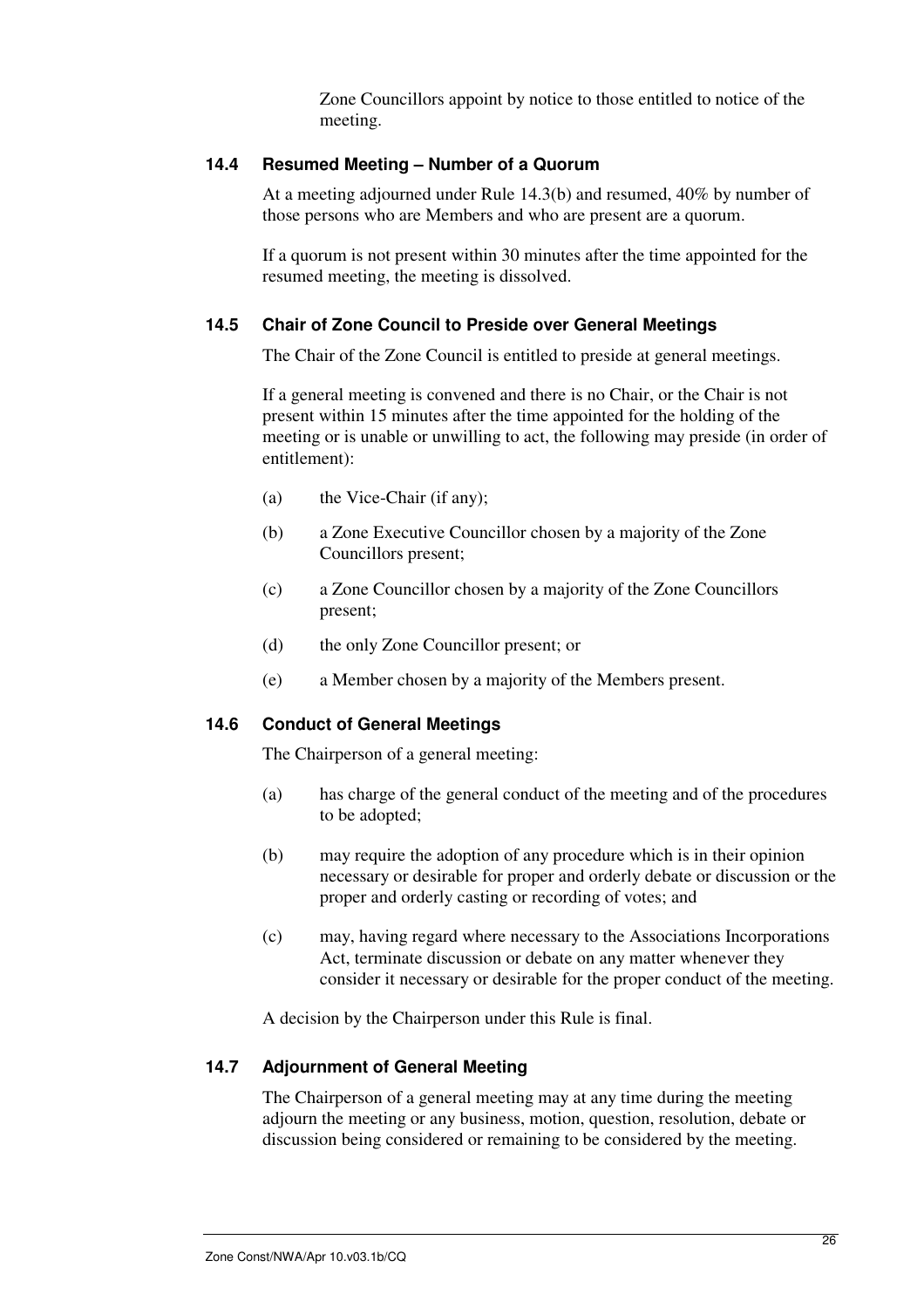The adjournment may be either to a later time at the same meeting or to an adjourned meeting at any time and any place.

The Chairperson may, but need not, seek any approval for the adjournment.

Unless required by the Chairperson, a vote may not be taken or demanded in respect of any adjournment.

Only unfinished business is to be transacted at a meeting resumed after an adjournment.

#### **14.8 Notice of Adjourned Meeting**

It is not necessary to give any notice of an adjournment or of the business to be transacted at any adjourned meeting unless a meeting is adjourned for one month or more.

In that case, the same period of notice as was originally given for the meeting must be given for the adjourned meeting.

#### **14.9 Questions Decided by Majority**

Subject to the requirements of the Associations Incorporations Act, a resolution is carried if a simple majority of the votes cast on the resolution are in favour of it.

#### **14.10 Equality of Votes Casting Vote for Chairperson**

If there is an equality of votes, whether on a show of hands or on a poll, the Chairperson of the meeting is entitled to a casting vote in addition to any votes to which the Chairperson is otherwise entitled.

#### **14.11 Declaration of Results**

At any general meeting a resolution put to the vote of the meeting must be decided on a show of hands unless a poll is properly demanded and the demand is not withdrawn.

All votes on Zone Council Membership must be decided by poll. Such polls shall be carried out in accordance with the systems established by this Constitution for elections.

A declaration by the Chairperson that a resolution has on a show of hands been carried or carried unanimously, or by a particular majority, or lost, and an entry to that effect in the minutes of the meetings of the Association, is conclusive evidence of the fact.

Neither the Chairperson nor the minutes need state and it is not necessary to prove the number or proportion of the votes recorded for or against the resolution.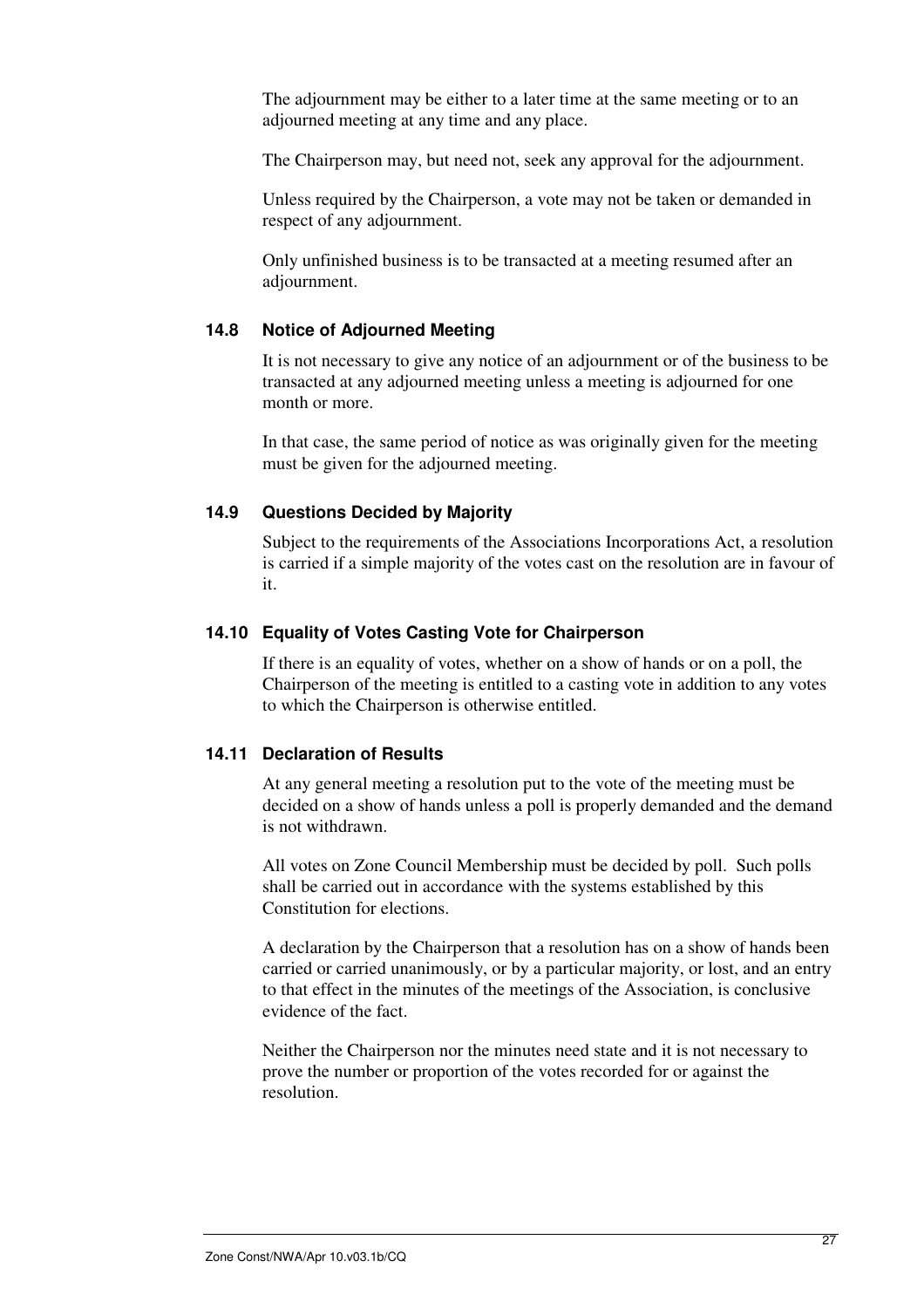#### **14.12 Poll**

If a poll is properly demanded, it must be taken in the manner and at the date and time directed by the Chairperson and the result of the poll is the resolution of the meeting at which the poll was demanded.

A poll demanded on the election of a Chairperson or on a question of adjournment must be taken immediately.

A demand for a poll may be withdrawn.

A demand for a poll does not prevent the meeting continuing for the transaction of any business other than the question on which the poll has been demanded.

#### **14.13 Objection to Voting Qualification**

An objection to the right of a person to attend or vote at the meeting or adjourned meeting:

- (a) may not be raised except at that meeting; and
- (b) must be referred to the Chairperson of the meeting, whose decision is final.

A vote not disallowed under the objection is valid for all purposes.

#### **14.14 Chairperson to Determine any Poll Dispute**

If there is a dispute as to the admission or rejection of a vote, the Chairperson of the meeting must decide it and their decision made in good faith is final and conclusive.

# **15 Votes of Members**

#### **15.1 Votes on Show of Hands**

On a show of hands each Member present at a general meeting has one vote.

#### **15.2 Weighting of Votes for Members.**

Voting at any General meeting shall be as indicated below:

- (a) *Referees:* 
	- (i) On all issues requiring a vote including a General Election Meeting, except the elections of the Referee's Zone Standing Committee, Chair of the Referee's Zone Standing Committee and the Vice Chair of the Referee's Zone Standing Committee, the value of all Referee's votes combined shall have a value of zero  $(0)$ .
	- (ii) In the election of the Referee's Zone Standing Committee, Chair of the Referee's Zone Standing Committee and Vice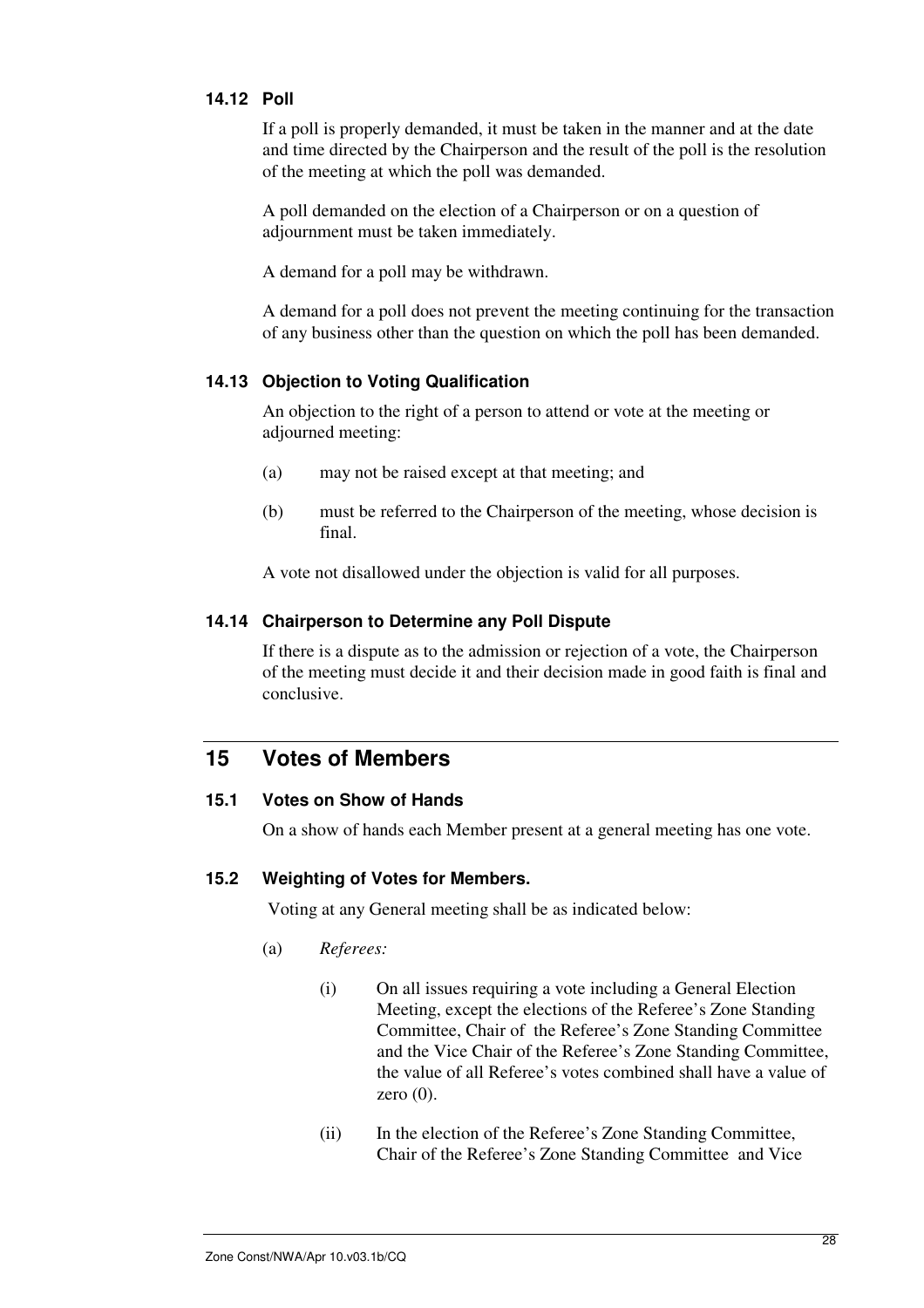Chair of the Referee's Zone Standing Committee, the value of each Referee's vote shall be one (1).

- (b) *Coaches:* 
	- (i) On all issues requiring a vote including a General Election Meeting, except the elections of the Coaches' Zone Standing Committee, Chair of the Coaches' Zone Standing Committee and the Vice Chair of the Coaches' Zone Standing Committee, the value of all Coaches' votes combined shall have a value of zero (0).
	- (ii) In the election of the Coaches' Zone Standing Committee, Chair of the Coaches' Zone Standing Committee and Vice Chair of the Coaches' Zone Standing Committee, the value of each Coaches' vote shall be one (1).

#### (c) *Futsal:*

- (i) On all issues requiring a vote including a General Election Meeting except the elections of the Futsal's Zone Standing Committee, Chair of the Futsal's Zone Standing Committee and the Vice Chair of the Futsal's Zone Standing Committee, the value of all Futsal club's votes combined shall have a value of zero  $(0)$ .
- (ii) In the election of the Futsal's Zone Standing Committee, Chair of the Futsal's Zone Standing Committee and Vice Chair of the Futsal's Zone Standing Committee, the value of each Futsal club's vote shall be one (1).

#### (d) *Member Clubs:*

- (i) On all issues requiring a vote, including a General Election Meeting, except in those elections identified in paragraph 16.2  $(d)(ii)$ , Member club's votes shall have a value of one  $(1)$ .
- (ii) In the election of the:
	- (1) Referee's Zone Standing Committee, Chair of the Referee's Zone Standing Committee and Vice Chair of the Referee's Zone Standing Committee, the value of each Member club's vote shall be zero (0).
	- (2) Coaches' Zone Standing Committee, Chair of the Coaches' Zone Standing Committee and Vice Chair of the Coaches' Zone Standing Committee, the value of each Member club's vote shall be zero (0).
	- (3) Futsal's Zone Standing Committee, Chair of the Futsal's Zone Standing Committee and Vice Chair of the Futsal's Zone Standing Committee, the value of each Member club's vote shall be zero (0).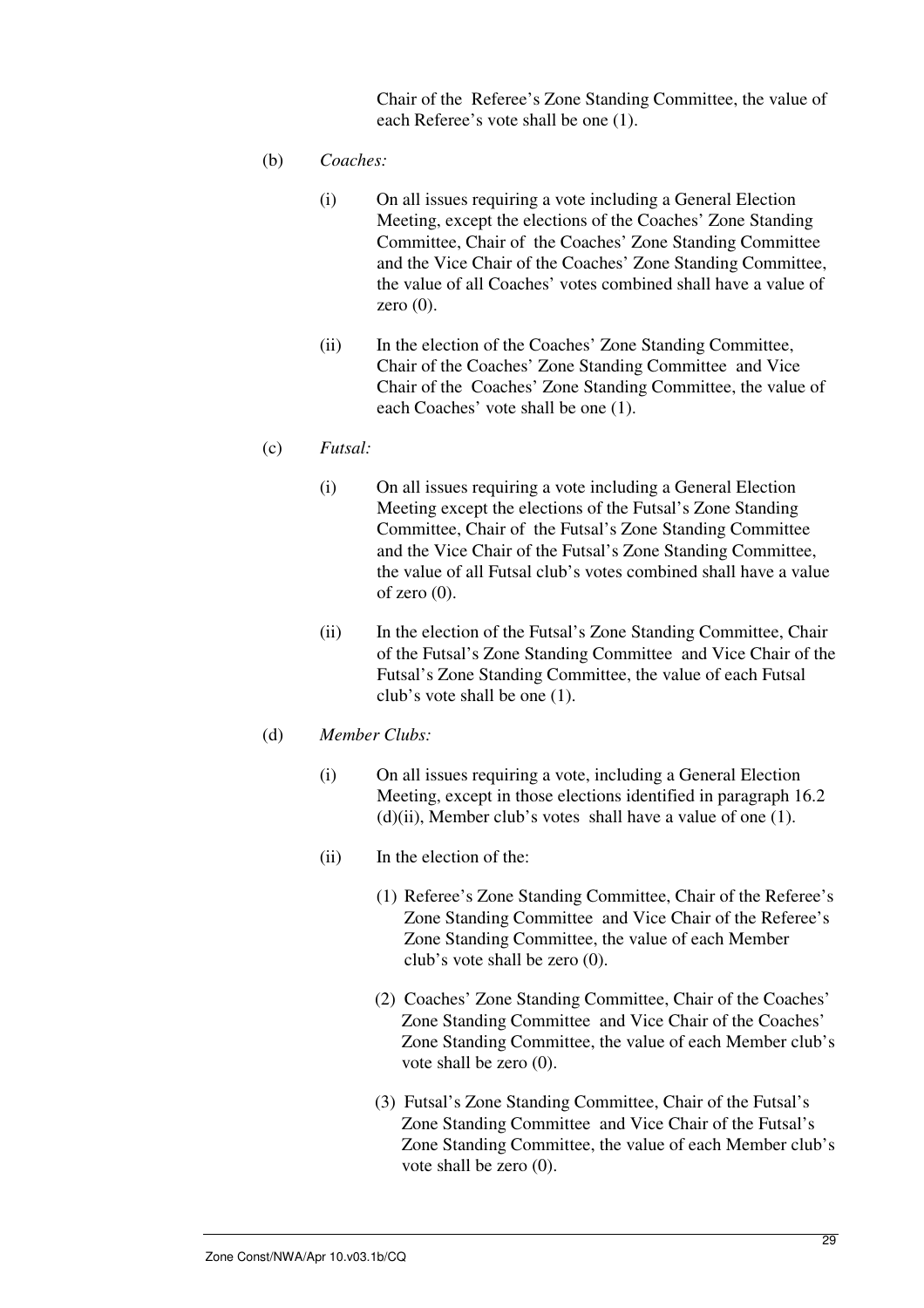#### **15.3 Votes on a Poll**

On a poll each Member present has one vote and each person present as a proxy, attorney or Representative of a Member has one vote for each Member that the person represents.

#### **15.4 Suspension of Voting Rights**

The voting rights of a Member may be suspended while the payment of any amount determined under Rule 8.3 is in arrears.

No other rights of the Members are affected.

#### **15.5 Right to Appoint Proxy**

#### (a) *Generally*:

Subject to the Associations Incorporations Act, a Member entitled to attend a meeting of the Association is entitled to appoint another person as their proxy to attend the meeting in their place.

A proxy has the same right as the Member to speak and vote at the meeting and may be appointed in respect of more than one meeting.

#### (b) *General Election Meetings*:

Only the Returning Officer may be appointed as proxy for general election meetings.

The Proxy form must be mailed in advance of the meeting, and must be accompanied by a sealed envelope containing a ballot paper. Where the elector member is a club, the "ballot paper envelope" must be placed within another envelope, which must be signed by two members of the club's management committee, as a certification that the elector is representing the club.

The Returning Officer, in exercise of his or her proxy, is limited to placing the "ballot paper envelope" into the appropriately labelled ballot box at the time of the election.

# **16 Zone Council Elections**

#### **16.1 No Right to Multiple Votes**

Despite any other provision of this Constitution, at an election held for the purposes of this Constitution, an elector:

- (a) may vote at each election for which that elector is eligible to vote; but
- (b) must not cast more than one ballot at each election for each Zone Executive Councillor position or for each Zone Standing Committee.

#### **16.2 Nominations**

A person who is eligible for election according to paragraphs 17.1, 18.1, 19.1, 20.1, 21.1, 22.1 and 23.1 must be nominated for election by two persons acting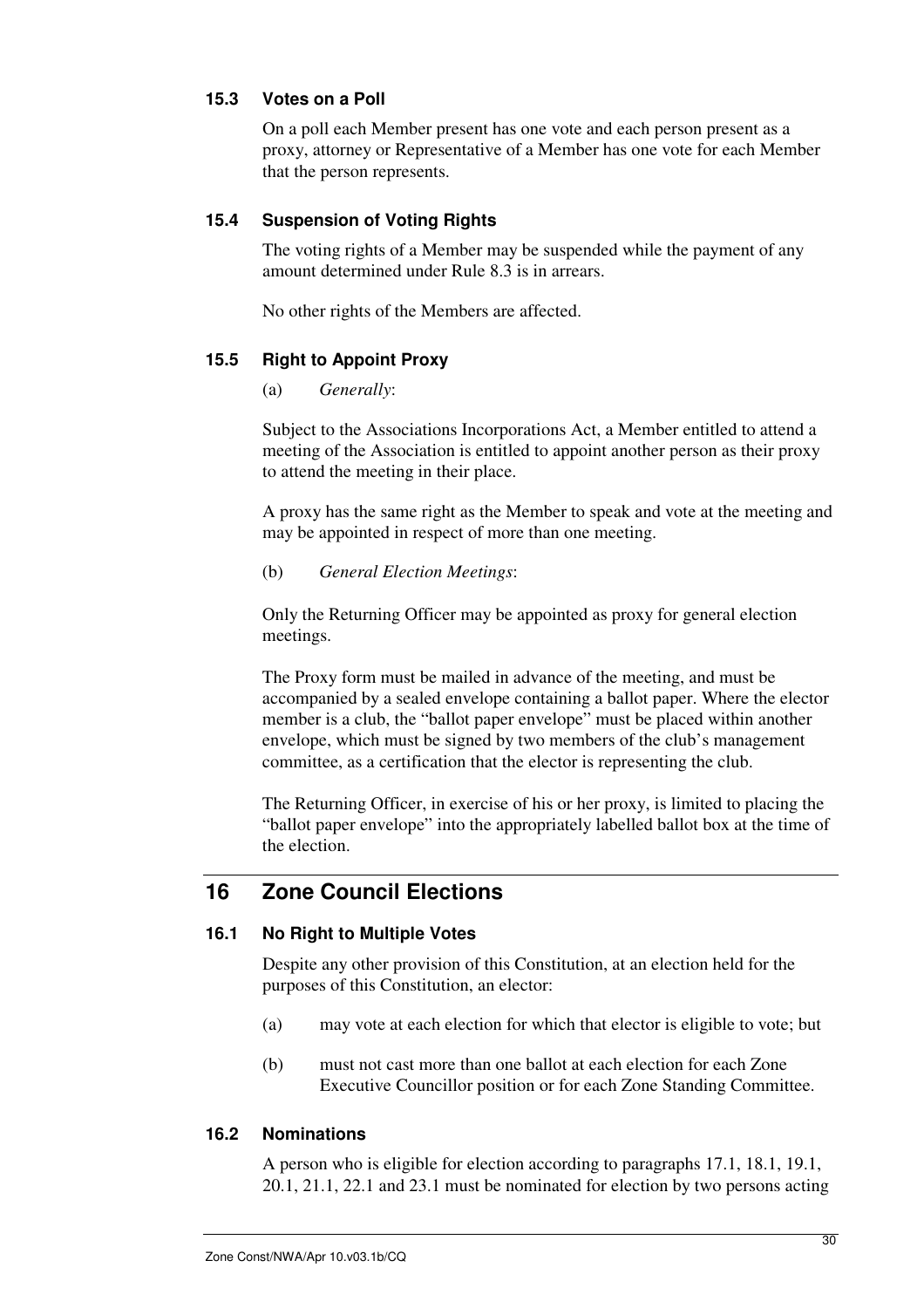on behalf of a Club or individual eligible to vote at the relevant election according to paragraphs 17.2, 18.2, 19.2, 20.2, 21.2, 22.2 and 23.2 respectively.

For those elections where votes are given by clubs, the nomination must be the nomination of a club, and the two nominators must be acting on behalf of the Club Management Committee, according to a minuted resolution of the management committee.

A nomination must be:

- (a) in writing on the form provided by Soccer Queensland Limited;
- (b) signed by the nominators, (as representatives of a Club) and the nominee;
- (c) specify the Zone Executive Councillor position or the Zone Standing Committee in respect of which the nominee is standing for election; and
- (d) be lodged at the location designated by Soccer Queensland Limited by the closing time and date specified in the notice calling for nominations.

An eligible elector may only nominate one candidate for membership of those Zone Standing Committees and Zone Executive Councillor positions that they are eligible to vote for. That nomination shall be on a Zone basis, with each eligible elector restricted to nominating candidates for the Zone to which they are assigned.

#### **16.3 Statements by Candidates**

Each candidate may provide the Directors of Soccer Queensland Limited with a Statement supporting their candidacy.

Statements are to be received at the Registered Office, or as directed, by the date for the close of nominations according to paragraph 16.2.

Statements that are received within time are to be made available to the electors at the time of notification of the General Election Meeting. If statements are received late, their placement before the members at the General Election Meeting shall be at the discretion of the meeting Chair and Soccer Queensland.

The Directors of Soccer Queensland Limited need not make available a Statement under this paragraph if it is more than 150 words long or is, in the opinion of the Directors, defamatory or likely to contravene any law.

#### **16.4 Need for a Poll**

If the number of candidates for election is equal to the number required to be elected, those candidates are taken to be elected and a declaration by the Directors of Soccer Queensland Limited to that effect is final.

If the number of candidates for election is less than the number required to be elected: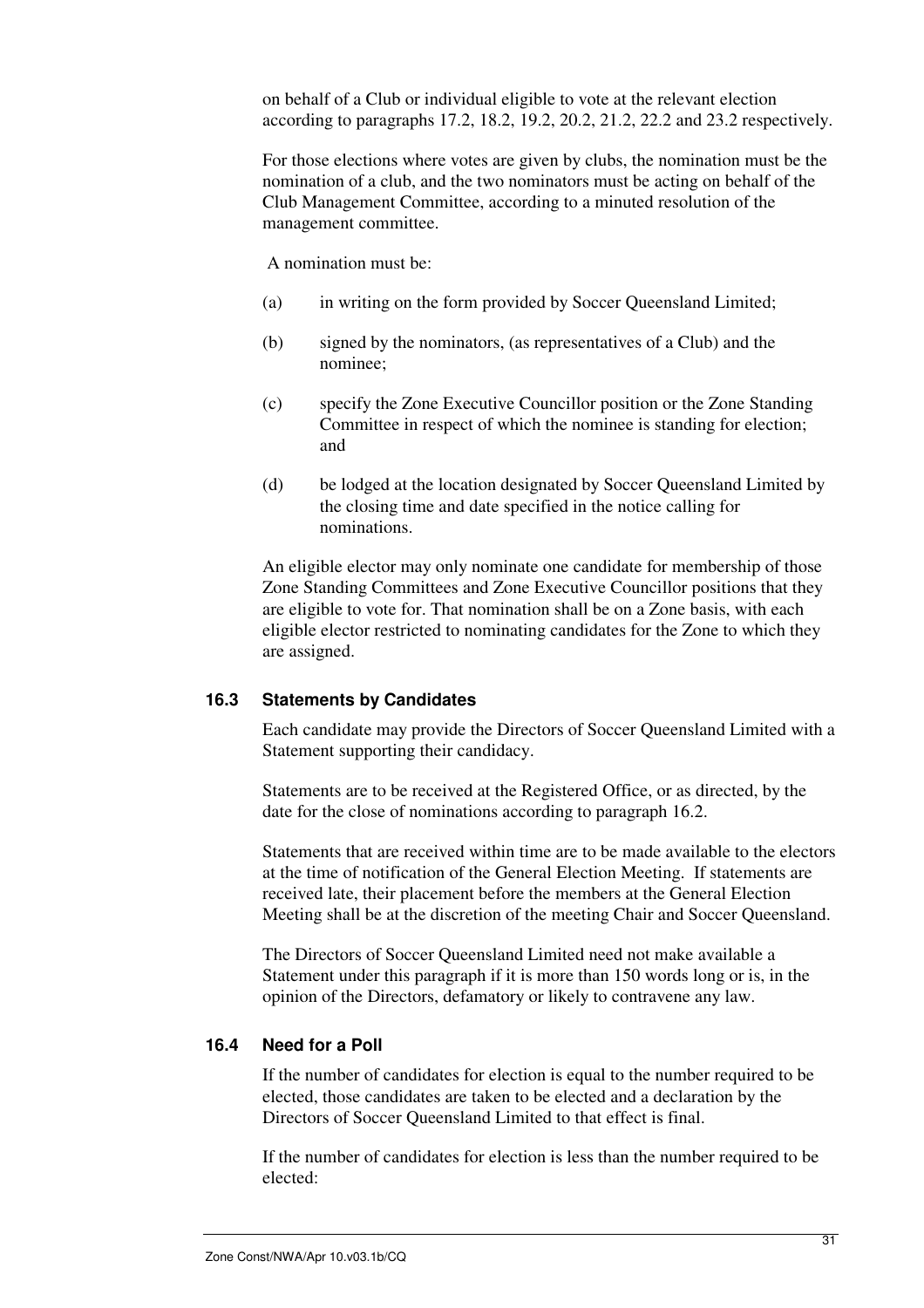- (a) those candidates are taken to be elected and a declaration by the Directors of Soccer Queensland Limited to that effect is final; and
- (b) any vacant positions are to be filled by the Zone Council as casual vacancies.

If the number of candidates for election is greater than the number required to be elected, a poll will be held according to this Constitution.

#### **16.5 Ballot Papers**

The Directors of Soccer Queensland Limited must arrange for ballot papers to be published for each:

- (a) Zone Executive Councillor;
- (b) Zone Council; and
- (c) Zone Standing Committee

position in respect of which an election is required.

Ballot papers will be in the form and contain the information the Directors of Soccer Queensland Limited think fit.

Order of appearance by each candidate on the ballot paper will be by way of random draw overseen by the Returning Officer.

Statements by candidates as described in paragraph 16.3 will appear in the same order as on the ballot paper.

#### **16.6 Distribution of Ballot Papers**

Once eligible electors have been notified of the General Election Meeting, ballot papers will be made available to eligible electors in the manner the Directors of Soccer Queensland Limited think fit, including, but not limited to:

- (a) at the Registered Office;
- (b) on the Soccer Queensland Limited website;
- (c) at major competition venues; and
- (d) by ordinary post.

#### **16.7 Voting**

Voting is by way of the Full Preferential Voting System. Votes are to be recorded on ballot papers using consecutive whole numbers, commencing with the number "1" as follows:

(a) To indicate the elector's first preference, the elector must place the number "1" in the box beside the elector's first preference candidate's name; and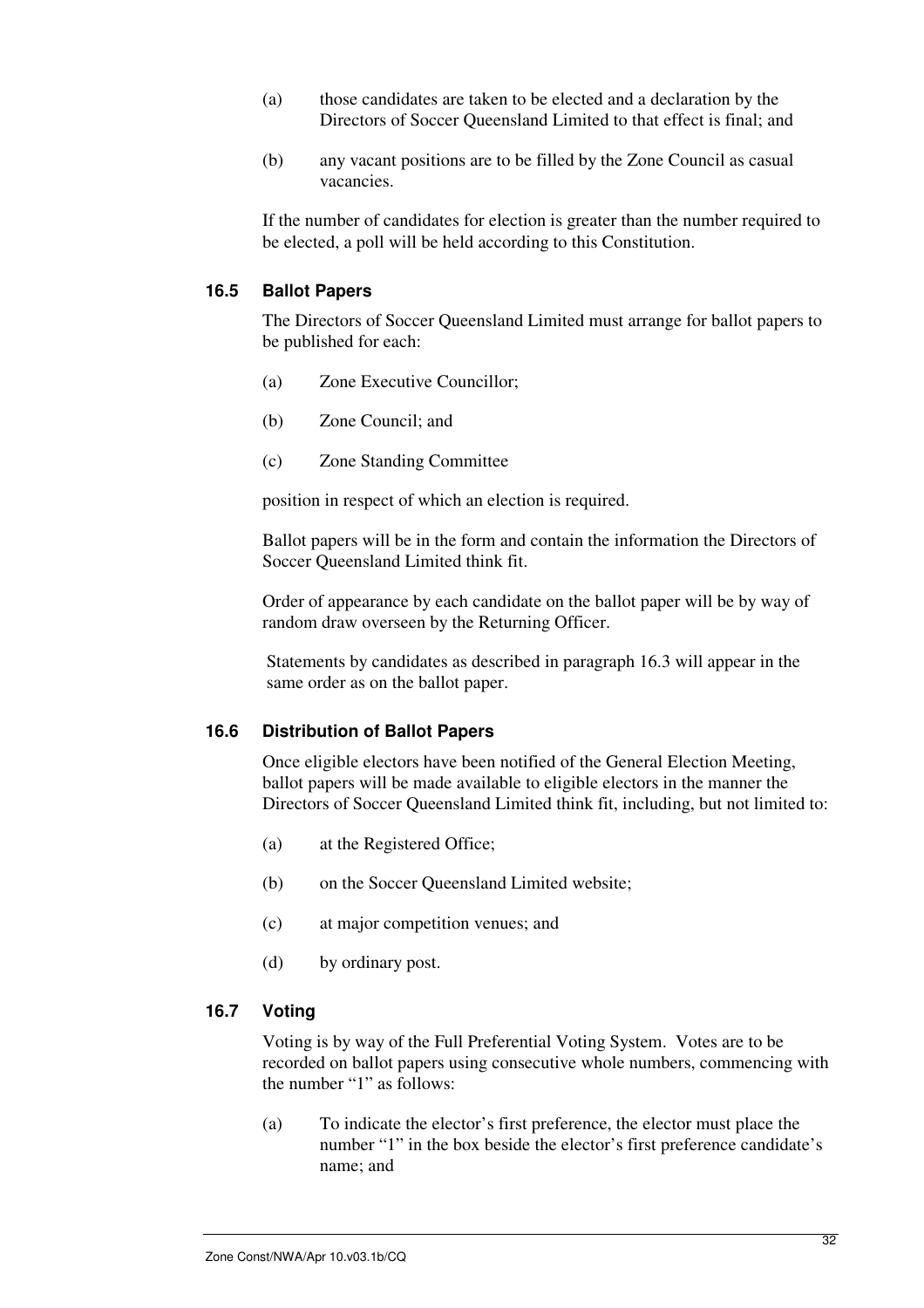(b) electors must place further consecutive whole numbers in each box beside each remaining candidate in any order so as to indicate the elector's choice of candidates in descending order of preference until all the boxes beside all the candidates have been numbered.

Eligible electors may only vote for the candidates standing in the Zone to which the elector is assigned.

#### **16.8 Voting Process**

The elector is to complete the ballot paper following the instructions contained thereon.

- (a) The elector is to fold the completed ballot paper in half with the printed side facing in;
- (b) The elector then places the folded completed ballot paper into the small envelope marked "ballot paper" and seals the envelope;
- (c) The completed envelope is to be brought to the Election General Meeting and deposited in the ballot box when called for by the Returning Officer;
- (d) Electors and member clubs may appoint the Returning Officer as Proxy for the purpose of the General Election Meetings and may send 'ballot envelopes' to the Returning Officer before the meeting in accordance with this constitution.
- (e) Where the elector is voting by proxy, the sealed "ballot paper" envelope containing the completed ballot paper is placed into a large envelope (pre addressed to the Returning Officer) with the proxy instrument and sealed; and
- (f) Where the elector is representing a member club and is voting by proxy, the rear of the large envelope containing the sealed "ballot paper" envelope is to be signed by the two (2) members of the Club management committee on whose behalf the elector is casting a ballot. Failure to correctly complete the back of the envelope will void the vote. The correct form for the completion of the back of the envelope is in Annexe 2.

#### **16.9 Receipt of Ballot Papers and Proxy Documents by Mail**

Upon receipt of correspondence enclosing proxy documents and ballot papers by mail, the Returning Officer or their designated assistant will:

- (a) Sign the rear of the envelope and indicate the date and time received in the Registered Office;
- (b) Scrutinise the proxy form to ensure that the proxy has been made correctly and file it according to the election, the post and the date;
- (c) Scrutinise the rear of any second envelope to ensure that where authority from club management committees is necessary, it has been properly given. If the envelope passes scrutiny: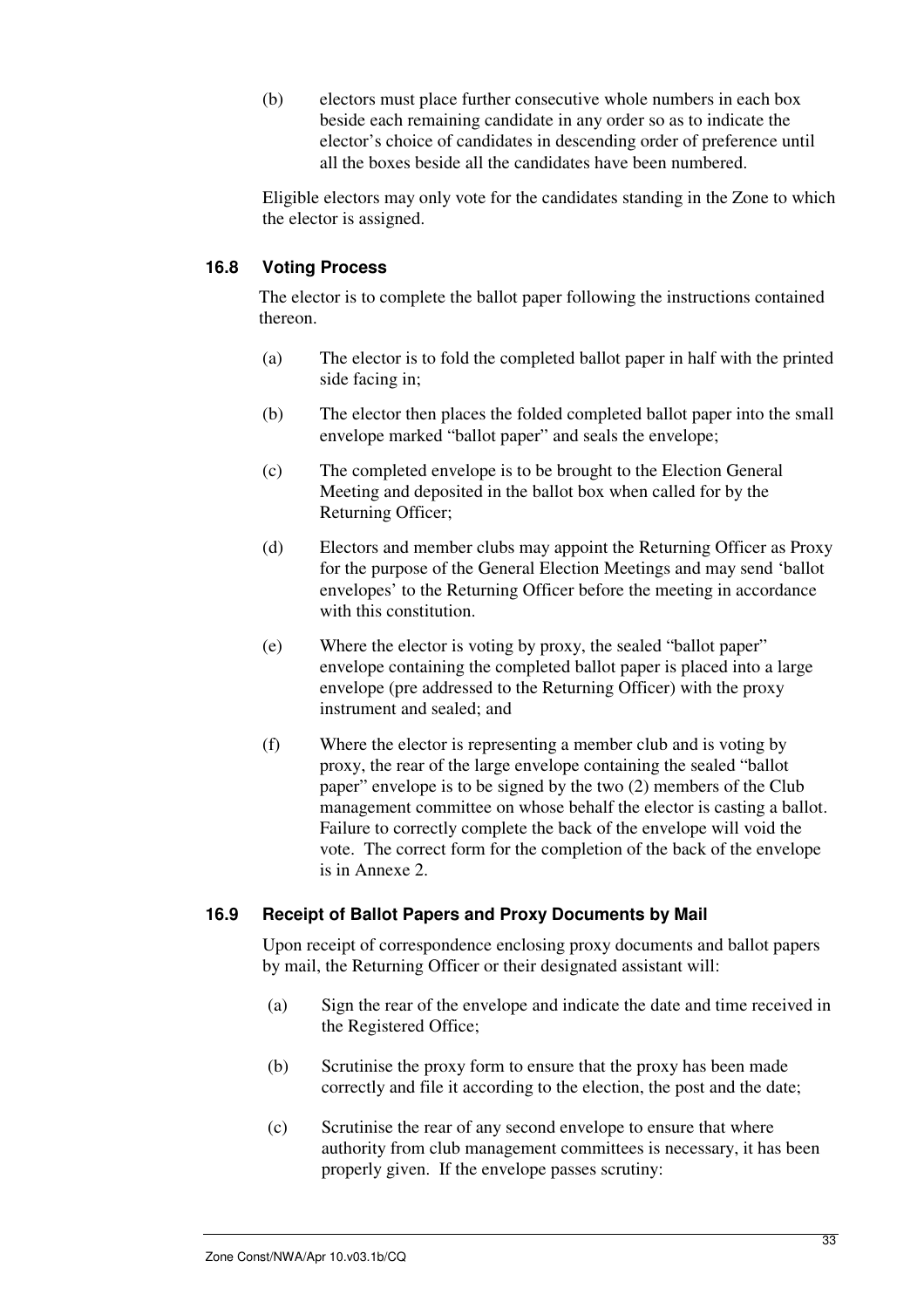- (i) open it carefully to ensure that the inner "ballot paper" envelope is not damaged;
- (ii) store the outer, authority, envelope in a folder specifically labelled for that particular election; and
- (iii) store the "ballot paper" envelope with other "ballot paper" envelopes in preparation for the general election meeting.

The scrutiny shall include checking the signatures appearing on the envelope with those provided by the elector prior to close of poll;

Where an envelope fails scrutiny, the reasons for rejecting same will be noted on the back of the envelope and signed by the Returning Officer.

Any ballot paper that is received after the time and date of the General Election Meeting as notified will not be counted.

#### **16.10 Election procedure at the General Election Meeting**

At the general election meeting, the Returning Officer shall, in this order:

- (a) announce the appropriate vote;
- (b) announce the number of proxy ballots that have arrived for that vote, and before the vote commences, place the "ballot paper" envelopes into a ballot box marked specifically for that particular election;
- (c) invite those members and designates who attend in person to place their ballot papers into the same ballot box;
- (d) at the close of poll, open the ballot box all "ballot paper" envelopes carefully so as not to damage the ballot paper;
- (e) count the votes in accordance with rule 17.12 and record the results on the approved form;
- (f) fax the results to the Directors of Soccer Queensland Limited and forward the original forwarded by ordinary mail;
- (g) seal the ballot papers in an envelope clearly marked with the Election, and the Results of Count, including informal votes and rejected votes, and sign the back of the envelope; and
- (h) return the envelopes to the Soccer Queensland Board for storage and for appeal purposes.

#### **16.11 Scrutiny of Ballot Papers**

Except as provided in this paragraph, a ballot paper is formal and effect must be given to the elector's intention as far as that intention is clear.

A ballot paper is informal if:

(a) in the opinion of the Directors of Soccer Queensland Limited, or the Director's nominee, it is not authentic: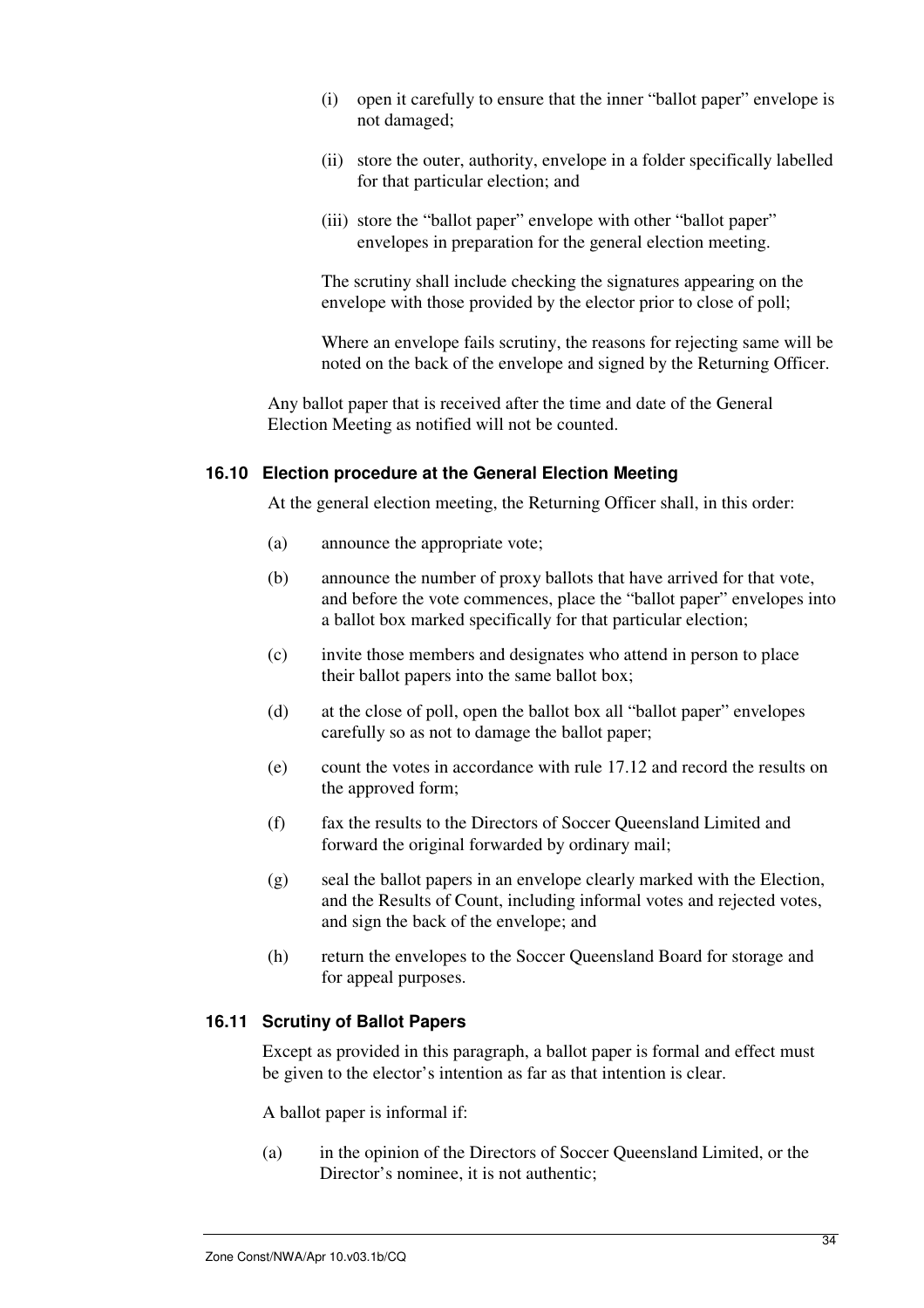- (b) no first preference is marked;
- (c) a first preference is marked for two or more candidates;
- (d) the elector has not completed preferences in descending order for all the candidates appearing on the ballot paper;
- (e) the ballot paper or "ballot envelope" is marked in such a way as to identify the elector;
- (f) the intention of the elector is not clear; and
- (g) where it appears that an elector has voted more than once, the first valid returned envelope will be accepted and all others rejected.

The Directors of Soccer Queensland Limited, or the Returning Officer, must examine each ballot paper and those ballot papers that are formal must be counted.

A decision by the Directors, or the Returning Officer, under this rule is final.

#### **16.12 Counting Votes**

Any ballot paper that is received after the time and date of the General Election Meeting as notified will not be counted.

- (a) One vote is to be allotted to a candidate for each first preference vote recorded against that candidate's name; and
- (b) After the allotment of votes under paragraph 16.10, each candidate's total votes are to be calculated and, if the votes for any candidate exceed fifty percent (50%) of the total formal ballot papers, the candidate is declared elected for that position.

If, after first preferences are distributed no candidate has more than fifty percent (50%) of the total valid vote, the candidate with the least number of votes has their second preference distributed to the remaining candidates. This process continues in ascending order until one candidate has received more than 50% of the valid votes and will be declared elected for that position.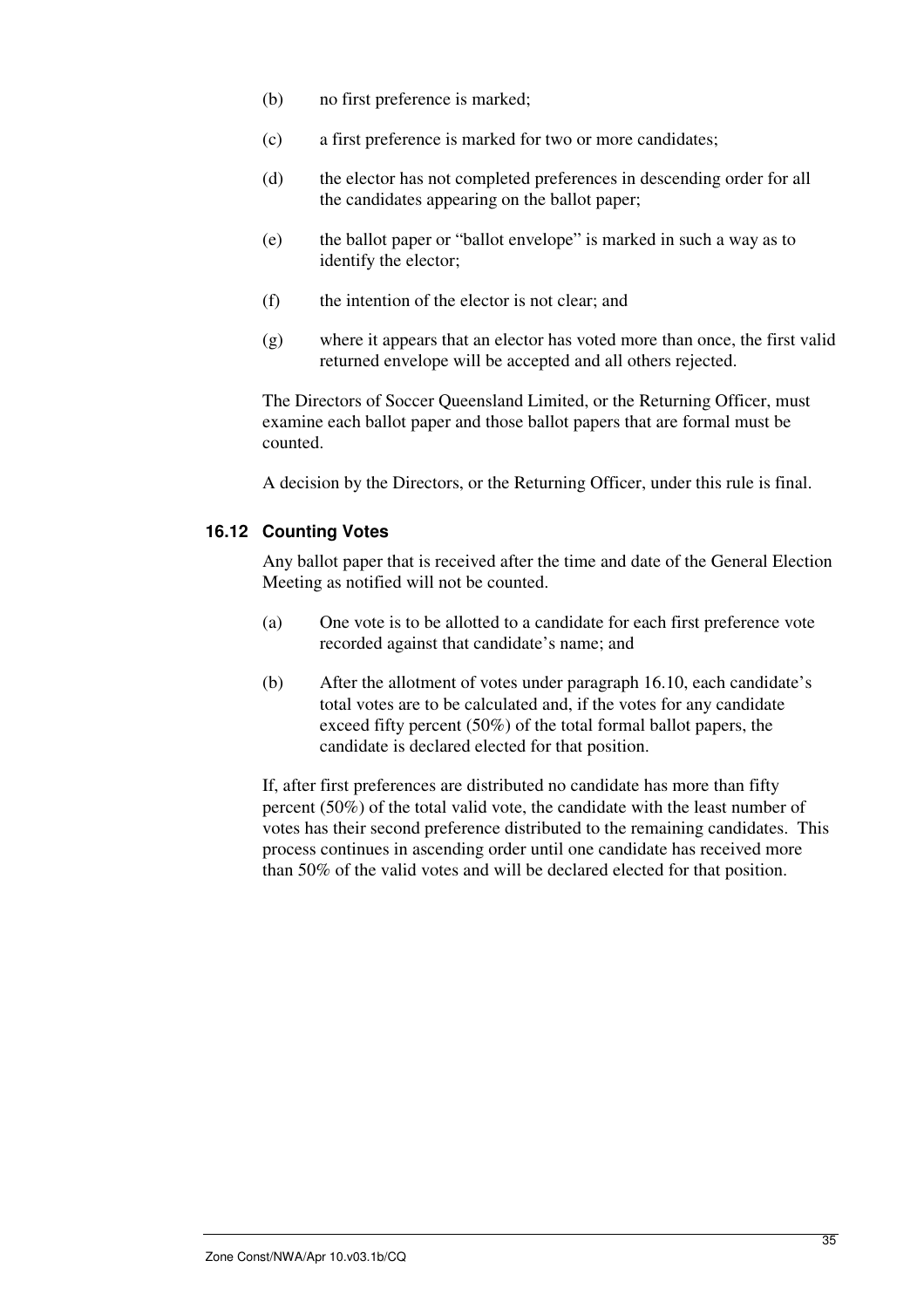#### **16.13 Declaration of Results**

The Returning Officer will forward election results to the Directors of Soccer Queensland Limited as soon as possible after the result of an election is ascertained. As soon as possible after the Directors of Soccer Queensland Limited have received results of an election, they will:

- (a) declare the successful candidates elected;
- (b) notify all the candidates of the results of the election; and
- (c) publish the results in any manner they consider appropriate.

A declaration made by the Directors of Soccer Queensland Limited under this paragraph is final.

# **17 Eligibility for Election as Zone Executive Councillor**

#### **17.1 Zone Executive Councillor**

A person is eligible to be a Zone Executive Councillor if they are:

- (a) 18 years of age or over; and
- (b) nominated according to Rule 16.2**;** and
- (c) not in breach of the Constitution or any By-Law of Soccer Queensland Limited or the Zone, and
- (d) eligible according to Associations Incorporation Act 1981.

#### **17.2 Eligibility to Vote**

Only Zone Member Clubs that are assigned to a Zone may send a representative to vote for the Zone Executive Councillors for that Zone.

# **18 Eligibility – Referees' Zone Standing Committees**

#### **18.1 Eligibility for Election**

A person is eligible to be a member of a Referees' Zone Standing Committee if they are:

- (a) 18 years of age or over; and
- (b) nominated according to paragraph 16.2; and
- (c) not in breach of the Constitution or any By-Law of Soccer Queensland Limited or the Zone.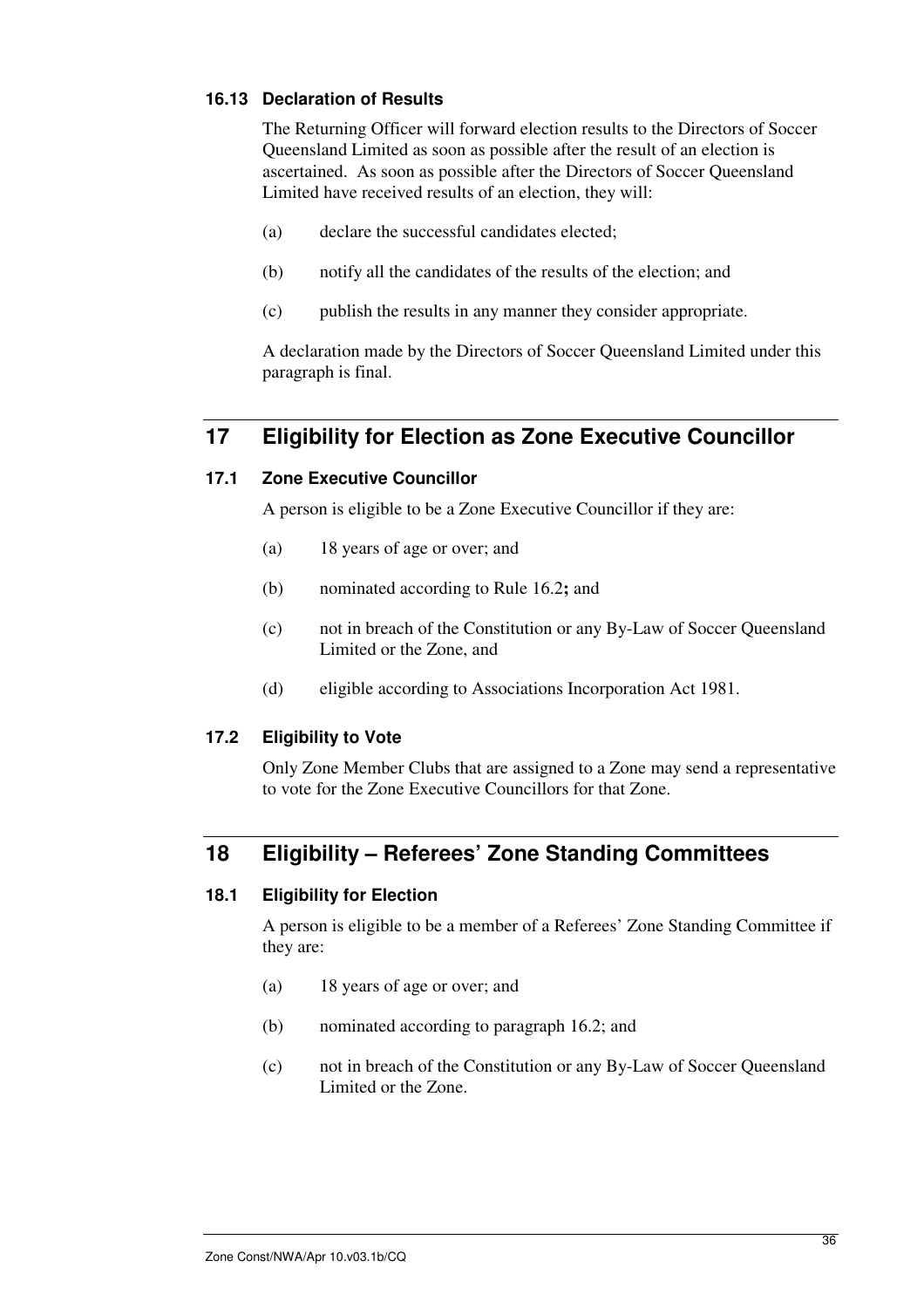#### **18.2 Eligibility to Vote**

The following persons have the right to vote:

- (a) a Registered Participant who:
	- (i) is registered in the category of Accredited referee and
	- (ii) is aged 18 years or over; or
- (b) a parent or guardian of a Registered Participant who:
	- (i) is registered in the category of Accredited referee and
	- (ii) is under 18 years of age.

# **19 Eligibility – Coaches' Zone Standing Committees**

#### **19.1 Eligibility for Election**

A person is eligible to be a member of a Coaches' Zone Standing Committee if they are:

- (a) 18 years of age or over; and
- (b) nominated according to paragraph 16.2; and
- (c) not in breach of the Constitution or any By-Law of Soccer Queensland Limited or the Zone.

#### **19.2 Eligibility to Vote**

The following persons have the right to vote:

- (a) a Registered Participant who:
	- (i) is registered in the category of Accredited Coach; and
	- (ii) coaches a Soccer team participating in a competition that is recognised or sanctioned by Soccer Queensland Limited or a team that represents Soccer Queensland Limited and who is aged 18 years or over; or
- (b) a parent or guardian of a Registered Participant who:
	- (i) is registered in the category of Accredited Coach; and
	- (ii) coaches a Soccer team participating in a competition that is recognised or sanctioned by Soccer Queensland Limited or a team that represents Soccer Queensland Limited and who is under 18 years of age.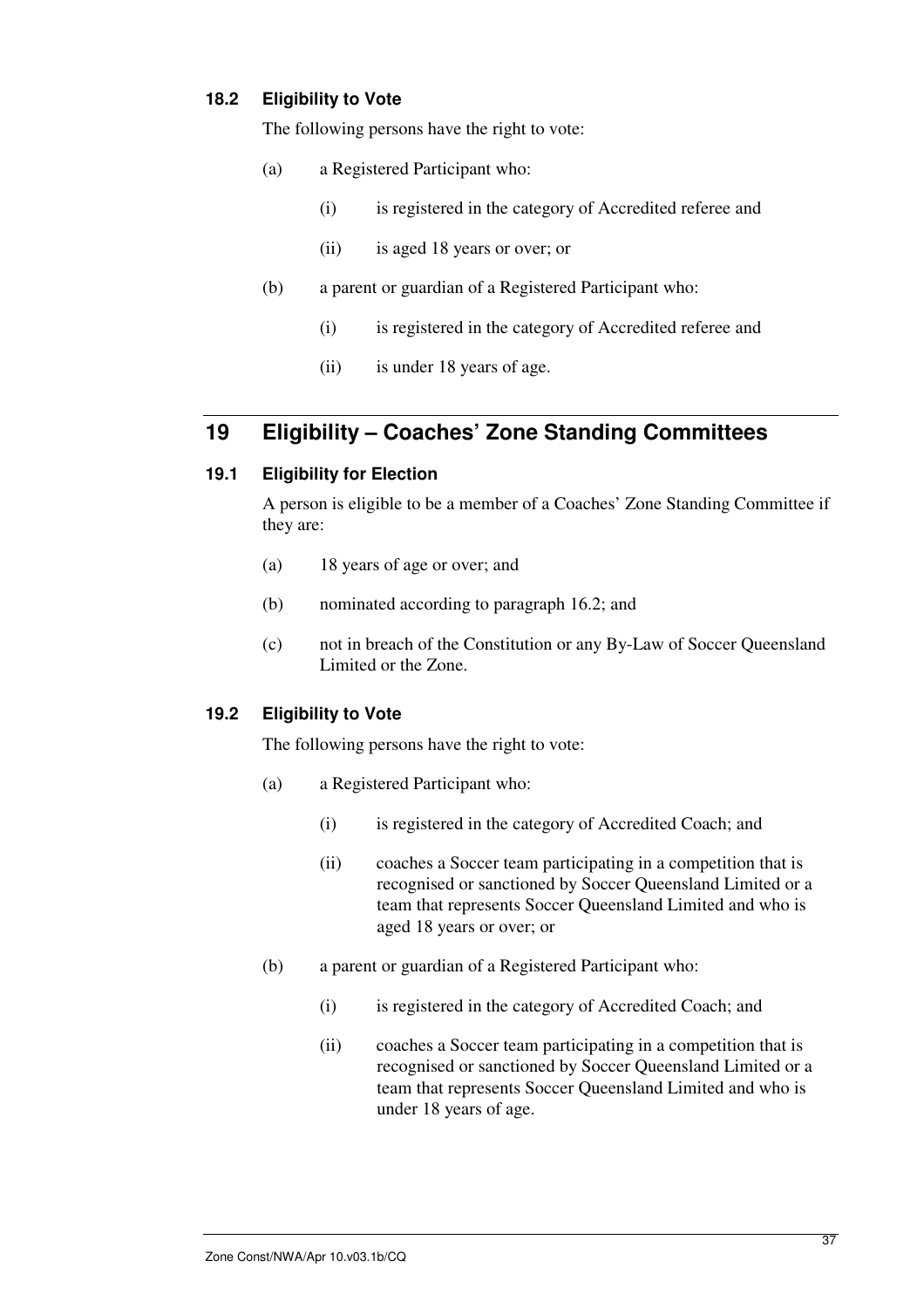# **20 Eligibility – Women's Zone Standing Committees**

#### **20.1 Eligibility for Election**

A person is eligible to be a member of a Women's Zone Standing Committee if they are:

- (a) 18 years of age or over; and
- (b) nominated according to paragraph 16.2; and
- (c) not in breach of the Constitution or any By-Law of Soccer Queensland Limited or the Zone.

#### **20.2 Eligibility to Vote**

The votes may only be cast by representatives of clubs fielding teams that include one or more female players in competitions that are recognised or sanctioned by Soccer Queensland Limited. These teams must be participating in such competitions at the date of the relevant election or have participated in those competitions within the 12 months preceding that date.

A club's representative shall be a person who is eighteen (18) years of age or older and shall be chosen by the club's management committee and shall be provided with written authority from the committee for the purpose of meeting accreditation. Clubs' representatives must cast their ballots in accordance with a minuted decision of the club's management committee.

# **21 Eligibility – Zone Futsal Standing Committees**

#### **21.1 Eligibility for Election**

A person is eligible to be a member of a Zone Futsal Standing Committee if they are:

- (a) 18 years of age or over; and
- (b) nominated according to paragraph 16.2; and
- (c) not in breach of the Constitution or any By-Law of Soccer Queensland Limited or the Zone.

#### **21.2 Eligibility to Vote**

The votes may only be cast by representatives of clubs fielding teams in Futsal competitions that are recognised or sanctioned by Soccer Queensland Limited. These teams must be participating in such competitions at the date of the relevant election or have participated in those competitions within the 12 months preceding that date.

A club's representative shall be a person who is eighteen (18) years of age or older and shall be chosen by the club's management committee and shall be provided with written authority from the committee for the purpose of meeting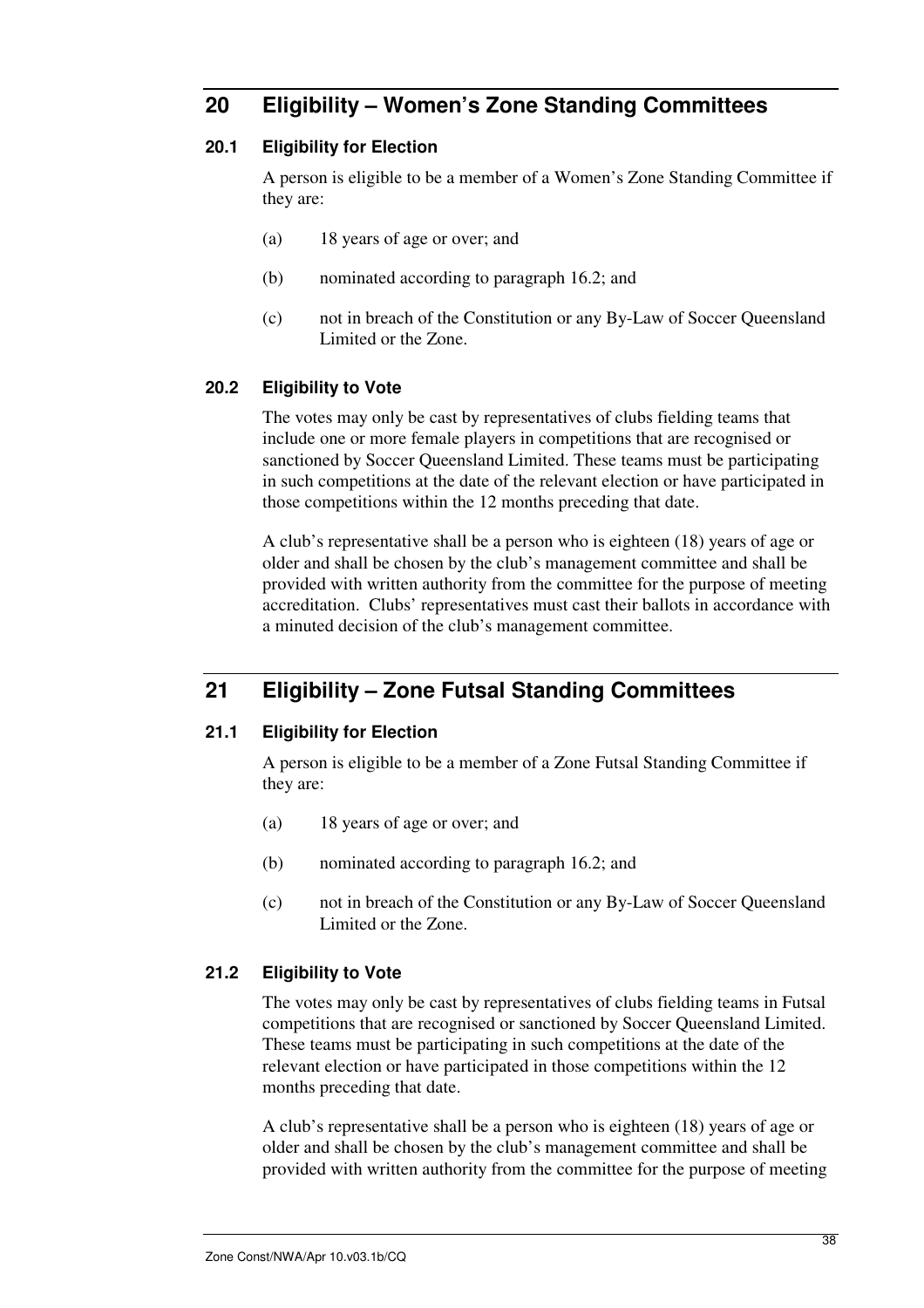accreditation. A club's representative must cast their ballot in accordance with a minuted decision of the club's management committee.

# **22 Eligibility - Juniors' Zone Standing Committees**

#### **22.1 Eligibility for Election**

A person is eligible to be a member of a Juniors' Zone Standing Committee if they are:

- (a) 18 years of age or over; and
- (b) nominated according to paragraph 16.2; and
- (c) not in breach of the Constitution or any By-Law of Soccer Queensland Limited or the Zone.

#### **22.2 Eligibility to Vote**

The votes may only be cast by representatives of clubs fielding teams in competitions that are recognised or sanctioned by Soccer Queensland Limited for players under 18 years of age. These teams must be participating in such competitions at the date of the relevant election or have participated in those competitions within the 12 months preceding that date.

A club's representative shall be a person who is eighteen (18) years of age or older and shall be chosen by the club's management committee and shall be provided with written authority from the committee for the purpose of meeting accreditation. A club's representative must cast their ballot in accordance with a minuted decision of the club's management committee.

# **23 Eligibility – Men's Zone Standing Committees**

#### **23.1 Eligibility for Election**

A person is eligible to be a member of a Men's Zone Standing Committee if they are:

- (a) 18 years of age or over; and
- (b) nominated according to paragraph 16.2; and
- (c) not in breach of the Constitution or any By-Law of Soccer Queensland Limited or the Zone.

#### **23.2 Eligibility to Vote**

The votes may only be cast by representatives of clubs fielding teams in men's senior or open competitions that are recognised or sanctioned by Soccer Queensland Limited. These teams must be participating in such competitions at the date of the relevant election or have participated in those competitions within the 12 months preceding that date.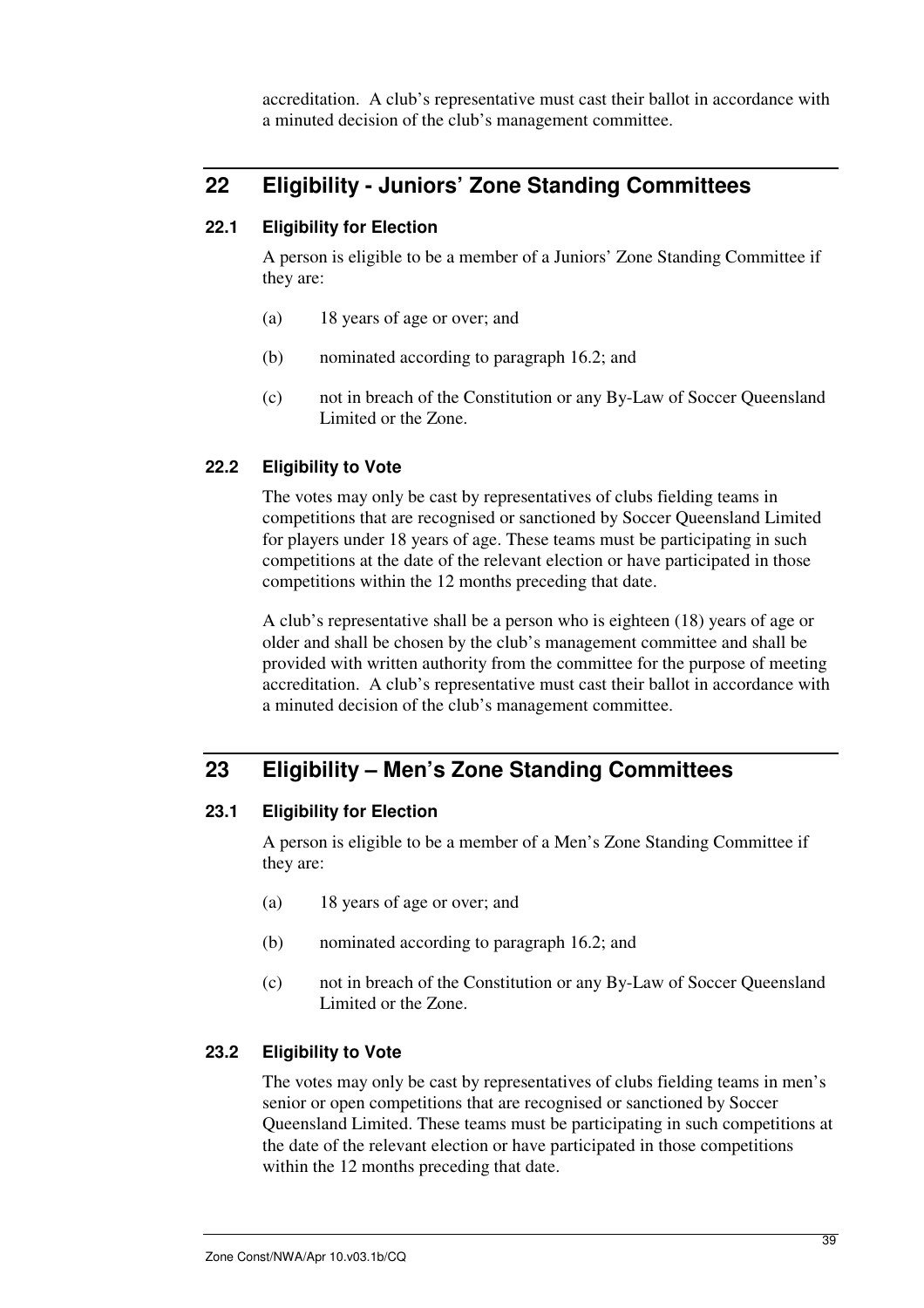A club's representative shall be a person who is eighteen (18) years of age or older and shall be chosen by the club's management committee and shall be provided with written authority from the committee for the purpose of meeting accreditation. A club's representative must cast their ballot in accordance with a minuted decision of the club's management committee.

# **24 Term of Office and Casual Vacancies**

#### **24.1 Term of Office**

Each member of a Zone Standing Committee will serve a two year term and is eligible for re-election or re-appointment.

Each Zone Executive Councillor will serve a two-year term and is eligible for re-election or re-appointment.

#### **24.2 Resignation and Termination of Zone Council Members**

A Zone Council member may resign from the council by giving written notice of resignation to the secretary.

The resignation takes effect on--

- (a) the day and at the time the notice is received by the secretary; or
- (b) if a later day is stated in the notice--the later day.

A Zone Council member may be removed from office at a general meeting of the association if a majority of the members present at the meeting vote in favour of removing the member.

Before a vote of members is taken about removing the member from office, the member must be given a full and fair opportunity to show cause why he or she should not be removed from office.

A member has no right of appeal against the member's removal from office under this section.

#### **24.3 Casual Vacancy or Other Shortfall in Members**

The Zone Council will fill a casual vacancy on any Zone Standing Committee or on the Zone Council. In filling such vacancies, the Zone Council will have regard to relevant resolutions of the Board of Directors of Soccer Queensland and to the results of the most recent election. In considering a casual vacancy, the Directors of Soccer Queensland Limited are to have regard to the results of the most recent election and the recommendation of the Zone Council.

 A person appointed under this paragraph holds office until the end of the term of the person in whose place they were appointed.

In addition, the Zone Council may appoint persons to the Zone Council or to Zone Standing Committees in either of the following situations: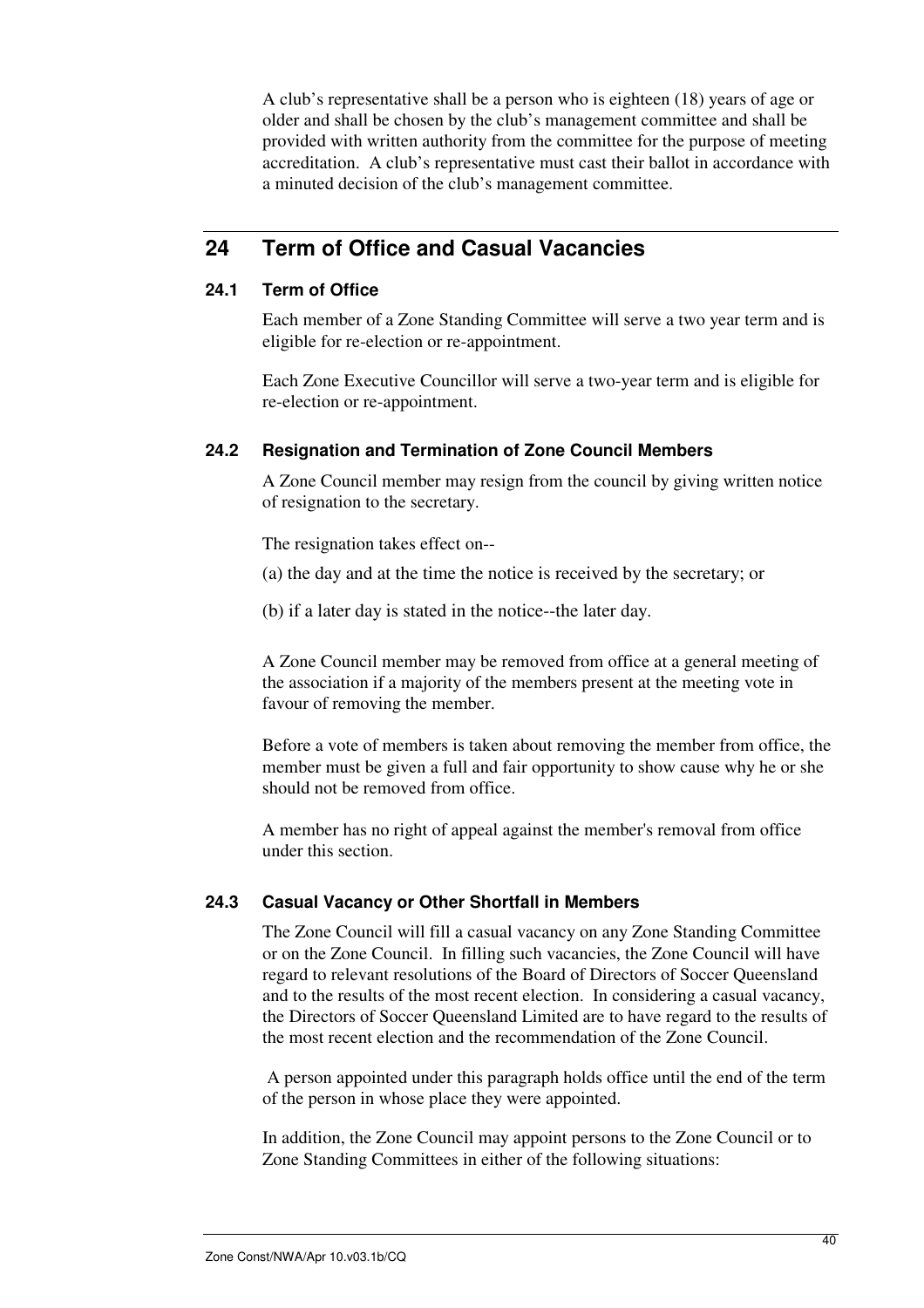- (a) after an election if the number of candidates for election was less than the minimum required; or
- (b) at any time, if a Standing Committee or Zone Council has less than the maximum number of members.

In the case of such appointments, the Zone Councils may appoint any number of members they deem appropriate, provided that the appointment does not exceed the maximum number of members permitted by the Constitution and By-Laws of Soccer Queensland Limited. All persons appointed to fill a shortfall of members holds office as if they were elected at the immediately preceding election.

# **25 Zone Standing Committees**

Pursuant to the direction contained in By-Law 3.8(i) of Soccer Queensland Limited this Zone Constitution establishes the following Zone Standing Committees:

- (a) The Referees' Zone Standing Committee;
- (b) The Coaches' Zone Standing Committee;
- (c) The Women's Zone Standing Committee;
- (d) The Futsal Zone Standing Committee;
- (e) The Juniors' Zone Standing Committee;
- (f) The Men's Zone Standing Committee

# **26 Referees' Zone Standing Committee**

#### **26.1 Functions**

The Referees' Zone Standing Committee may give any advice requested of it and may, whether or not requested to do so, make recommendations to the Zone Council on:

- (a) measures to promote, develop and improve Soccer refereeing in the Zone including accreditation of referees and referees' instructors;
- (b) policies and processes for the selection of referees;
- (c) measures to identify and promote the development of talented referees;
- (d) policies and processes to ensure the consistent application of the Laws of the Game by referees;
- (e) refereeing standards and referee behaviour; and
- (f) any other matters relating to referees.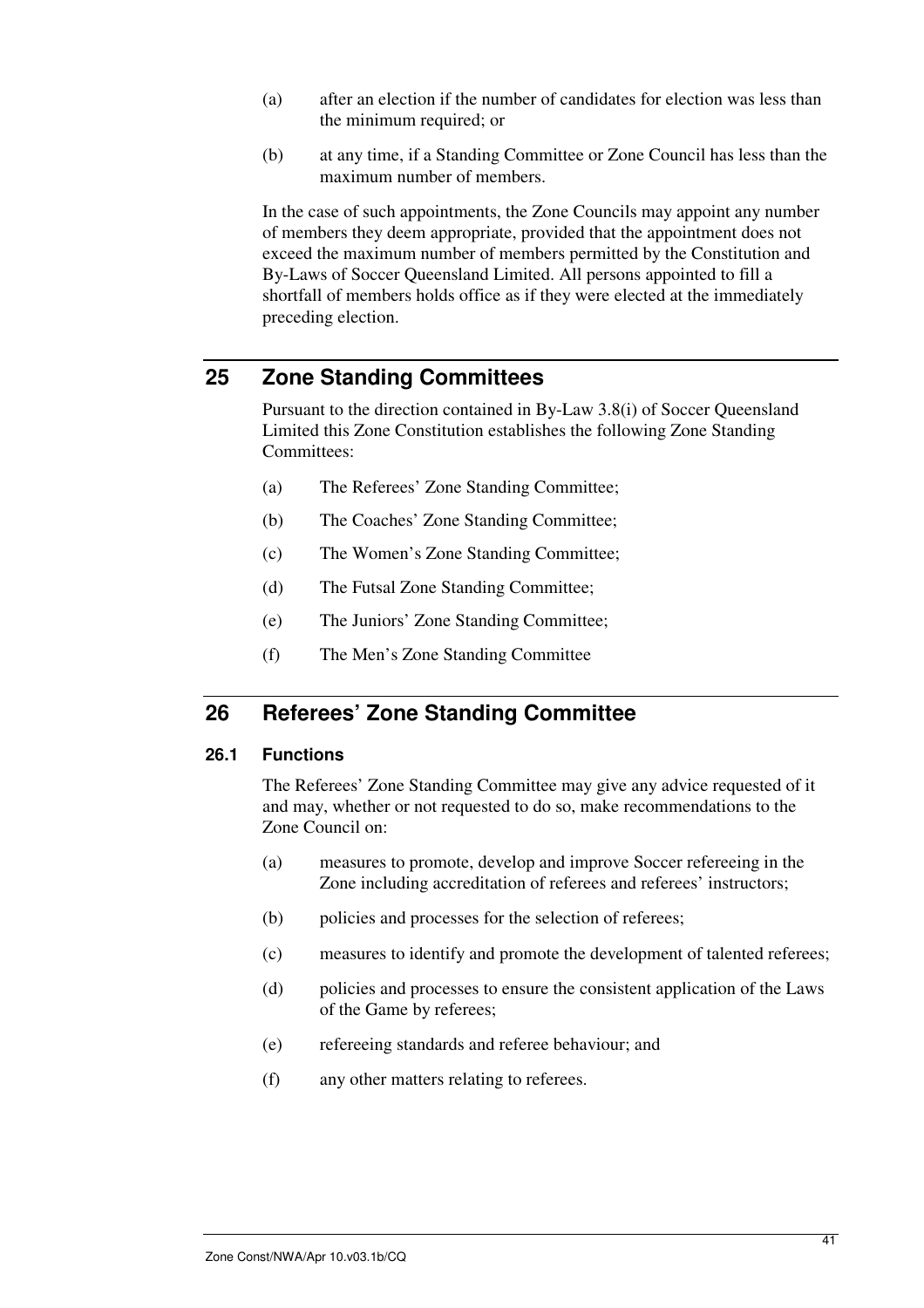#### **26.2 Membership – Referees' Zone Standing Committee**

The members of the Referees' Zone Standing Committee will comprise the 6 to 8 persons elected to the Committee by the eligible electors under this Constitution and By-Laws.

#### **26.3 Proceedings – Referees' Zone Standing Committee**

The members of the Referees' Zone Standing Committee may meet together for conducting business, adjourn and otherwise regulate their meeting, as they think fit. The Referees' Zone Standing Committee must meet at least at least twice in each year.

#### **26.4 Election to Zone Council**

#### (a) **Chair**

The members of the Association must elect to the Zone Council the Chair of the Referee's Zone Standing Committee at a General Election Meeting. The term of appointment shall be two years unless otherwise determined by Constitution or By-Laws of Soccer Queensland Limited.

#### (b) **Deputy Chair**

The members of the Association must elect the Deputy Chair of the Referee's Zone Standing Committee. The term of the appointment shall be two years unless otherwise determined by the Constitution or By-Laws of Soccer Queensland Limited.

#### (c) **Absence of Chair at Referees' Zone Standing Committee Meeting**

The Chair is entitled to preside at meetings of the Referees' Zone Standing Committee.

If the Chair is not present and able and willing to act within 15 minutes after the time appointed for a meeting or has indicated their intention not to be present and able and willing to act, the following may preside (in order of entitlement):

- (i) the Deputy Chair; or
- (ii) a member of the Referees' Zone Standing Committee chosen by a majority of the members present.

#### **26.5 Use of Technology**

A meeting of the Referees' Zone Standing Committee may be called or held using teleconferencing or video conferencing facilities or any other technology agreed to by all its members. The agreement may be a standing one. A member of the Referees' Zone Standing Committee may only withdraw their agreement within a reasonable period before the meeting.

(a) Each of the Members taking part in the meeting by telephone or other means of communication must be able to hear each of the other Members taking part at the commencement of the meeting;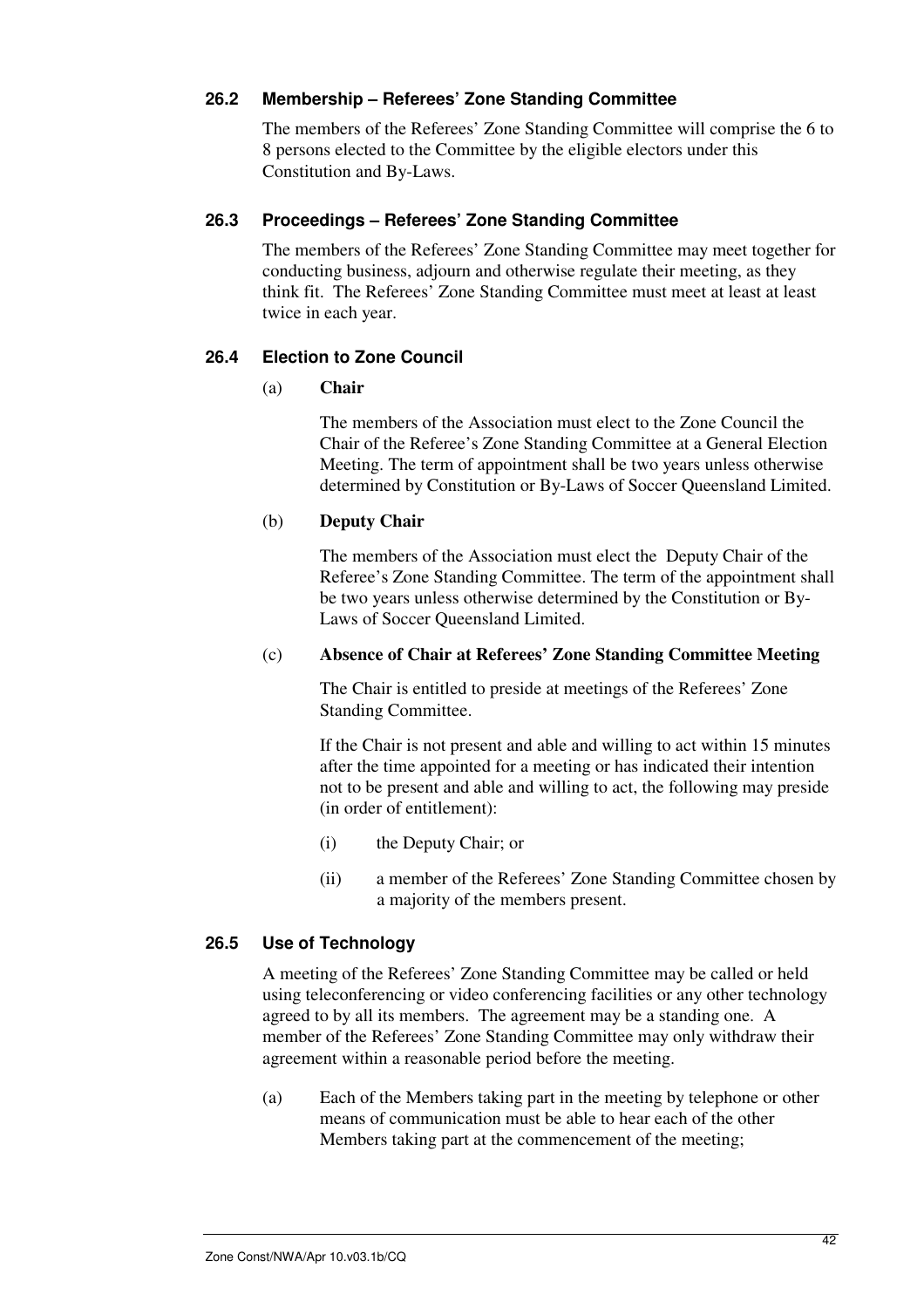- (b) At the commencement of the meeting each Member taking part in the meeting by telephone or other means of communication must acknowledge his or her presence for the purpose of the meeting;
- (c) A Member may not leave the meeting by disconnecting his or her telephone or other means of communication unless he or she has previously obtained the express consent of the Chairperson of the meeting and a Member shall be conclusively presumed to have been present and to have formed part of the quorum at all times during the meeting unless he or she has previously obtained the express consent of the Chairperson of the meeting to leave the meeting as aforesaid; and
- (d) A minute of the proceedings at such meeting by telephone or other means of communication shall be sufficient evidence of such proceedings and of observance of all necessary formalities if certified as a correct minute by the Chairperson of the meeting.

#### **26.6 Membership of the Zone Council and State Standing Committees**

The person who occupies the position of Referees' Chair:

- (a) agrees to remain in both positions until the term of appointment to the Council expires or until they cease to be Chair, which ever should occur first; and
- (b) agrees to serve as a Member of the State Referees' Standing Committee until the term of appointment to the Council expires, until they cease to be Chair of the Zone Standing Committee.

# **27 Coaches' Zone Standing Committee**

#### **27.1 Functions**

The Coaches' Zone Standing Committee is to advise the Zone Council on matters relating to Soccer Coaches.

The Zone Council may refer any matter relating to Soccer Coaches to the Coaches' Zone Standing Committee for advice.

The Coaches' Zone Standing Committee may give any advice requested of it, and may (whether or not requested to do so) make recommendations to the Zone Council on:

- (a) methods of improving talent identification and development pathways, for Zone players;
- (b) appointment of the Zone Representative Coaches;
- (c) delivery of programs for improving the teaching Soccer;
- (d) delivery of coach course and accreditation;
- (e) coaching standards and coach behaviour; and
- (f) player behaviour and safety matters.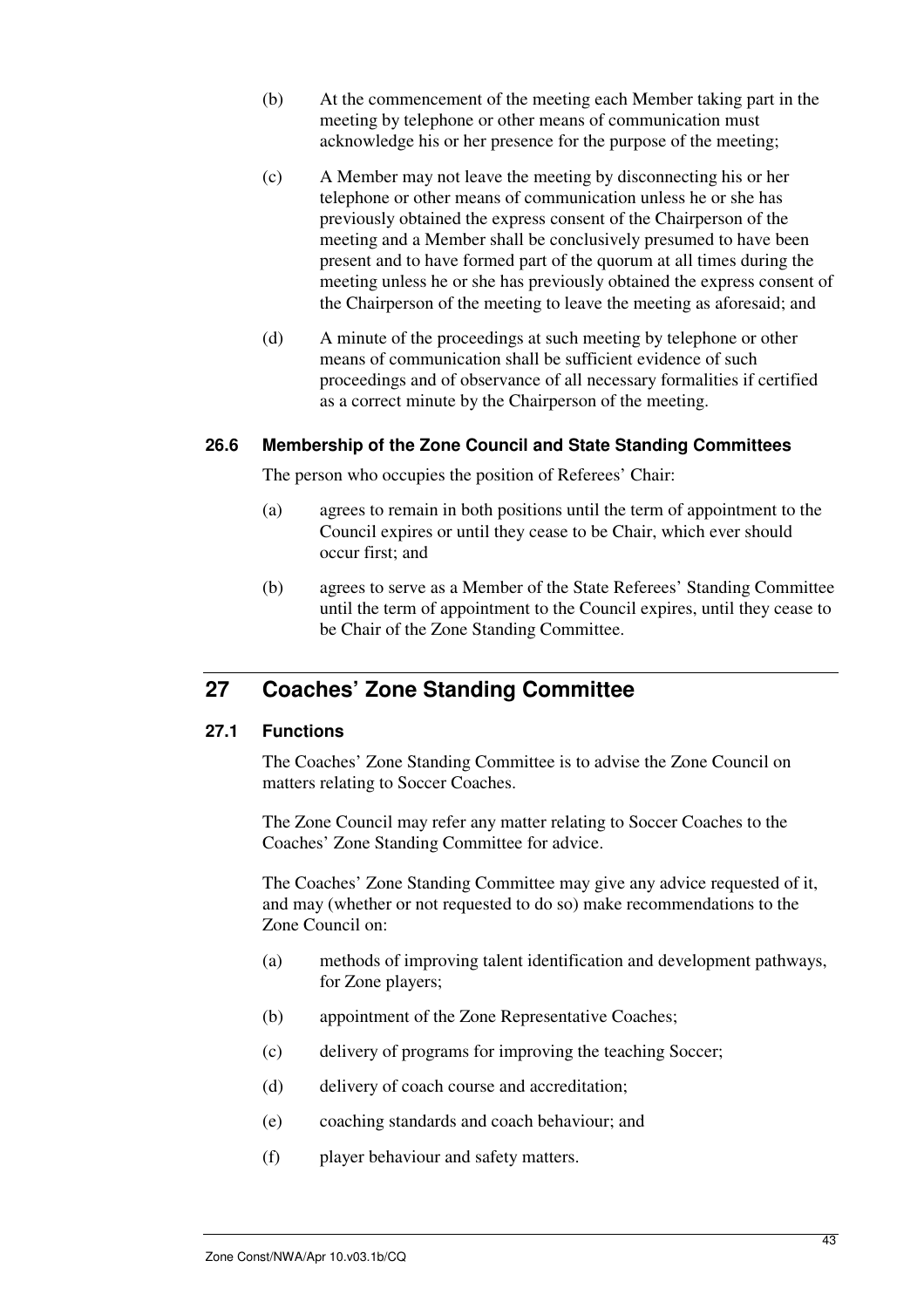#### **27.2 Membership - Coaches' Zone Standing Committee**

The members of the Coaches' Zone Standing Committee will comprise the 6 to 8 persons elected to the Committee by the eligible electors under this Constitution and By-Laws.

#### **27.3 Proceedings - Coaches' Zone Standing Committee**

The members of the Coaches' Zone Standing Committee may meet together for conducting business, adjourn and otherwise regulate their meetings as they think fit.

The Coaches' Zone Standing Committee must meet at least at least twice in each year.

#### **27.4 Election to Zone Council**

#### (a) **Chair**

The members of the Association must elect to the Zone Council the Chair of the Coaches' Zone Standing Committee at a General Election Meeting. The term of appointment shall be two years unless otherwise determined by Constitution or By-Laws of Soccer Queensland Limited.

#### (b) **Deputy Chair**

The members of the Association must elect the Deputy Chair of the Coaches' Zone Standing Committee. The term of the appointment shall be two years unless otherwise determined by the Constitution or By-Laws of Soccer Queensland Limited.

#### (c) **Absence of Chair at Coaches' Zone Standing Committee Meeting**

The Chair is entitled to preside at meetings of the Coaches' Zone Standing Committee.

If the Chair is not present and able and willing to act within 15 minutes after the time appointed for a meeting or has indicated their intention not to be present and able and willing to act, the following may preside (in order of entitlement):

- (i) the Deputy Chair; or
- (ii) a member of the Coaches' Zone Standing Committee chosen by a majority of the members present.

#### **27.5 Use of Technology**

A meeting of the Coaches' Zone Standing Committee may be called or held using teleconferencing or video conferencing facilities or any other technology agreed to by all its members. The agreement may be a standing one. A member of the Coaches' Zone Standing Committee may only withdraw their agreement within a reasonable period before the meeting.

(a) Each of the Members taking part in the meeting by telephone or other means of communication must be able to hear each of the other Members taking part at the commencement of the meeting;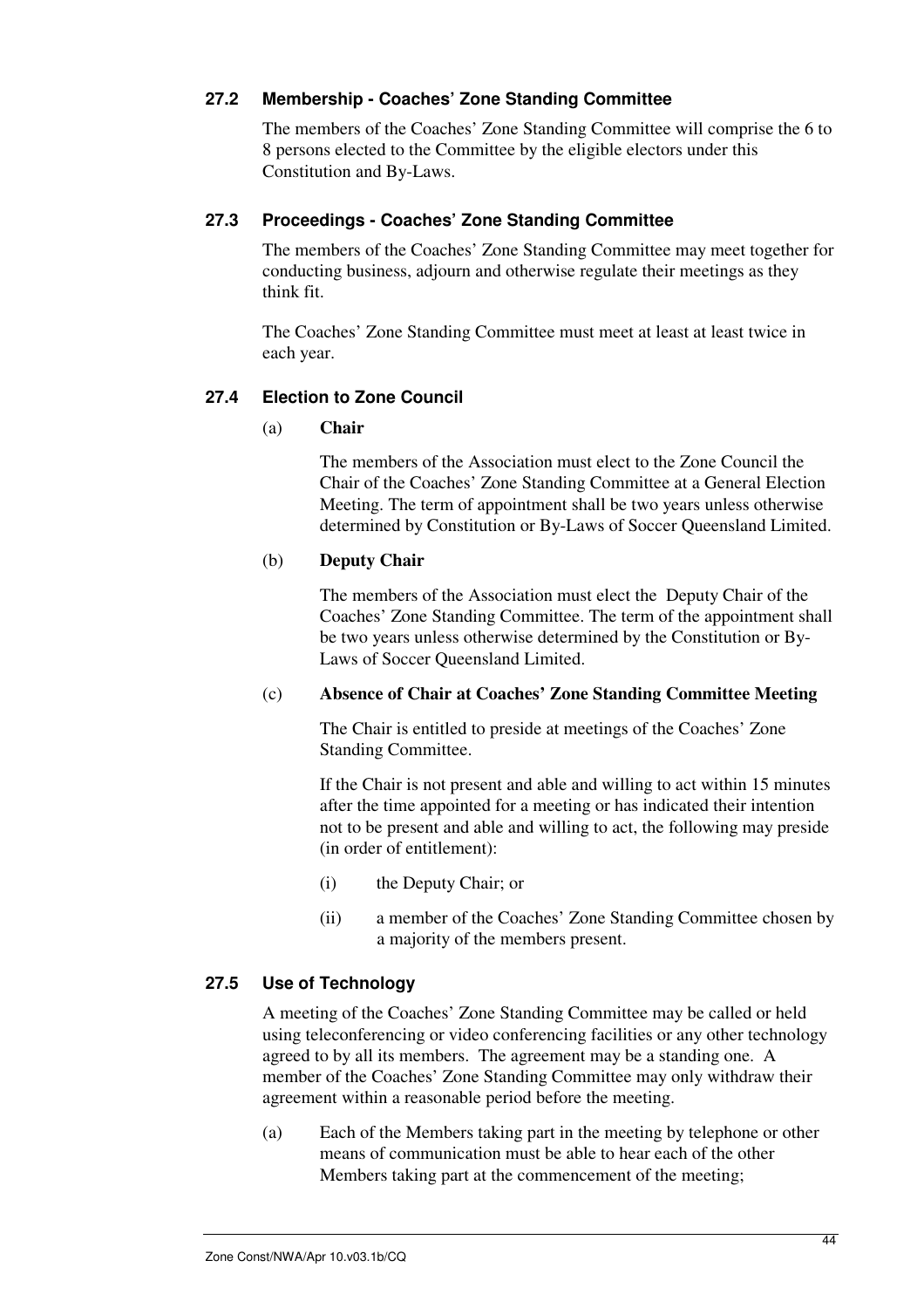- (b) At the commencement of the meeting each Member taking part in the meeting by telephone or other means of communication must acknowledge his or her presence for the purpose of the meeting;
- (c) A Member may not leave the meeting by disconnecting his or her telephone or other means of communication unless he or she has previously obtained the express consent of the Chairperson of the meeting and a Member shall be conclusively presumed to have been present and to have formed part of the quorum at all times during the meeting unless he or she has previously obtained the express consent of the Chairperson of the meeting to leave the meeting as aforesaid;
- (d) A minute of the proceedings at such meeting by telephone or other means of communication shall be sufficient evidence of such proceedings and of observance of all necessary formalities if certified as a correct minute by the Chairperson of the meeting.

#### **27.6 Membership of the Zone Council and the State Standing Committee**

The person who occupies the position of Coaches' Chair:

- (a) agrees to remain in both positions until the term of appointment to the Council expires or until they cease to be Chair, which ever should occur first; and
- (b) agrees to serve as a member of the State Coaches' Standing Committee until the term of appointment to the Council expires, until they cease to be Chair of the Zone Standing Committee.

# **28 Women's Zone Standing Committee**

#### **28.1 Functions**

The Women's Zone Standing Committee is to advise the Zone Council on matters relating to Women's Soccer.

The Zone Council may refer any matter relating to Women's soccer to the Women's Zone Standing Committee for advice.

The Women's Zone Standing Committee may give any advice requested of it, and may (whether or not requested to do so) make recommendations to the Zone Council on:

- (a) measures to promote, develop and improve women's soccer in the Zone;
- (b) measures to identify and promote the development of talented women Soccer players in the Zone;
- (c) consistency of application of rules, programs and structures, and equality of opportunity for women in Soccer;
- (d) selection of women's teams representing the Zone; and
- (e) any other matter relating to Women's Soccer.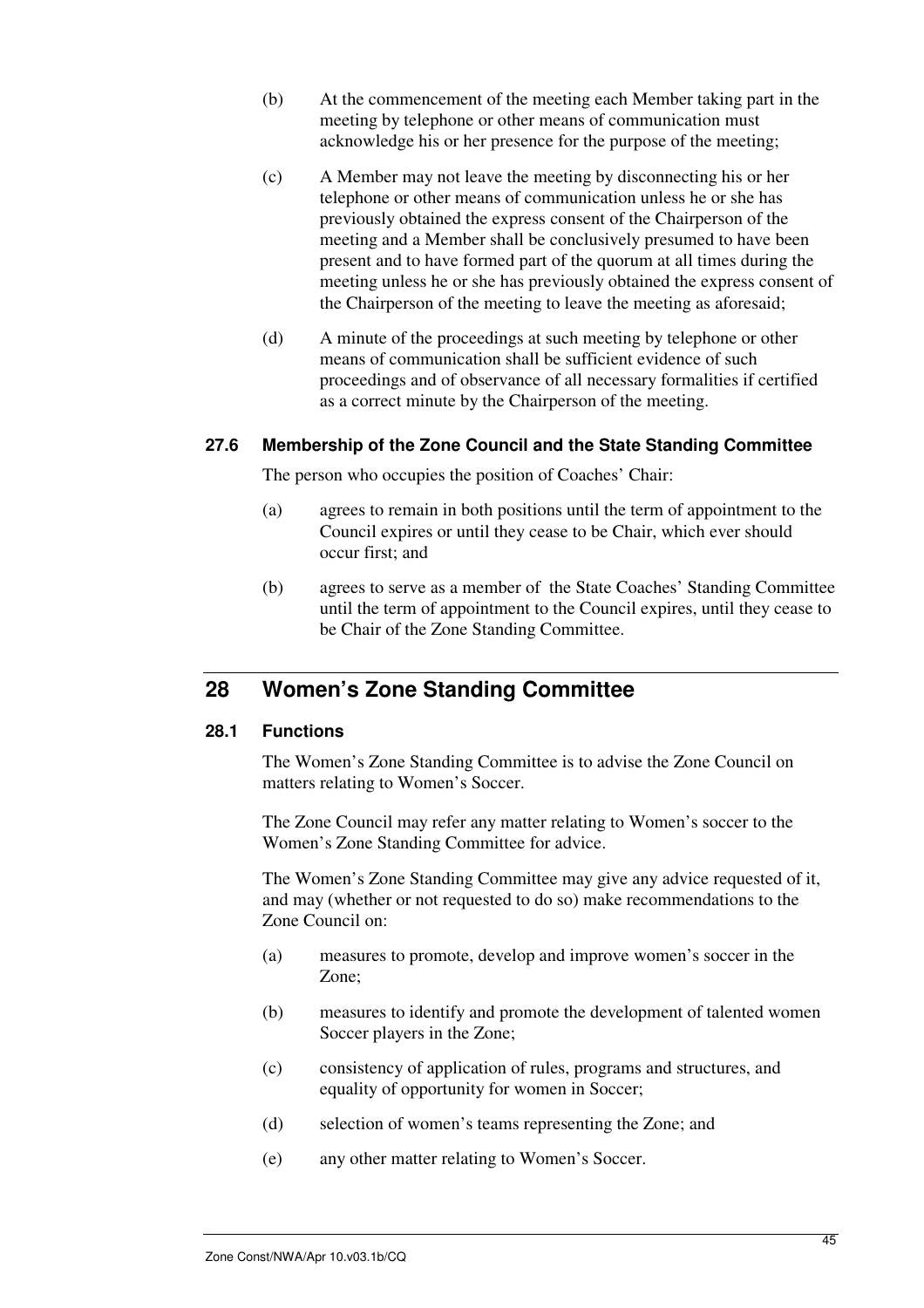#### **28.2 Membership - Women's Zone Standing Committee**

The members of the Women's Zone Standing Committee will comprise the Clubs assigned to the Zone or if the Directors of Soccer Queensland Limited shall so decide those Clubs elected to the Zone Standing Committee pursuant to the election process set out in this Constitution and By-Laws.

 If a Women's Zone Standing Committee has not been established in the Zone one person from the Zone will be elected or appointed as a member of the Women's Zone Standing Committee by the Zone Council.

#### **28.3 Proceedings - Women's Zone Standing Committee**

The members of the Women's Zone Standing Committee may meet together for conducting business, adjourn and otherwise regulate their meetings, as they think fit.

The Women's Zone Standing Committee must meet at least twice in each year.

#### **28.4 Election to Zone Council**

(a) **Chair** 

The members of the Association must elect to the Zone Council the Chair of the Women's Zone Standing Committee at a General Election Meeting. The term of appointment shall be two years unless otherwise determined by Constitution or By-Laws of Soccer Queensland Limited.

#### (b) **Deputy Chair**

The members of the Association must elect the Deputy Chair of the Women's Zone Standing Committee. The term of the appointment shall be two years unless otherwise determined by the Constitution or By-Laws of Soccer Queensland Limited.

#### (c) **Absence of Chair at Women's Zone Standing Committee Meeting**

The Chair is entitled to preside at meetings of the Women's Zone Standing Committee.

If the Chair is not present and able and willing to act within 15 minutes after the time appointed for a meeting or has indicated their intention not to be present and able and willing to act, the following may preside (in order of entitlement):

- (i) the Deputy Chair; or
- (ii) a member of the Women's Zone Standing Committee chosen by a majority of the members present.

#### **28.5 Use of Technology**

A meeting of the Women's Zone Standing Committee may be called or held using teleconferencing or video conferencing facilities or any other technology agreed to by all its members. The agreement may be a standing one. A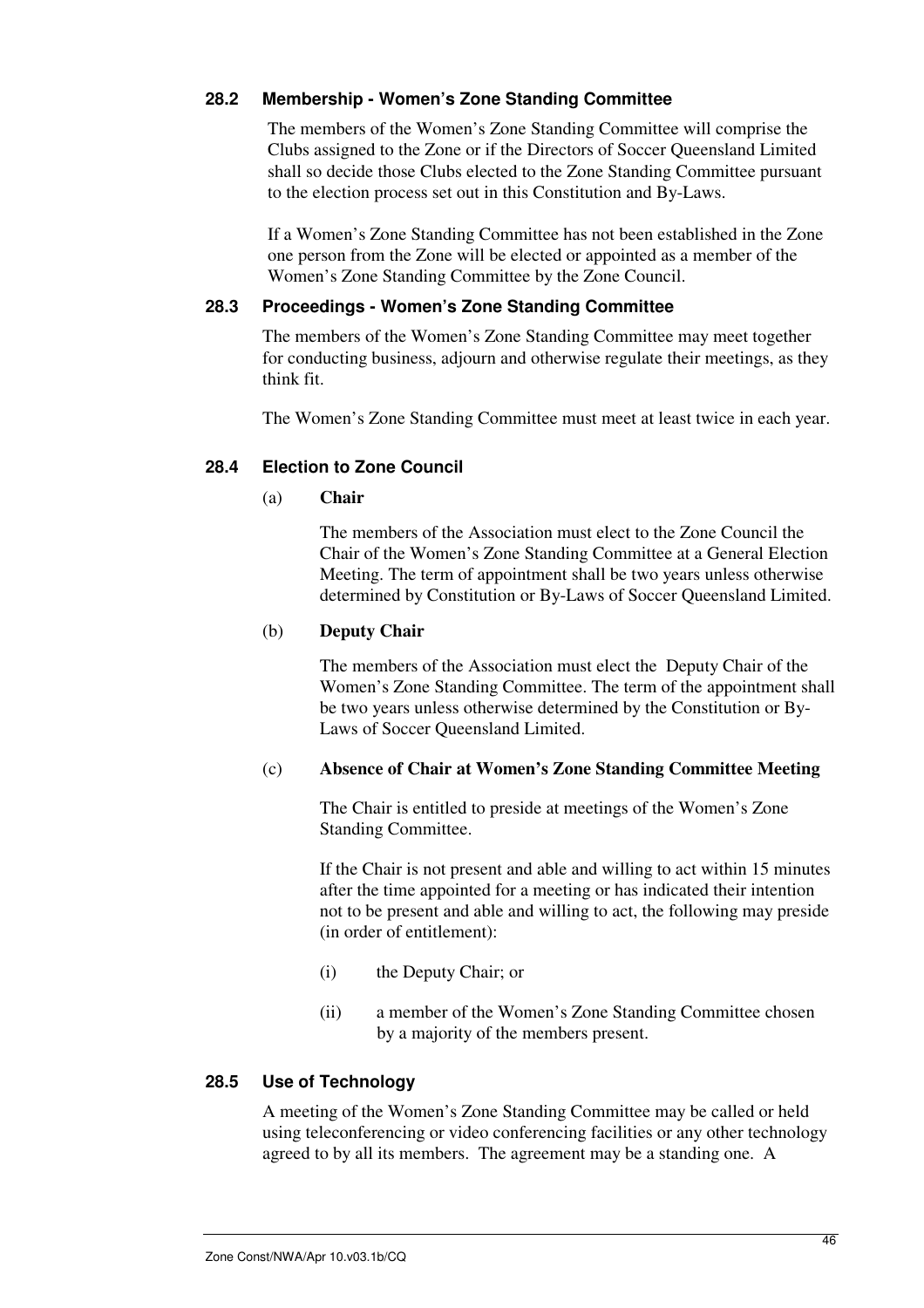member of the Women's Zone Standing Committee may only withdraw their agreement within a reasonable period before the meeting.

- (a) Each of the Members taking part in the meeting by telephone or other means of communication and the Secretary must be able to hear each of the other Members taking part at the commencement of the meeting;
- (b) At the commencement of the meeting each Member taking part in the meeting by telephone or other means of communication must acknowledge his or her presence for the purpose of the meeting;
- (c) A Member may not leave the meeting by disconnecting his or her telephone or other means of communication unless he or she has previously obtained the express consent of the Chairperson of the meeting and a Member shall be conclusively presumed to have been present and to have formed part of the quorum at all times during the meeting unless he or she has previously obtained the express consent of the Chairperson of the meeting to leave the meeting as aforesaid;
- (d) A minute of the proceedings at such meeting by telephone or other means of communication shall be sufficient evidence of such proceedings and of observance of all necessary formalities if certified as a correct minute by the Chairperson of the meeting and by the Secretary.

#### **28.6 Membership of the Zone Council and State Standing Committee**

The person who occupies the position of Women's Chair:

- (a) agrees to remain in both positions until the term of appointment to the Council expires or until they cease to be Chair, which ever should occur first; and
- (b) agrees to serve as a member of the State Women's Standing Committee until the term of appointment to the Council expires, until they cease to be Chair of the Zone Standing Committee.

# **29 Futsal Zone Standing Committee**

#### **29.1 Functions**

The Zone Futsal Standing Committee is to advise the Zone Council on matters relating to Futsal Soccer.

The Zone Council may refer any matter relating to Futsal Soccer to the Zone Futsal Standing Committee for advice.

The Zone Futsal Standing Committee may give any advice requested of it, and may (whether or not requested to do so) make recommendations to the Zone Council on:

(a) measure to promote, develop and improve Futsal Soccer in the Zone;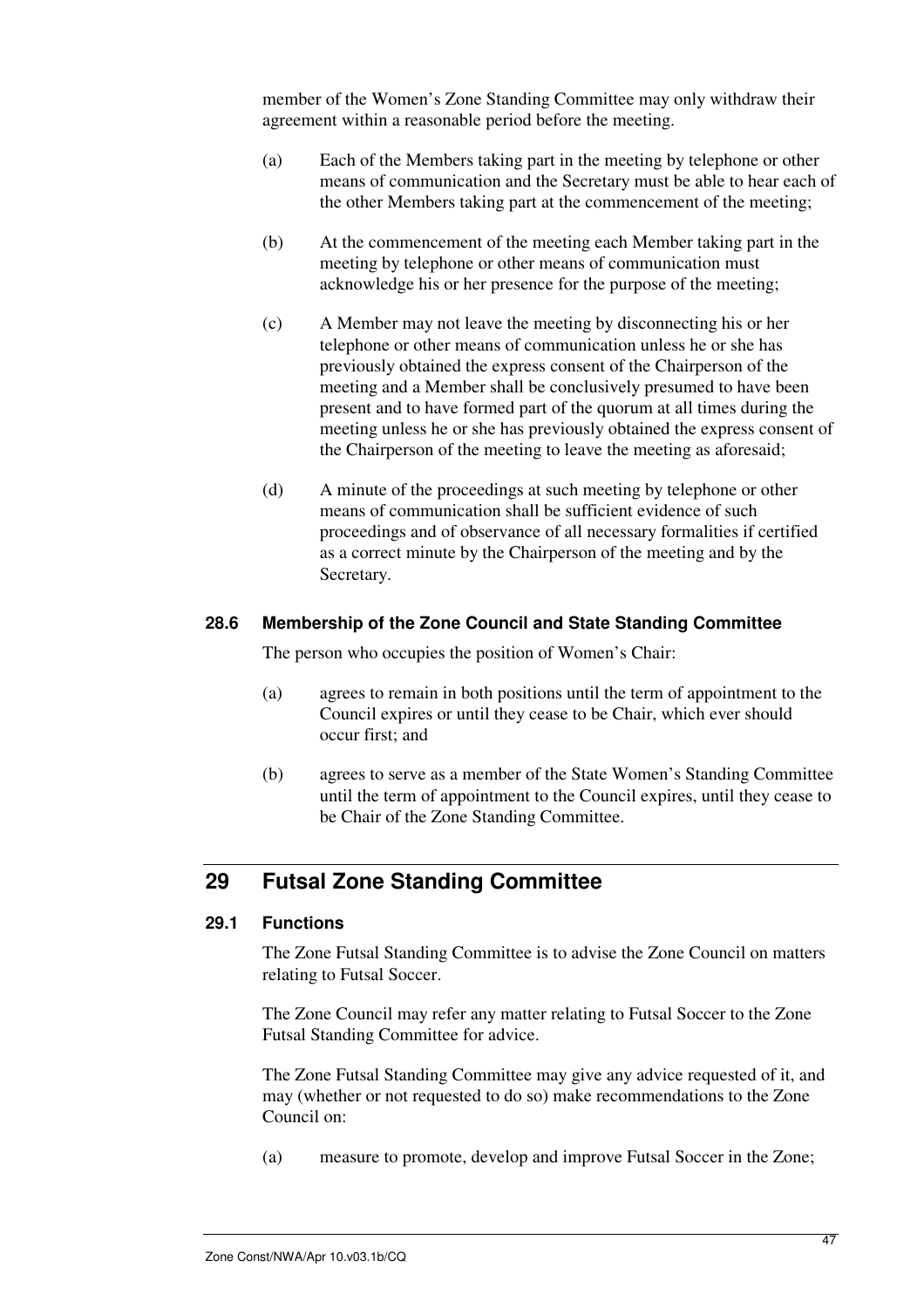- (b) methods for improving talent identification and development pathways;
- (c) consistent application of Futsal Soccer rules, programs and standards within the Zone;
- (d) selection of Futsal Soccer teams representing the Zone; and
- (e) any other matter relating to Futsal Soccer.

#### **29.2 Membership - Futsal Zone Standing Committee**

The members of the Zone Futsal Standing Committee will comprise the Clubs assigned to the Zone or if the Directors of Soccer Queensland Limited shall decide those Clubs elected to the Zone Standing Committee pursuant to the election process under this Constitution and By-Laws.

#### **29.3 Proceedings - Futsal Zone Standing Committee**

The members of the Zone Futsal Standing Committee may meet together for conducting business, adjourn and otherwise regulate their meetings as they think fit.

The Zone Futsal Standing Committee must meet at least twice in each year.

#### **29.4 Election to Zone Council**

#### (a) **Chair**

The members of the Association must elect to the Zone Council the Chair of the Futsal Zone Standing Committee at a General Election Meeting. The term of appointment shall be two years unless otherwise determined by Constitution or By-Laws of Soccer Queensland Limited.

#### (b) **Deputy Chair**

The members of the Association must elect the Deputy Chair of the Futsal Zone Standing Committee. The term of the appointment shall be two years unless otherwise determined by the Constitution or By-Laws of Soccer Queensland Limited.

#### (c) **Absence of Chair at Zone Futsal Standing Committee Meeting**

The Chair is entitled to preside at meetings of the Zone Futsal Standing Committee.

If the Chair is not present and able and willing to act within 15 minutes after the time appointed for a meeting or has indicated their intention not to be present and able and willing to act, the following may preside (in order of entitlement):

- (i) the Deputy Chair; or
- (ii) a member of the Zone Futsal Standing Committee chosen by a majority of the members present.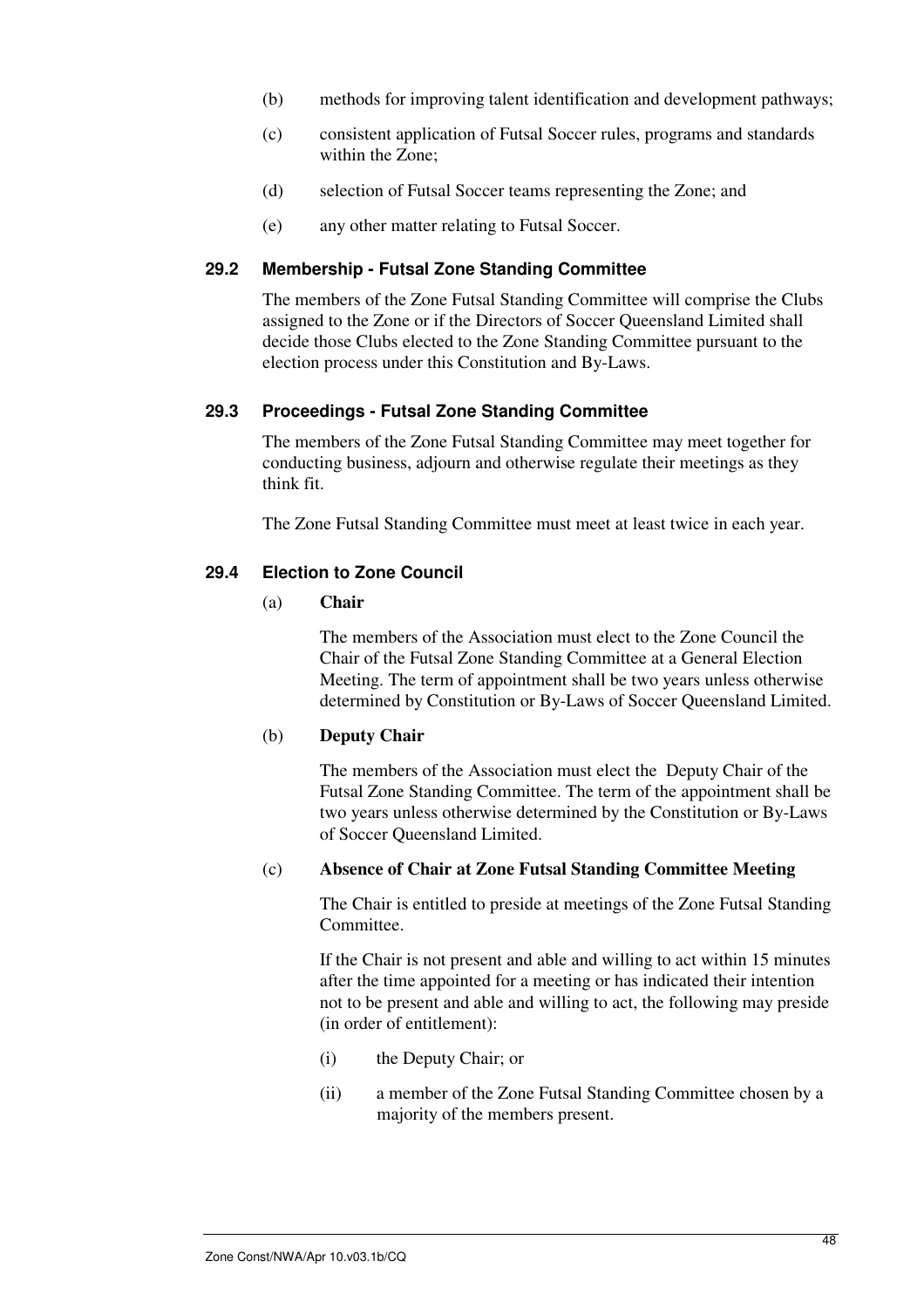#### **29.5 Use of Technology**

A meeting of the Zone Futsal Standing Committee may be called or held using teleconferencing or video conferencing facilities or any other technology agreed to by all its members. The agreement may be a standing one. A member of the Zone Futsal Standing Committee may only withdraw their agreement within a reasonable period before the meeting.

- (a) Each of the Members taking part in the meeting by telephone or other means of communication and the Secretary must be able to hear each of the other Members taking part at the commencement of the meeting;
- (b) At the commencement of the meeting each Member taking part in the meeting by telephone or other means of communication must acknowledge his or her presence for the purpose of the meeting;
- (c) A Member may not leave the meeting by disconnecting his or her telephone or other means of communication unless he or she has previously obtained the express consent of the Chairperson of the meeting and a Member shall be conclusively presumed to have been present and to have formed part of the quorum at all times during the meeting unless he or she has previously obtained the express consent of the Chairperson of the meeting to leave the meeting as aforesaid;
- (d) A minute of the proceedings at such meeting by telephone or other means of communication shall be sufficient evidence of such proceedings and of observance of all necessary formalities if certified as a correct minute by the Chairperson of the meeting and by the Secretary.

#### **29.6 Membership of the Zone Council and the State Standing Committee**

The person who occupies the position of Futsal Chair:

- (a) agrees to remain in both positions until the term of appointment to the Council expires or until they cease to be Chair, which ever should occur first; and
- (b) agrees to serve as a member of the State Futsal Standing Committee until the term of appointment to the Council expires, until they cease to be Chair of the Zone Standing Committee.

# **30 Juniors' Zone Standing Committee**

#### **30.1 Functions**

The Juniors' Zone Standing Committee is to advise the Zone Council on matters relating to Juniors' Soccer.

The Zone Council may refer any matter relating to Junior Soccer to the Juniors' Zone Standing Committee for advice.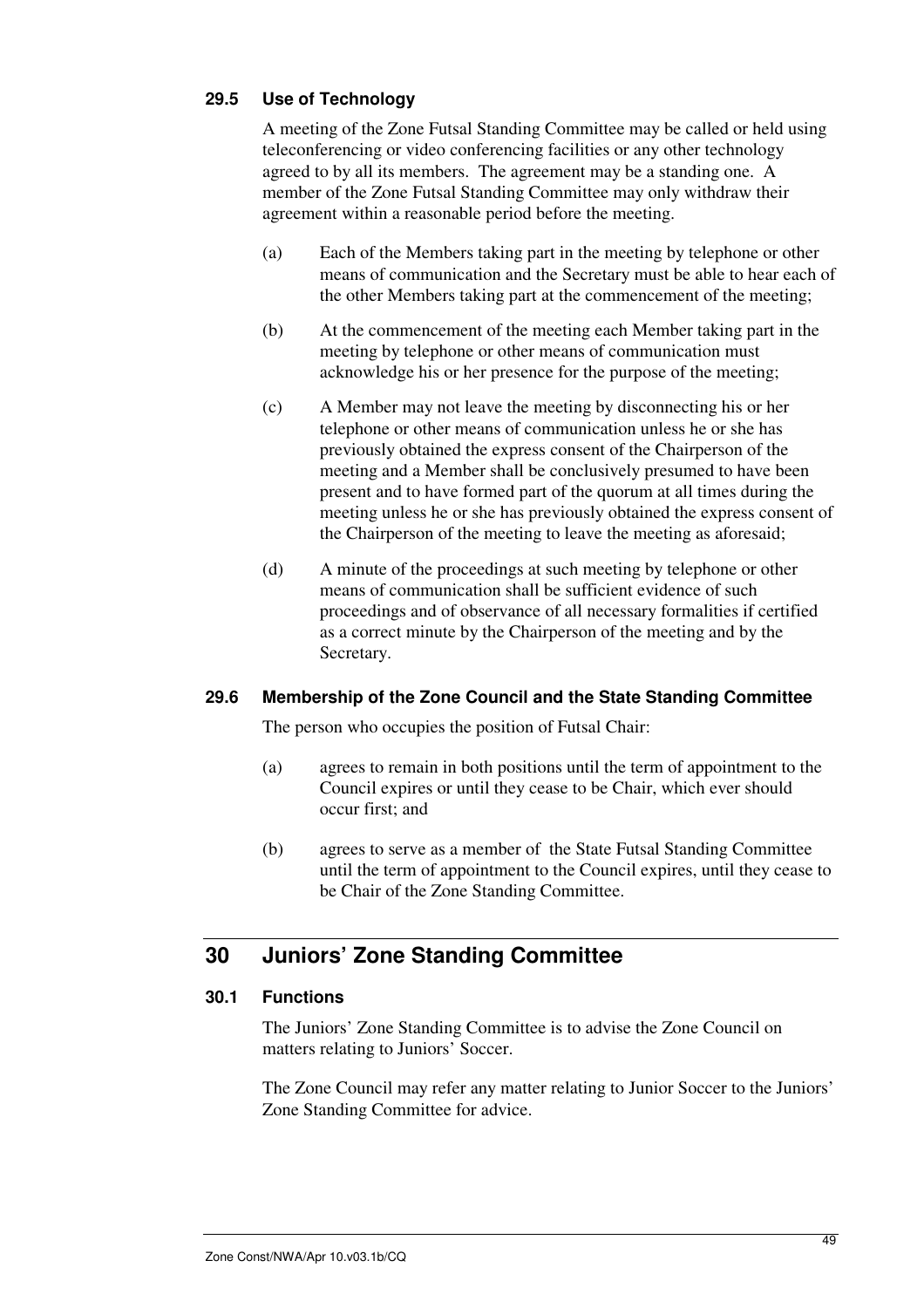The Juniors' Zone Standing Committee may give any advice requested of it, and may (whether or not requested to do so) make recommendations to the Zone Council on:

- (a) inter-Zone competitions for junior Soccer players, including school competitions;
- (b) measures to identify, and promote the development of talented junior Soccer players in the Zone;
- (c) any matters affecting participation by, and the development of, junior Soccer players; and
- (d) any other matter relating to Juniors' Soccer.

#### **30.2 Membership - Juniors' Zone Standing Committee**

The members of the Juniors' Zone Standing Committee will comprise the Clubs assigned to the Zone or if the Directors of Soccer Queensland Limited shall decide those Clubs elected to the Zone Standing Committee pursuant to the election process under this Constitution and By-Laws.

#### **30.3 Proceedings - Juniors' Zone Standing Committee**

The members of the Juniors' Zone Standing Committee may meet together for conducting business, adjourn and otherwise regulate their meetings, as they think fit.

The Juniors' Zone Standing Committee must meet at least twice in each year.

#### **30.4 Election to Zone Council**

#### (a) **Chair**

The members of the Association must elect to the Zone Council the Chair of the Junior's Zone Standing Committee at a General Election Meeting. The term of appointment shall be two years unless otherwise determined by Constitution or By-Laws of Soccer Queensland Limited.

#### (b) **Deputy Chair**

The members of the Association must elect the Deputy Chair of the Junior's Zone Standing Committee. The term of the appointment shall be two years unless otherwise determined by the Constitution or By-Laws of Soccer Queensland Limited.

#### (c) **Absence of Chair at Juniors' Zone Standing Committee Meeting**

The Chair is entitled to preside at meetings of the Juniors' Zone Standing Committee.

If the Chair is not present and able and willing to act within 15 minutes after the time appointed for a meeting or has indicated their intention not to be present and able and willing to act, the following may preside (in order of entitlement):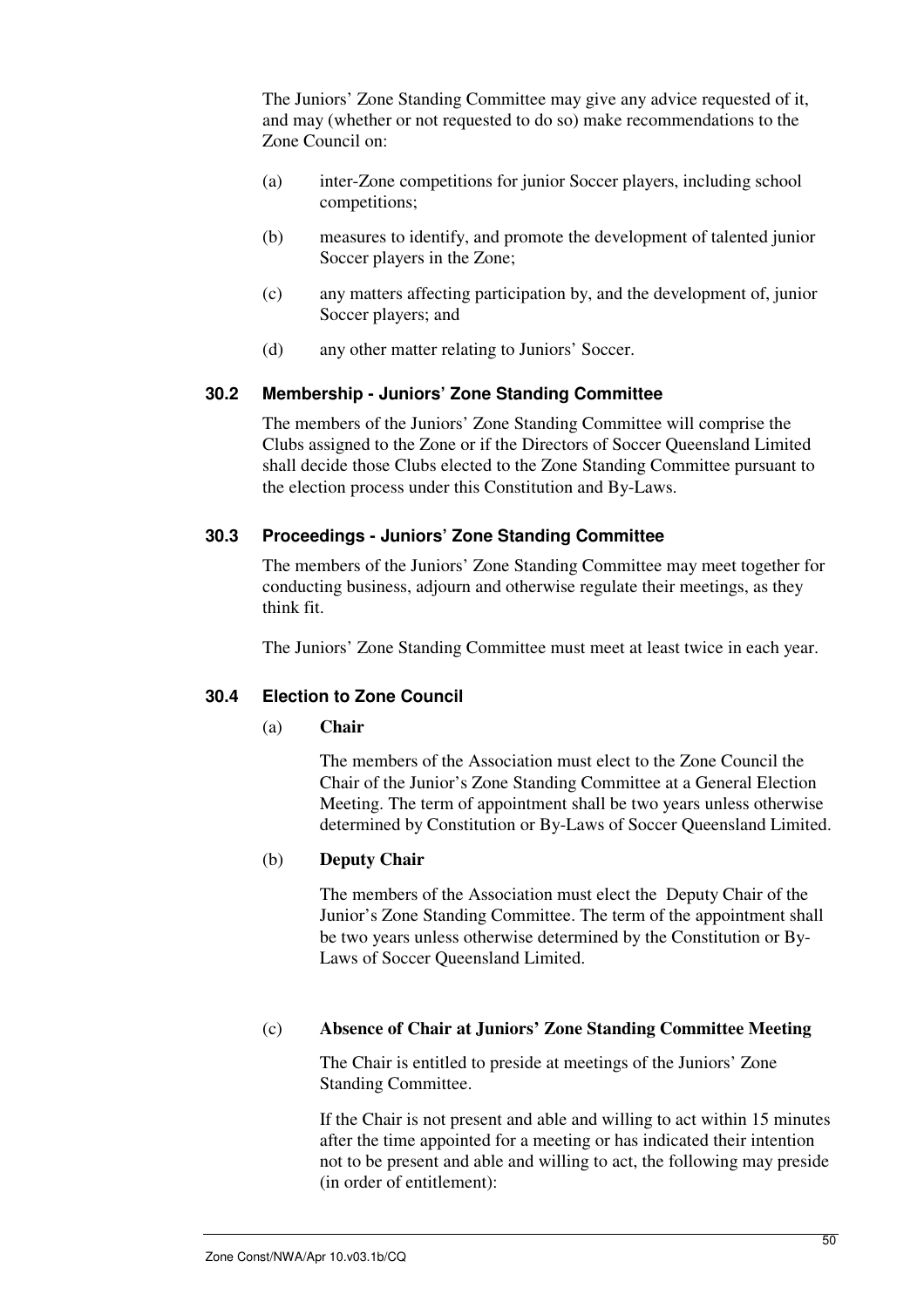- (i) the Deputy Chair; or
- (ii) a member of the Juniors' Zone Standing Committee chosen by a majority of the members present.

#### **30.5 Use of Technology**

A meeting of the Zone Junior' Standing Committee may be called or held using teleconferencing or video conferencing facilities or any other technology agreed to by all its members. The agreement may be a standing one. A member of the Juniors' Zone Standing Committee may only withdraw their agreement within a reasonable period before the meeting.

- (a) Each of the Members taking part in the meeting by telephone or other means of communication and the Secretary must be able to hear each of the other Members taking part at the commencement of the meeting;
- (b) At the commencement of the meeting each Member taking part in the meeting by telephone or other means of communication must acknowledge his or her presence for the purpose of the meeting;
- (c) A Member may not leave the meeting by disconnecting his or her telephone or other means of communication unless he or she has previously obtained the express consent of the Chairperson of the meeting and a Member shall be conclusively presumed to have been present and to have formed part of the quorum at all times during the meeting unless he or she has previously obtained the express consent of the Chairperson of the meeting to leave the meeting as aforesaid;
- (d) A minute of the proceedings at such meeting by telephone or other means of communication shall be sufficient evidence of such proceedings and of observance of all necessary formalities if certified as a correct minute by the Chairperson of the meeting and by the Secretary.

#### **30.6 Membership of the Zone Council and the State Standing Committee**

The person who occupies the position of Juniors' Chair:

- (a) agrees to remain in both positions until the term of appointment to the Council expires or until they cease to be Chair, which ever should occur first; and
- (b) agrees to serve as a member of the State Juniors' Standing Committee until the term of appointment to the Council expires, until they cease to be Chair of the Zone Standing Committee.

# **31 Men's Zone Standing Committee**

#### **31.1 Functions**

The Men's Zone Standing Committee is to advise the Zone Council on matters relating to Men's Soccer.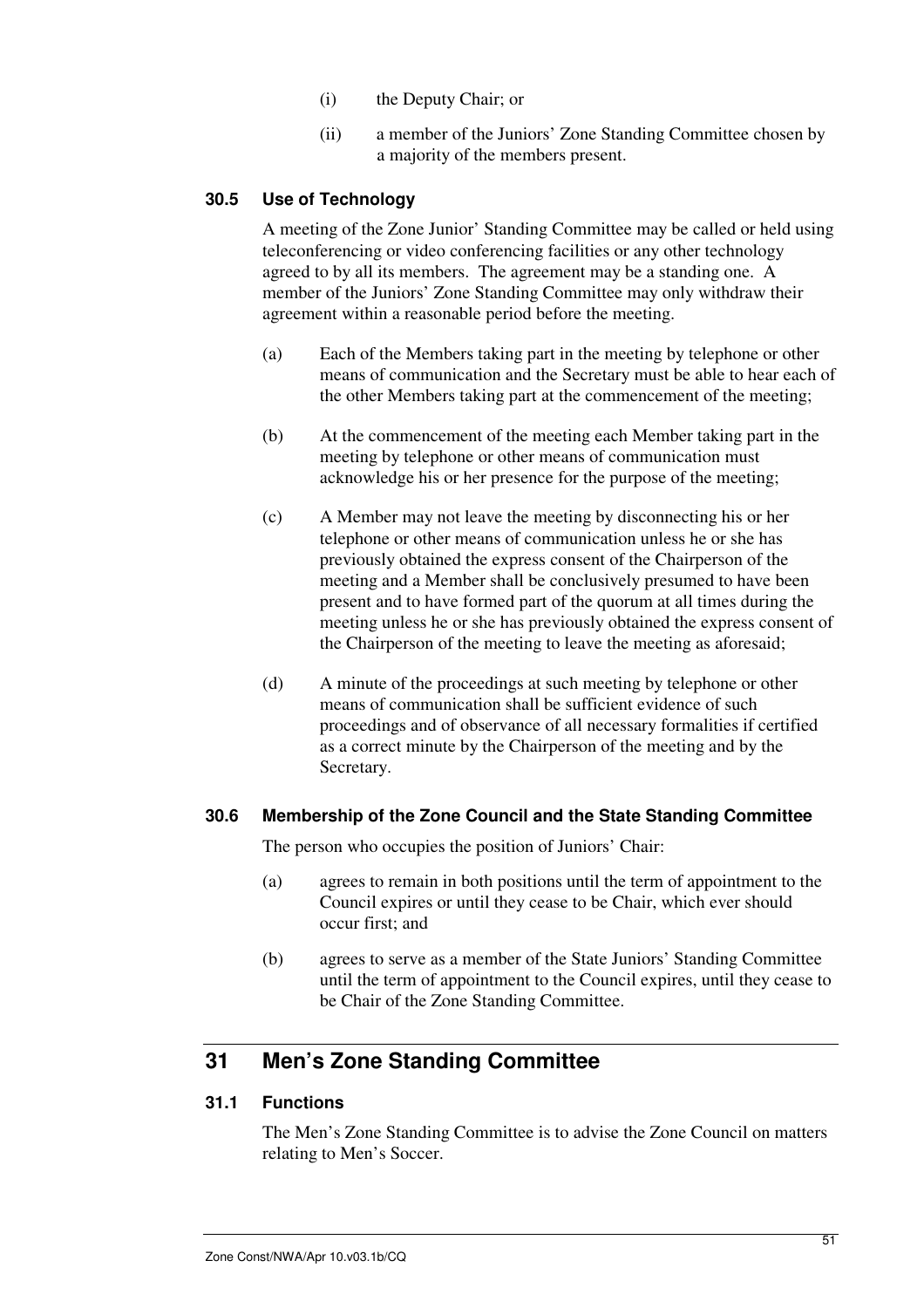The Zone Council may refer any matter relating to Men's Soccer to the Men's Zone Standing Committee for advice.

The Men's Zone Standing Committee may give any advice requested of it, and may (whether or not requested to do so) make recommendations to the Zone Council on:

- (a) inter-Zone competitions for Men's Soccer players,
- (b) measures to identify and promote the development of talented male Soccer players in the Zone;
- (c) any matters affecting participation by and the development of male Soccer players; and
- (d) any other matter relating to Men's Soccer.

#### **31.2 Membership - Men's Zone Standing Committee**

The members of the Men's Zone Standing Committee will comprise the Clubs assigned to the Zone or if the Directors of Soccer Queensland Limited shall decide those Clubs elected to the Zone Standing Committee pursuant to the election process under this Constitution and By-Laws.

#### **31.3 Proceedings - Men's Zone Standing Committee**

The members of the Men's Zone Standing Committee may meet together for conducting business, adjourn and otherwise regulate their meetings, as they think fit.

The Men's Zone Standing Committee must meet at least twice in each year.

#### **31.4 Election to Zone Council**

#### (a) **Chair**

The members of the Association must elect to the Zone Council the Chair of the Men's Zone Standing Committee at a General Election Meeting. The term of appointment shall be two years unless otherwise determined by Constitution or By-Laws of Soccer Queensland Limited.

#### (b) **Deputy Chair**

The members of the Association must elect the Deputy Chair of the Men's Zone Standing Committee. The term of the appointment shall be two years unless otherwise determined by the Constitution or By-Laws of Soccer Queensland Limited.

#### (c) **Absence of Chair at Men's Zone Standing Committee Meeting**

The Chair is entitled to preside at meetings of the Men's Zone Standing Committee.

If the Chair is not present and able and willing to act within 15 minutes after the time appointed for a meeting or has indicated their intention not to be present and able and willing to act, the following may preside (in order of entitlement):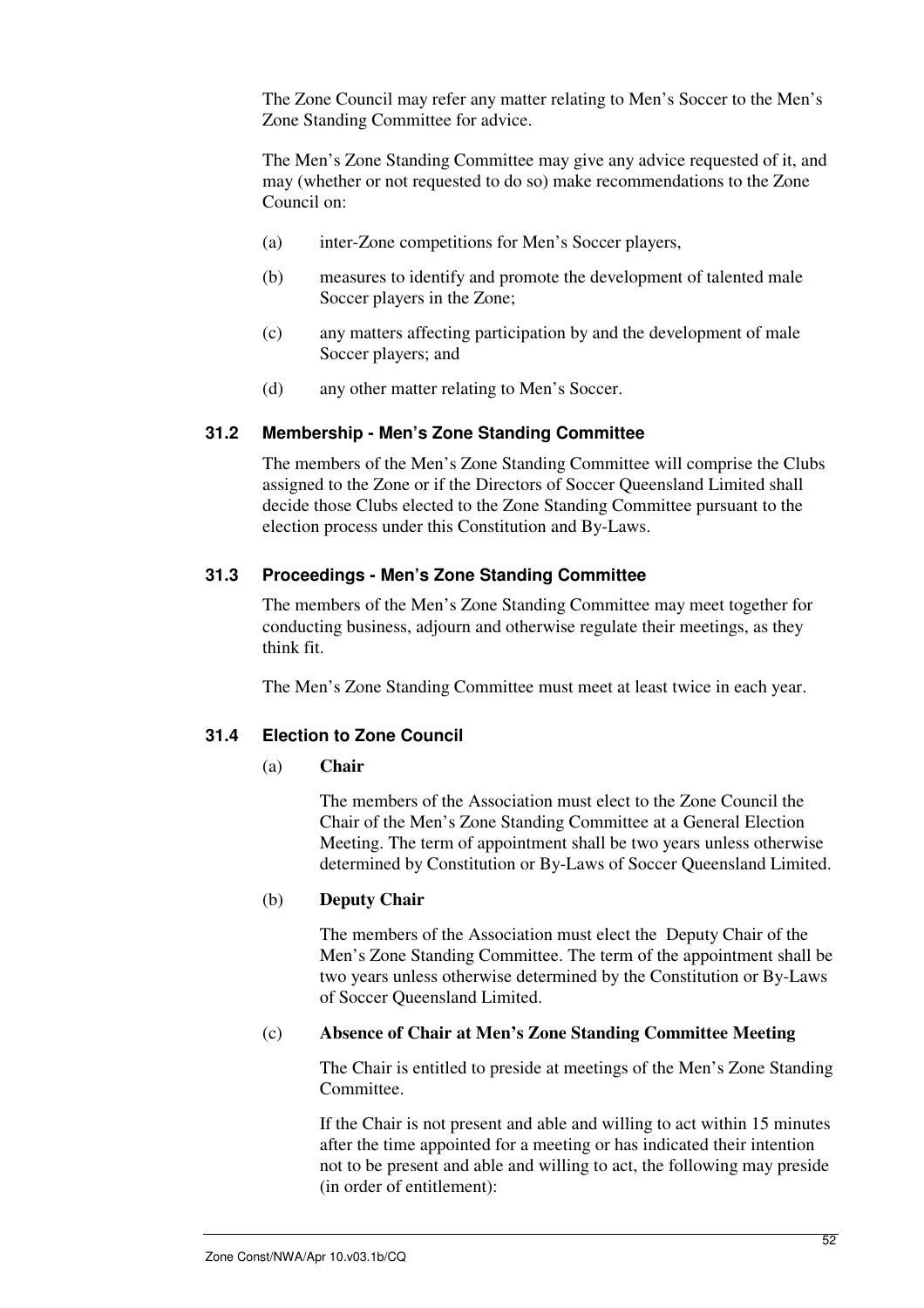- (i) the Deputy Chair; or
- (ii) a member of the Men's Zone Standing Committee chosen by a majority of the members present.

#### **31.5 Use of Technology**

A meeting of the Men's Zone Standing Committee may be called or held using teleconferencing or video conferencing facilities or any other technology agreed to by all its members. The agreement may be a standing one. A member of the Men's Zone Standing Committee may only withdraw their agreement within a reasonable period before the meeting.

- (a) Each of the Members taking part in the meeting by telephone or other means of communication and the Secretary must be able to hear each of the other Members taking part at the commencement of the meeting;
- (b) At the commencement of the meeting each Member taking part in the meeting by telephone or other means of communication must acknowledge his or her presence for the purpose of the meeting;
- (c) A Member may not leave the meeting by disconnecting his or her telephone or other means of communication unless he or she has previously obtained the express consent of the Chairperson of the meeting and a Member shall be conclusively presumed to have been present and to have formed part of the quorum at all times during the meeting unless he or she has previously obtained the express consent of the Chairperson of the meeting to leave the meeting as aforesaid;
- (d) A minute of the proceedings at such meeting by telephone or other means of communication shall be sufficient evidence of such proceedings and of observance of all necessary formalities if certified as a correct minute by the Chairperson of the meeting and by the Secretary.

#### **31.6 Membership of the Zone and the State Standing Committee**

The person who occupies the position of Men's Chair:

- (a) agrees to remain in both positions until the term of appointment to the Council expires or until they cease to be Chair, which ever should occur first; and
- (b) agrees to serve as a member of the State Men's Standing Committee until the term of appointment to the Council expires, until they cease to be Chair of the Zone Standing Committee.

#### **32 State Representation**

#### **32.1 Membership of State Standing Committees**

Each Zone Standing Committee Chairperson shall: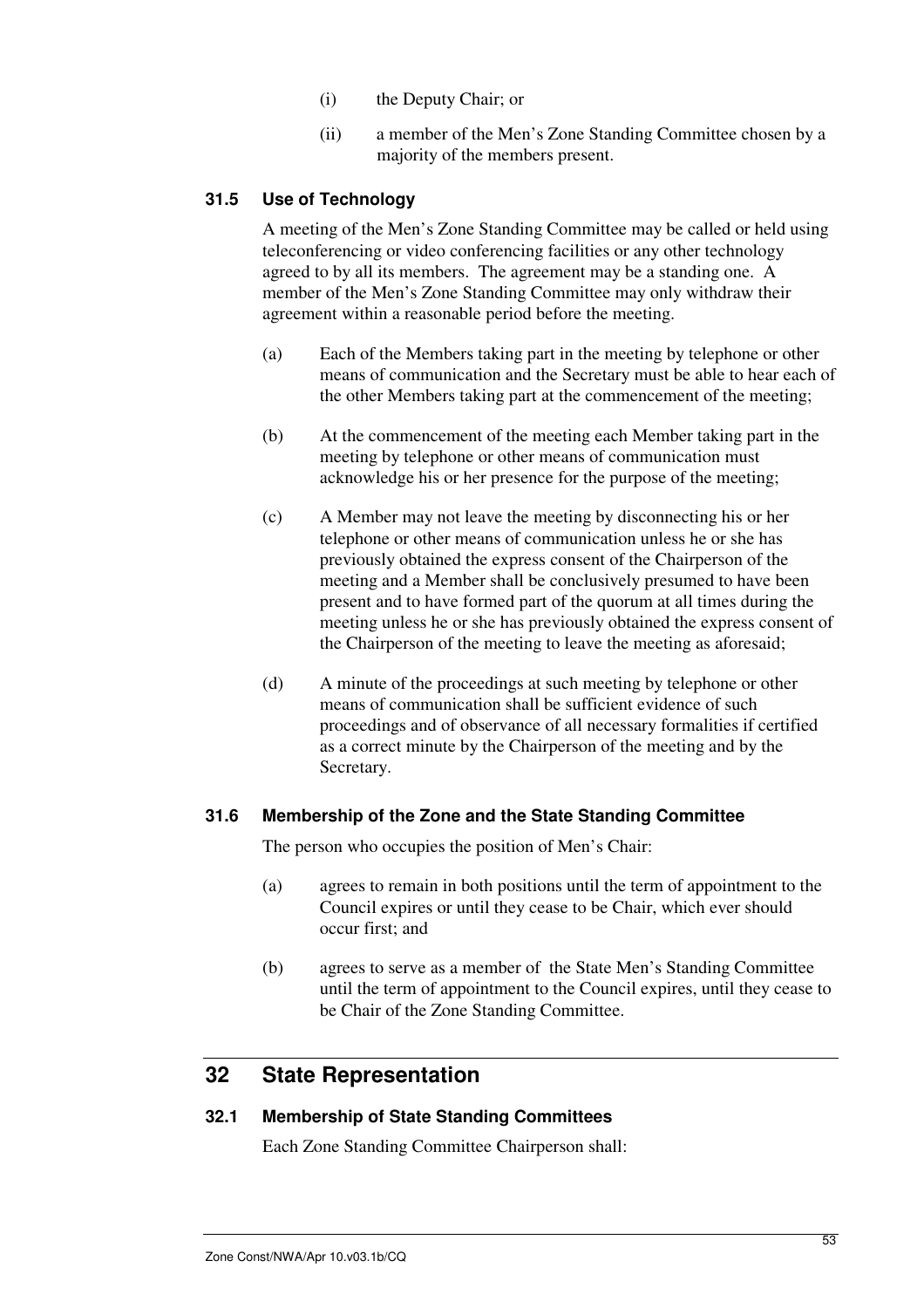- (a) once elected, become a member of the respective State Standing Committee; and
- (b) cease to be a member of that State Standing Committee upon ceasing membership (for whatsoever reason) of the Zone Standing Committee or if the nomination is revoked by the Zone Standing Committee.

#### **Alternate Representation**

Each Zone Standing Committee may elect an alternate representative to act as a member of the State Standing Committee should the Chair be unavailable.

#### **32.2 Zone Executive Councillors – Zone Council Soccer Queensland Limited Members**

The Zone Council shall elect two individuals from the Zone Executive Councillors to act as the Zone Representative and to become members of Soccer Queensland Limited. Membership of Soccer Queensland Limited shall be as determined by the Constitution and By-Laws of Soccer Queensland Limited.

#### **Alternate Representation**

The Zone Council may elect an alternate Zone Executive Councillor as representative of the Zone to act as a Member of Soccer Qld Limited should any existing representative be unavailable.

# **33 Discipline of Members and Registered Participants**

#### **33.1 Breaches**

The Zone Council may take whatever action it considers appropriate if a Member or Registered Participant should:

- (a) Breach, fail, refuse or neglect to comply with a provision of these Rules, the Regulations or any Policy, resolution or determination of the Association;
- (b) Act in a unbecoming manner or in anyway prejudicial to the objects and interests of the Association or sport generally; or
- (c) Bring the Association or sport generally into disrepute.

subject to the Rules of natural justice, applicable Legislation and the procedures provided for in the Association By-Laws.

#### **33.2 Appeals**

The Association shall establish under the Association By-Laws an Appeal Panel to hear and determine appeals from Member Clubs, players, officials or any other persons or organisations as the Zone Councillors see fit. The duties and powers of the Appeal Panel shall be determined by the Zone Councillors.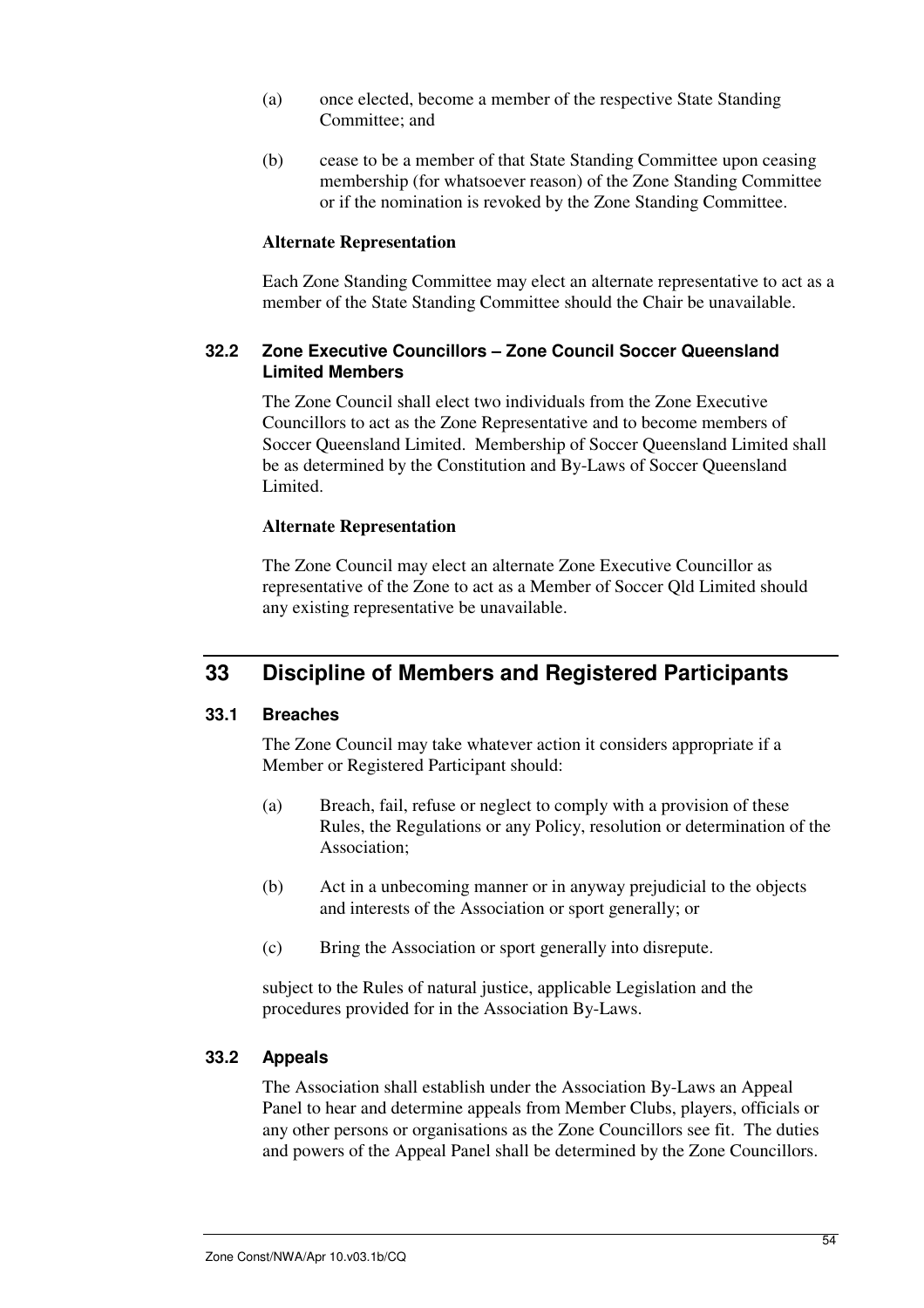# **34 Documents**

The Zone Council must ensure the safe custody of books, documents instruments of title and securities of the association.

# **35 Common Seal**

#### **35.1 Acquisition**

The Zone Council must ensure the Association has a Common Seal.

#### **35.2 Safe Keeping and Use**

The Common Seal must be:

- (a) kept securely by the Zone Council; and
- (b) used only under the authority of the Zone Council.

#### **35.3 Instruments**

Each instrument to which the Common Seal is attached must be signed by a member of the Zone Council and countersigned by:

- (a) the Secretary; or
- (b) Chair of the Zone Council; or
- (c) a person appointed by the Zone Council.

# **36 Service of documents**

#### **36.1 Document includes notice**

In this Rule 37, **document** includes a notice.

#### **36.2 Methods of Service**

The Association may give a document to a Member:

- (a) personally;
- (b) by sending it by post to the address for the Member in the Register or an alternative address nominated by the Member; or
- (c) by sending it to a fax number or electronic address nominated by the Member.

#### **36.3 Methods of Service on the Association**

A Member may give a document to the Association:

(a) by delivering it to the Registered Office;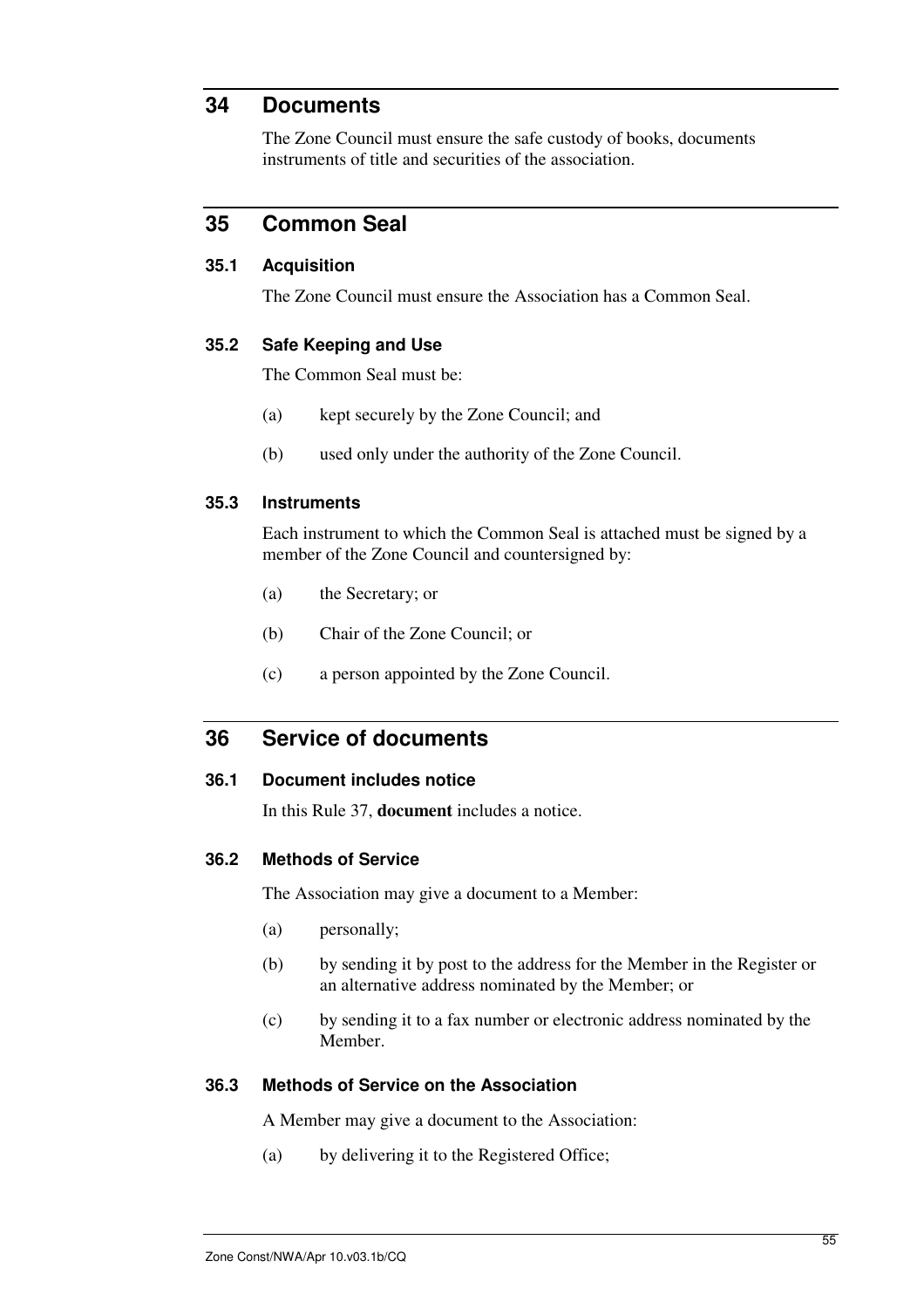- (b) by sending it by post to the Registered Office; or
- (c) to a fax number or electronic address nominated by the Association.

#### **36.4 Post**

A document sent by post:

- (a) if sent to an address in Australia, may be sent by ordinary post; and
- (b) if sent to an address outside Australia, must be sent by airmail,

and in either case is taken to have been received on the day after the date of its posting.

#### **36.5 Fax or Electronic Transmission**

If a document is sent by fax or electronic transmission, delivery of the document is taken:

- (a) to be effected by properly addressing and transmitting the fax or electronic transmission; and
- (b) to have been delivered on the day following its transmission.

# **37 Indemnity**

#### **37.1 Indemnity of Officers**

Every person who is or has been:

- (a) a Zone Councillor; or
- (b) a Zone Standing Committee Member;

is entitled to be indemnified out of the property of the Association against:

- (i) every liability incurred by the person in that capacity (except a liability for legal costs); and
- (ii) all legal costs incurred in defending or resisting (or otherwise in connection with) proceedings, whether civil or criminal or of an administrative or investigatory nature, in which the person becomes involved because of that capacity,

unless:

- (i) the Association is forbidden by statute to indemnify the person against the liability or legal costs; or
- (ii) an indemnity by the Association of the person against the liability or legal costs would, if given, be made void by statute.

#### **37.2 Insurance**

The Association may pay or agree to pay, whether directly or through an interposed entity, a premium for a contract insuring a person who is or has been a Zone Councillor or Zone Standing Committee Member against liability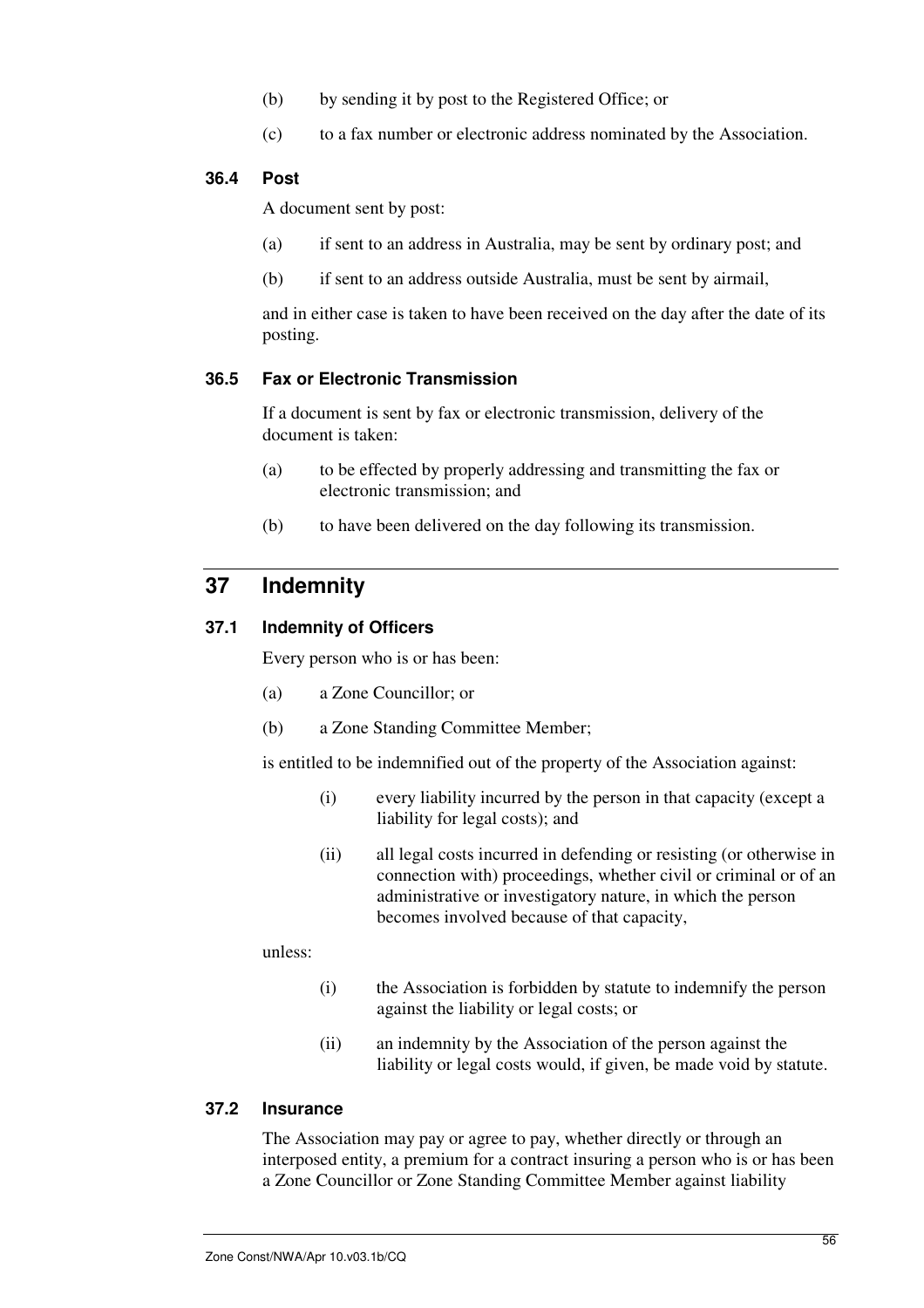incurred by the person in that capacity, including a liability for legal costs, unless:

- (a) the Association is forbidden by statute to pay or agree to pay the premium; or
- (b) the contract would, if the Association paid the premium, be made void by statute.

# **38 Amalgamation**

In furtherance of the objects and purposes of the Association, the Association may amalgamate with any one or more organisations having objects similar to those of this Association and which shall prohibit the distribution of its or their income and property amongst its or their Members to the extent at least as great as that imposed upon this Association and which is a fund, authority or institution which is similarly exempt from Income Tax under the Income Tax Assessment Act.

# **39 Excess Property on Winding Up**

If on the winding up or dissolution of the Association, and after satisfaction of all its debts and liabilities, any property remains, that property must be given or transferred to another body or bodies:

- (a) having objects similar to those of the Association; and
- (b) whose constitution prohibits (or each of whose constitutions prohibit) the distribution of its or their income and property among its or their Members to an extent at least as great as is imposed on the Association under this Constitution.

That body is, or those bodies are, to be determined by the Members at or before the time of dissolution or, failing that a determination, by a judge who has or acquires jurisdiction in the matter.

# **40 Funds and Accounts**

- (a) The association's treasurer, or other authorised officer, must keep the association's accounts and financial records as required by the Act and Regulations.
- (b) The funds of the association must be kept in an account in the name of the association in a financial institution decided by the Zone Council.
- (c) Records and accounts must be kept in the English language showing full and accurate particulars of the financial affairs of the association. Cashbooks and other documents must be kept at the registered office of the Association.
- (d) All amounts must be deposited in the financial institution account as soon as practicable after receipt.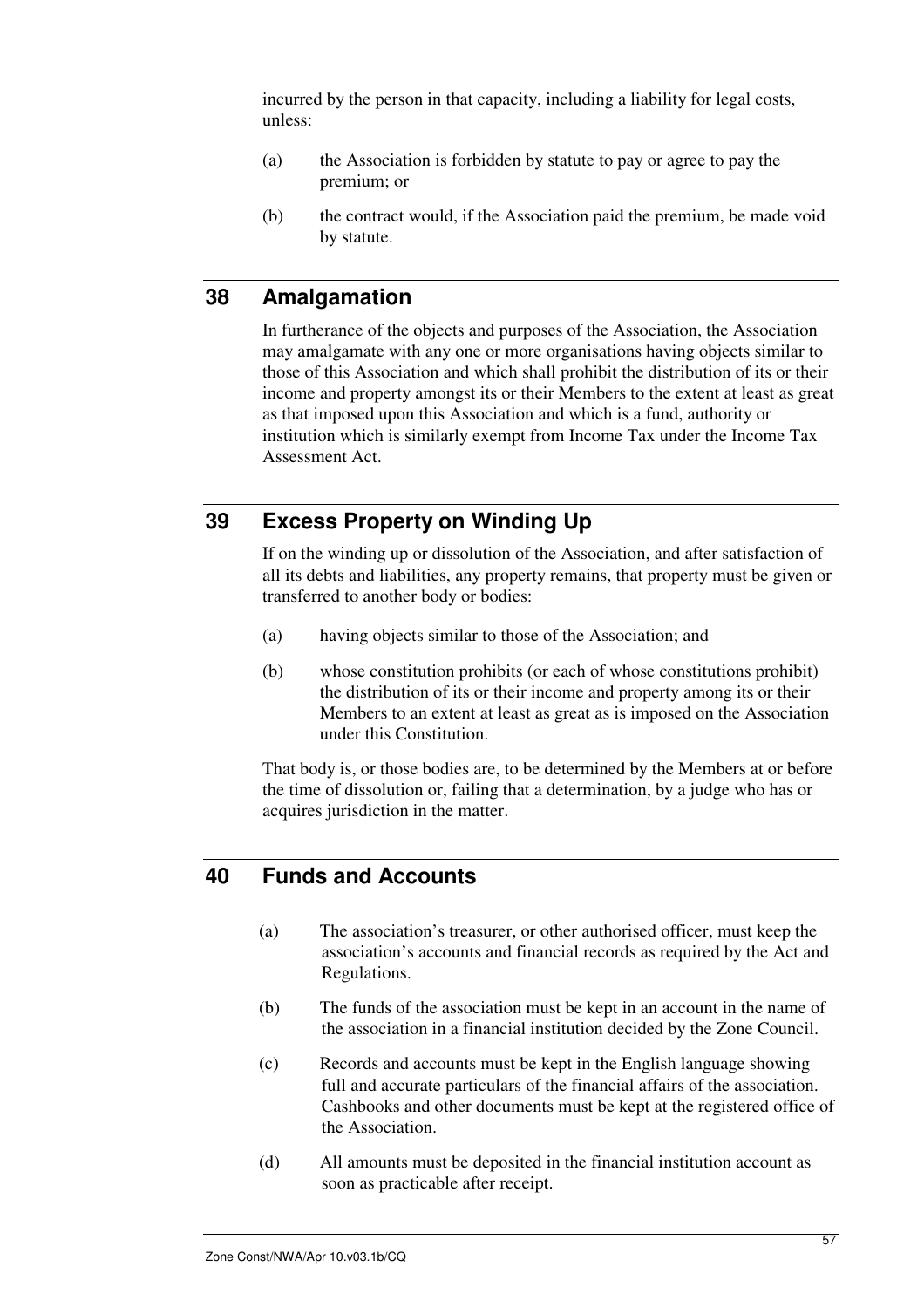- (e) Payments of less that \$100 may be made from a petty cash account kept on the imprest system.
- (f) Payments of \$100 or more must be made by cheque or electronic funds transfer.
- (g) All cheques must be signed by any 2 of the following:
	- (i) the Zone Council Chair;
	- (ii) the Secretary; and
	- (iii) the Treasurer;
	- (iv) another member authorised by the Zone Council for the purpose.
- (h) Prior to being initiated, all electronic funds transfers must be authorised in writing by any 2 of the following:
	- (i) the Zone Council Chair;
	- (ii) the Secretary; and
	- (iii) the Treasurer;
	- (iv) another member authorised by the Zone Council for the purpose.
- (i) Cheques shall be crossed 'not negotiable' except those in payment of wages, allowances or petty cash recoupment which may be open.
- (j) The Zone Council shall determine the amount of petty cash which shall be kept on the imprest system.
- (k) All expenditure shall be approved or ratified at a Zone Council meeting.
- (l) As soon as practicable after the end of each financial year the Treasurer shall cause to be prepared a statement containing particulars of -
	- (i) the income and expenditure for the financial year just ended; and
	- (ii) the assets and liabilities and of all mortgages, charges and securities affecting the property of the association at the close of that year.
- (m) If the association is incorporated within 3 months of the end of the association's financial year, subsection (l) does not apply for the financial year the association is incorporated.
- (n) The auditor must examine the statement prepared under subsection (l) and present a report on it to the Secretary before the next annual general meeting following the financial year for which the audit was made.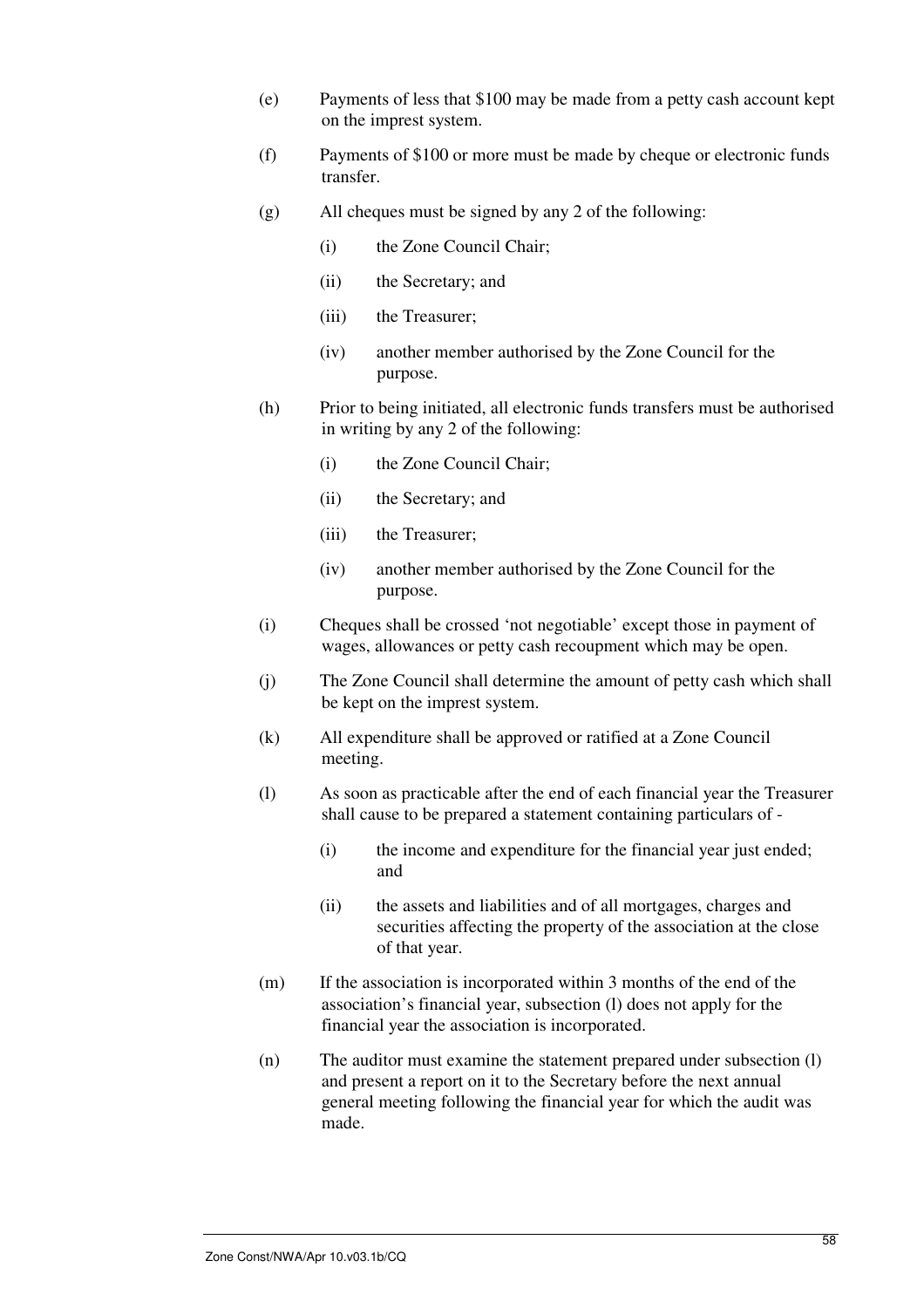(o) The income and property of the association must be used solely in promoting the association's objects and exercising the association's powers.

# **41 Financial Year**

The financial year of the association closes on the 30th September in each year.

# **42 Definitions and Interpretation**

#### **42.1 Definitions**

In this Constitution unless the contrary intention appears:

**Accredited** means a person who has completed a course of relevant training recognised by Soccer Queensland Limited or the ASA.

Act means the Associations Incorporations Act 1981.

**ASA** means Australian Soccer Association Limited ACN 106 478 068.

**Associations Incorporations Act** means the Associations Incorporations Act 1981.

**By-Law** means a by-law made under this Constitution.

**Club** means:

- (a) a body corporate or incorporated association recognised by the Soccer Queensland Limited and having the following characteristics:
	- (i) It organises teams to participate in competitions sanctioned by the Soccer Queensland Limited or ASA;
	- (ii) All members of its teams are entitled to club membership; and
	- (iii) Club members (or their parent or guardian) may vote in an election for any club office-holders; or
- (b) any legal entity deemed to be a Club by Soccer Queensland Limited.

**Soccer Queensland** means Soccer Queensland Limited.

**Constitution** means this constitution as amended from time to time, and a reference to a particular Rule is a reference to a Rule of this Constitution.

**Corporations Act** means the Corporations Act 2001 (Cth).

**Director** means a director of Soccer Queensland Limited and includes the President and any Vice-President.

**Directors** mean all or some of the directors of Soccer Queensland Limited acting as a board.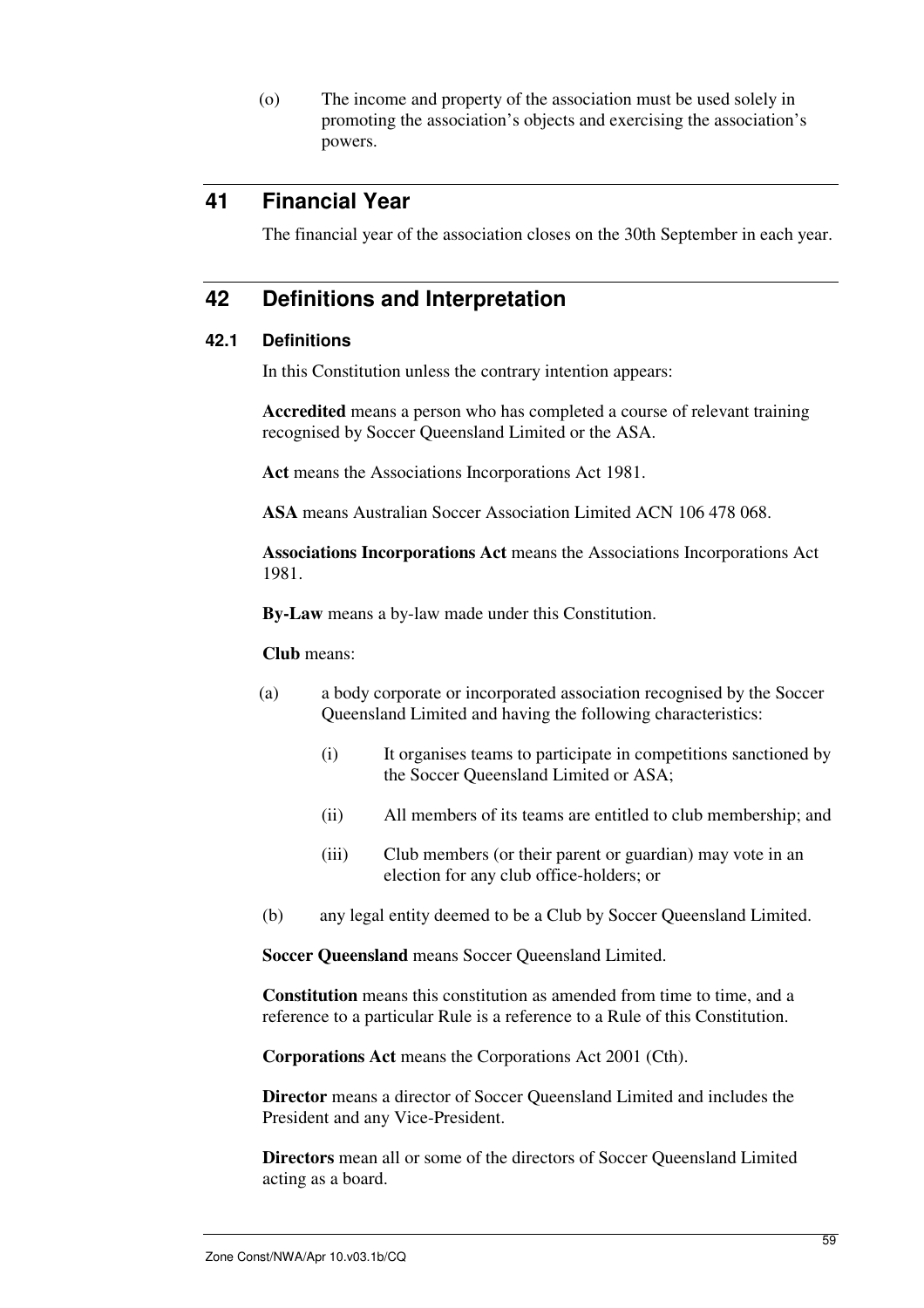**Executive Councillor** means any one of the four Zone Councillors elected by clubs. These Councillors are the Chair, Vice-Chair, Secretary or Treasurer of the Zone Council.

**FIFA** means Federation Internationale de Football Association.

**Laws of the Game** means the rules of Soccer referred to in the Statutes and Regulations of FIFA.

**Life Member** means a person admitted as such under Rule 7.2(b).

**Official Position** means a person who holds a position, whether elected or appointed, as:

- (c) Chair, Vice-Chair, President, Vice-President, Secretary, Treasurer, Director, committee member or member of the governing body (however described) of a Club, association (incorporate or unincorporated) or other entity (including any Member or another or State Body or its members) conducting, participating in or administering Soccer or any Soccer competition in Australia; or
- (d) a Member of a Standing Committee; or
- (e) a Member of a Zone Council.

**Personal Information** has the meaning given to it in section 6 of the *Privacy Act 1988* (Cth).

**Registered Office** means the registered office of Soccer Queensland Limited from time to time.

**Registered Participant** means a person registered by or with Soccer Queensland Limited in the category of:

- (a) player (including junior players) in any competition recognised by Soccer Queensland Limited;
- (b) Accredited Referee;
- (c) Accredited coach; or
- (d) any other person that Soccer Queensland Limited recognises as contributing to Soccer in the State.

**Soccer** means "Association Football" as recognised by FIFA from time to time. To avoid doubt, at the date of incorporation of Soccer Queensland Limited, Soccer includes the games of soccer, soccer football, indoor or five-a-side (Futsal) soccer and beach soccer.

**Standing Committee** includes a State Standing Committee and a Zone Standing Committee.

**State** means Queensland.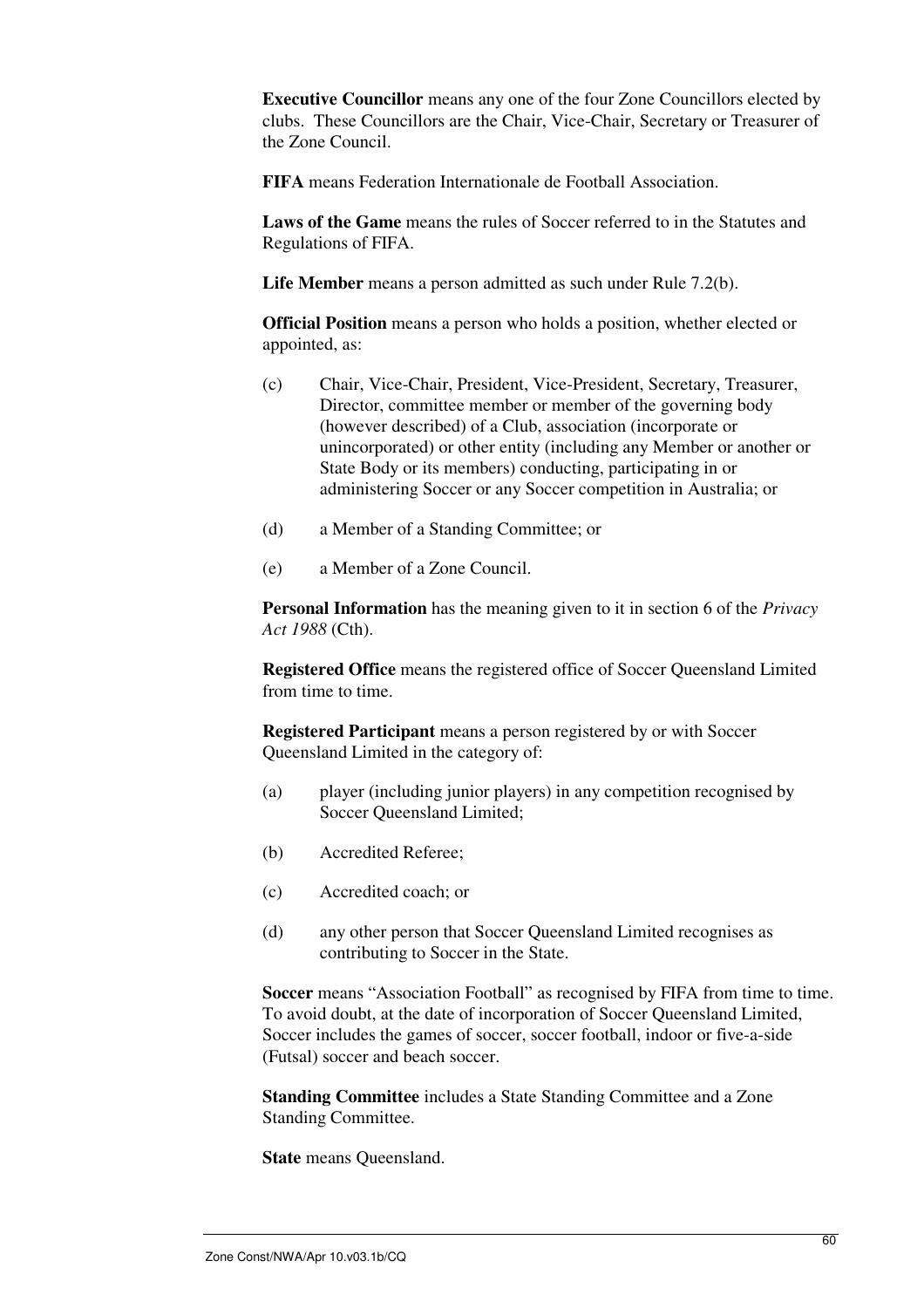**State Body** has the meaning given to that term in ASA's constitution.

**State Standing Committee** means a State Standing Committee established under Soccer Queensland Limited's Constitution and By-Laws.

**Statutes and Regulations** means the Statutes and Regulations of FIFA in force from time to time.

**Vice-Chair** means the person elected from time to time under this Constitution.

**Zone** means a geographical area determined according to Rule 3.

**Zone Council** means the Association's governing body.

**Zone Councillor** means a member of a Zone Council elected according to this Constitution.

**Zone Council Soccer Queensland Limited Member** means a Soccer Queensland Limited Member admitted under Soccer Queensland Limited Constitution and By-Laws.

**Zone Standing Committee** means a Standing Committee established under Rule 25.

#### **42.2 Interpretation**

- (a) In this Constitution:
	- (i) **(presence of a Member)** a reference to a Member present at a general meeting means the Member present in person or by proxy, attorney or Representative;
	- (ii) (**annual general meeting**) a reference to an annual general meeting in a calendar year (for example, in 2006), is a reference to the annual general meeting required to be held by the Association in that calendar year under the Associations Incorporation Act;
	- (iii) **(document)** a reference to a document or instrument includes any amendments made to it from time to time and, unless the contrary intention appears, includes a replacement; and
	- (iv) **(word)** a word or expression that is not defined in these Rules, but is defined in the Associations Incorporation Act 1981 has, if the context permits, the meaning given by the Act.
- (b) In this Constitution unless the contrary intention appears:
	- (i) **(gender)** words importing any gender include all other genders;
	- (ii) **(person)** the word "person" includes a firm, a body corporate, a partnership, a joint venture, an unincorporated body or association or an authority;